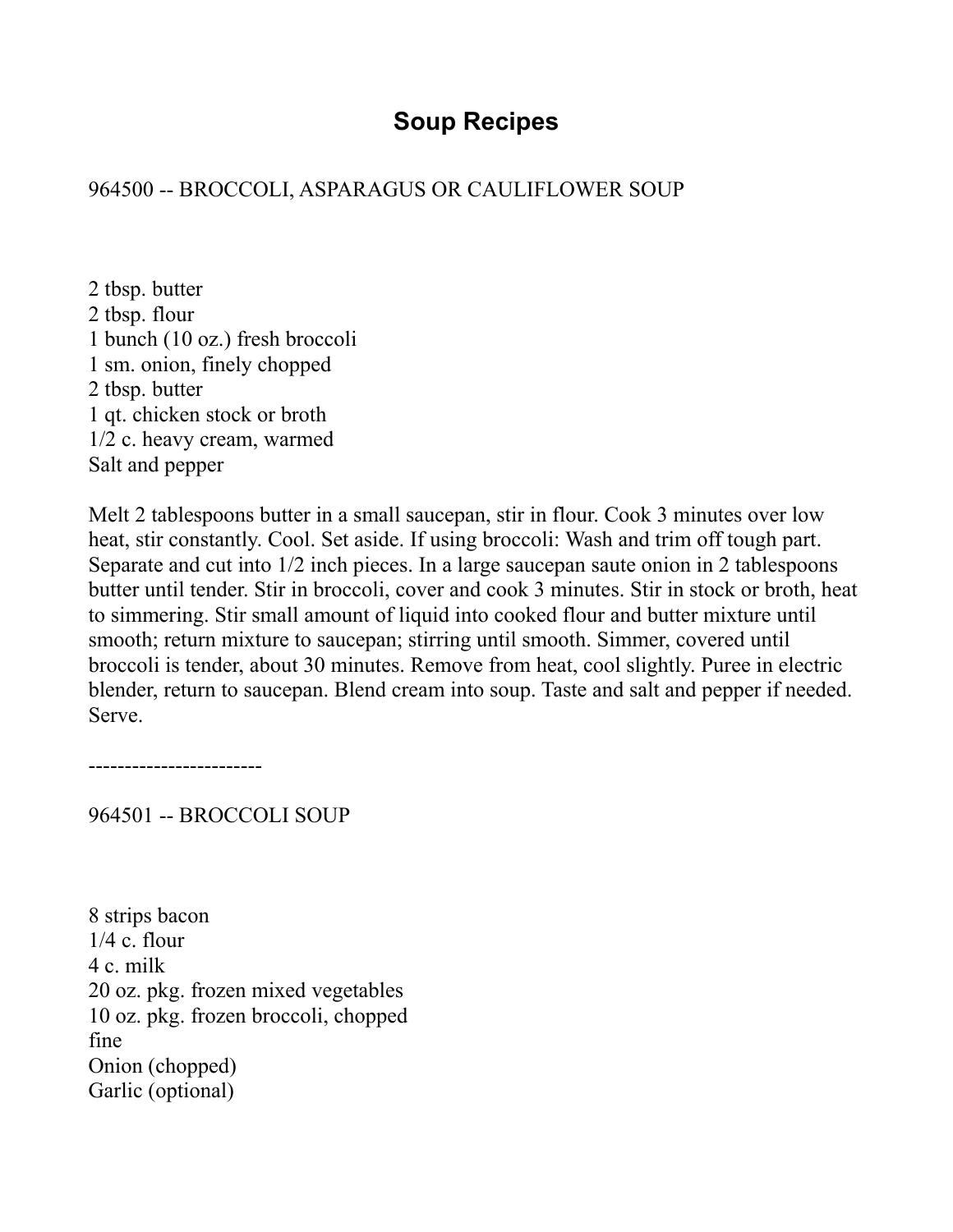Boil frozen mixed vegetables and broccoli (chopped fine). Set aside to drain. Fry bacon until crispy. Set aside bacon. Pour enough bacon grease in soup pan to cover bottom of pan. Simmer onions until clear. Mix 1/4 cup flour. Then add 4 cups milk. Stir well. Add vegetables and bacon. Simmer until soup is thickened. Salt and pepper to taste. This soup has better flavor when eaten the next day.

------------------------

964502 -- BROCCOLI SOUP

1 bunch broccoli 1 c. chopped celery 1 c. chopped onion 1/8 to 1/4 lb. Velveeta cheese 3 c. milk (2% or 1%)

--SAUCE:--

3/4 c. flour 2 c. milk

Cook broccoli until tender. Drain off water. Add 3 cups milk. Add cheese. Mix 3/4 cup flour into 2 cups milk for sauce (may use more flour). Add to vegetables with salt and pepper to taste. Cook 15 to 20 minutes. Stir frequently.

------------------------

964503 -- CORN CHOWDER

6 slices bacon, diced 1/2 c. finely chopped onion 2 c. diced raw potatoes 1 1/2 c. water 2 tsp. salt 1/8 tsp. pepper 2 c. cream style corn 2 tbsp. oleo, melted 2 tbsp. flour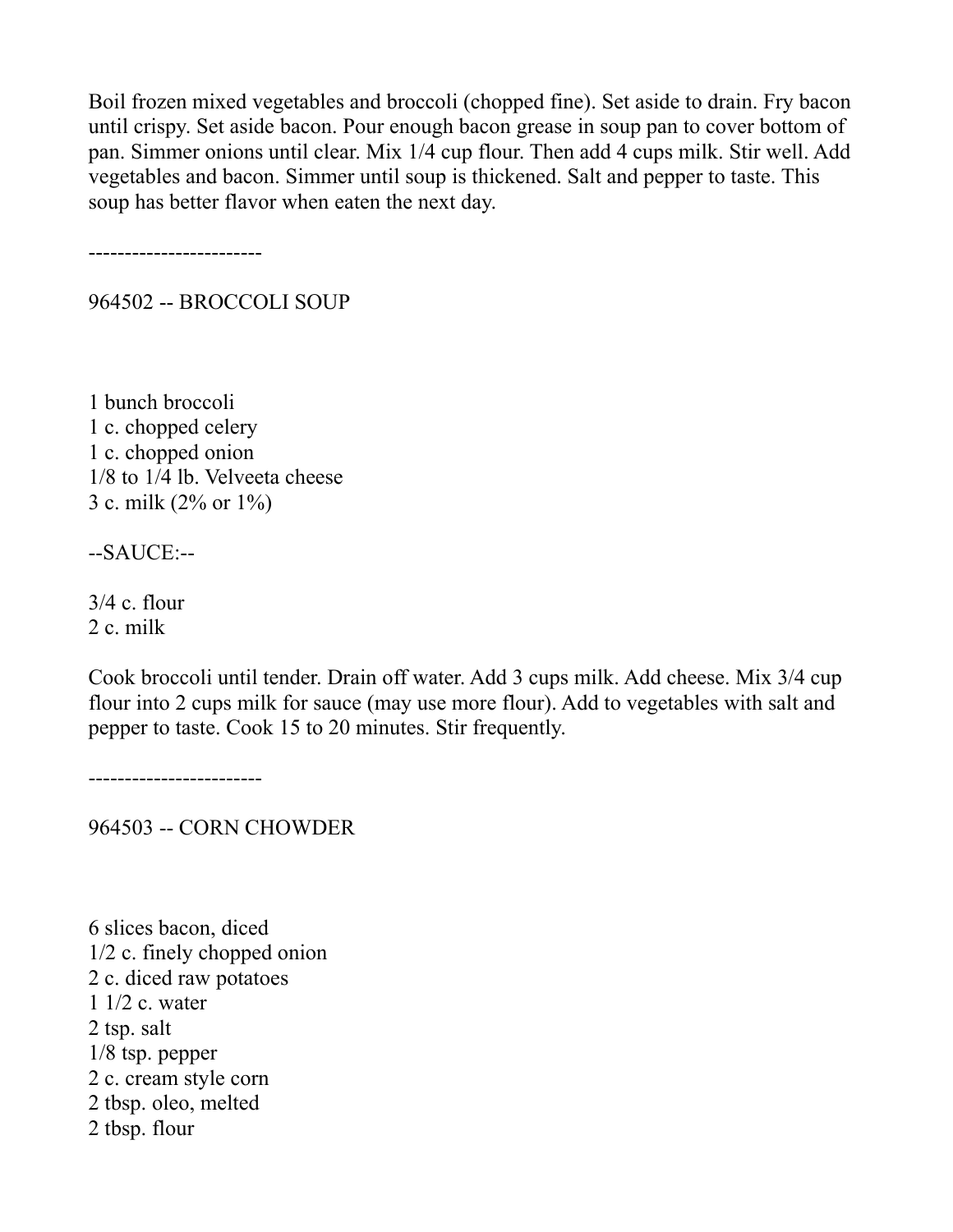3 c. milk Parsley, shredded cheese, corn chips

Fry bacon until crisp. Remove bacon. Saute onion in 2 tablespoons bacon drippings until transparent, not brown. Cook potatoes in the water with salt, sauted onion and bacon in covered pan until tender. Add pepper and corn. Blend oleo and flour, stir in milk and cook until slightly thickened. Add to corn mixture: sprinkle parsley, shredded cheese or chips over the top. Serve immediately and piping hot. Makes 6 servings.

------------------------

964504 -- GERMAN SAUSAGE CHOWDER

1 lb. (8 links) fully cooked bratwurst or knackwurst\* cut into 1/2 inch pieces 2 med. (2 c.) potatoes, peeled and chopped 1 med.  $(1/2$  c.) onion, chopped 1 sm. (4 c.) cabbage, shredded 3 c. milk 3 tbsp. all purpose flour 1 c. (4 oz.) Swiss cheese, shredded Snipped parsley

In a Dutch oven, combine sausage, potatoes, onion, 1 1/2 teaspoons of salt and a dash of pepper. Add 2 cups of water. Bring to boiling and reduce heat. Cover and simmer for 20 minutes or until potatoes are nearly tender. Stir in cabbage. Cook 10 minutes more or until vegetables are tender. Stir in 2 1/2 cups of the milk. Stir remaining milk into flour and stir into soup. Cook (on low heat as this dish will scorch easily) and stir until thickened and bubbly. Stir in cheese until melted. Garnish with parsley. Makes 6 servings. \*Polish sausage may also be used

------------------------

964505 -- MINESTRONE

1 c. finely minced celery 1 c. finely minced onion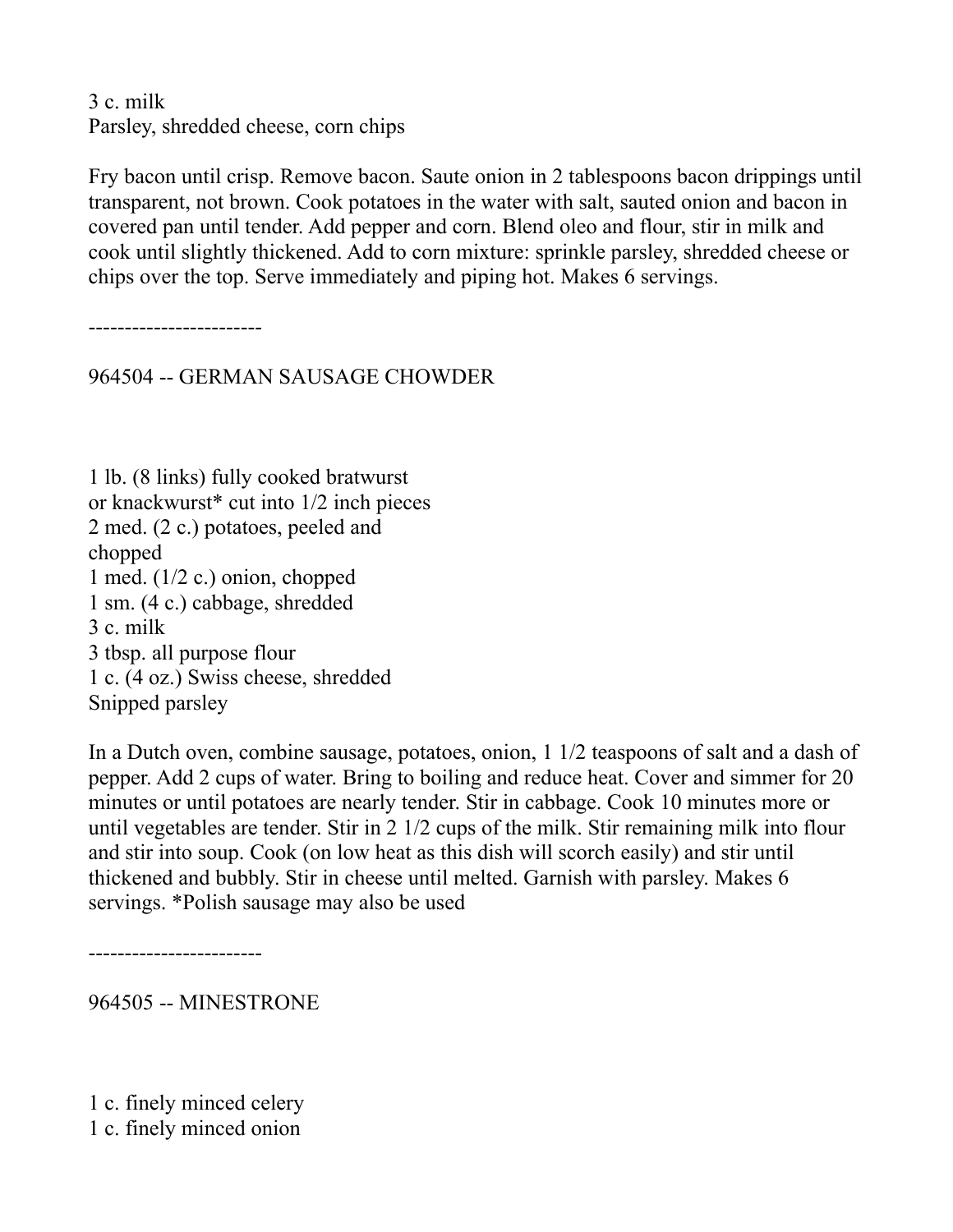1 c. finely minced carrot 1/4 c. butter 1/2 c. garbanzo beans 1/2 c. kidney beans 1/2 c. whole dried peas 1/2 c. white pea beans 3/4 c. sliced carrots 3/4 c. coarsely chopped onion 3/4 c. sliced celery 3/4 c. chopped bell pepper 1/2 c. rice or barley 1 c. shell macaroni 2 tbsp. minced parsley 1 tsp. oregano 1 tsp. basil 2 tsp. soy sauce Pepper to taste Parmesan cheese

Slowly saute finely minced onion, celery and carrot in butter until very brown. Add peas and beans and about 3 quarts of water. Cook slowly until beans are almost done (check garbanzos - they will take the longest) about 2 to 2 1/2 hours. Add the remaining vegetables, rice and spices and more water if necessary and cook another hour. About 20 minutes before serving time add the macaroni and more water if needed. Ladle into bowls and sprinkle with Parmesan cheese. Serve with crusty garlic bread.

------------------------

964506 -- HAMBURGER VEGETABLE SOUP

1 lb. ground beef 1 c. chopped onion 1 c. diced potatoes 1 c. sliced carrots 2 (1 lb.) cans tomatoes 1 c. sliced celery 1/4 c. rice 3 c. water 4 tsp. salt 1/4 tsp. basil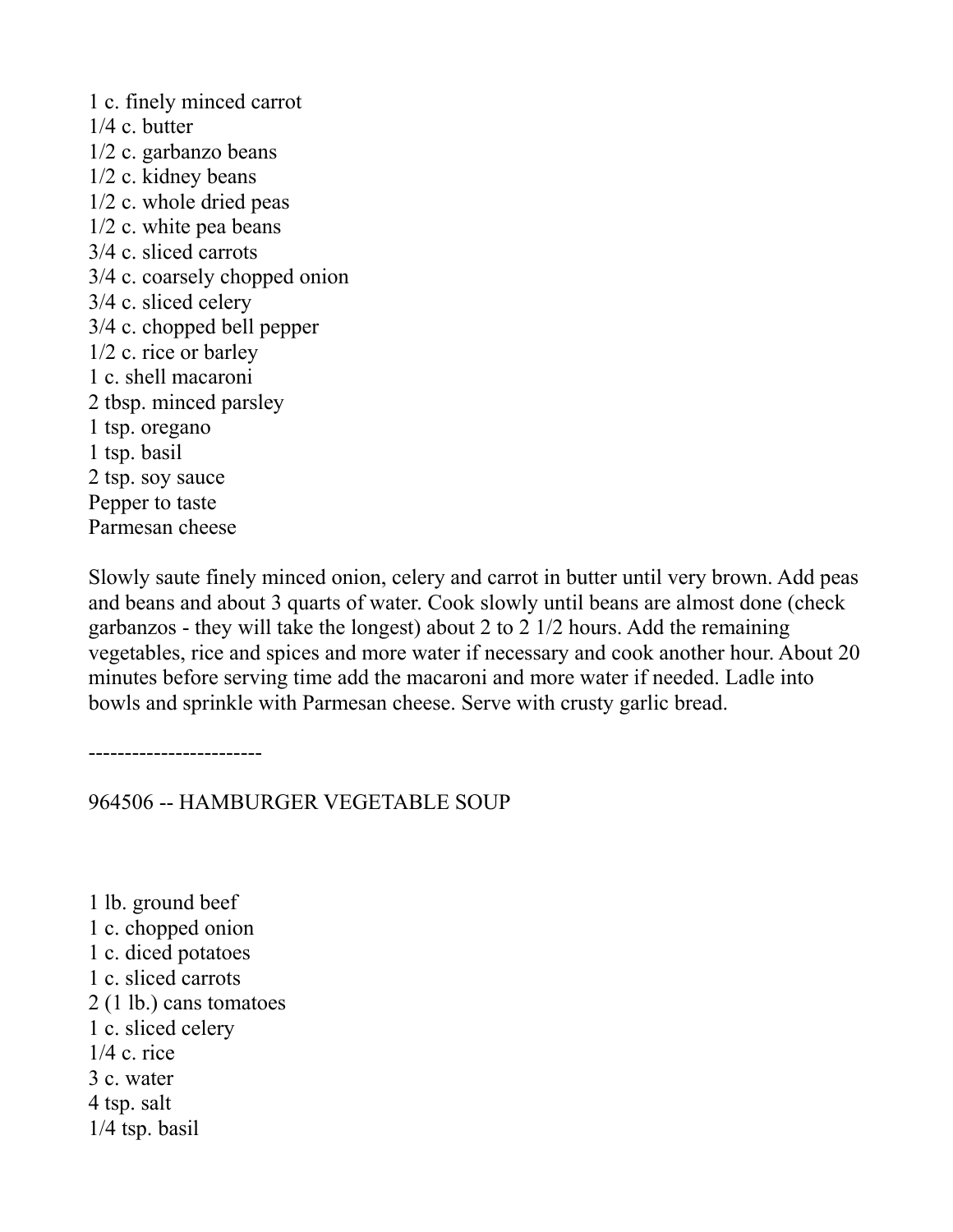1/4 tsp. thyme 1 bay leaf

Cook ground beef and onions, drain fat. Add remaining ingredients and bring to boil. Cover and simmer 1 hour.

------------------------

964507 -- SHALLOTS AND TARRAGON SOUP

5 c. chicken broth 8 lg. shallots in thin slices 1/2 tsp. dried tarragon 2 celery stalks chopped with leaves Salt and pepper 4 egg yolks 1 c. heavy cream Chopped chives Paprika

1. In a saucepan, put chicken broth, shallots and tarragon and celery. Bring to a boil. Simmer, cover for 45 minutes in low heat. Into blender container ladle half of mixture, cover and at high speed, blend until smooth. Repeat with other half. 2. In a bowl beat the cream and yolks. Stir into the soup. Reheat the soup stirring until yolk are cooked. Do not boil. Serve hot, garnish with chives and paprika. Serves 6.

------------------------

964508 -- BLACK BEAN SOUP

3/4 lb. black beans 1 1/2 qt. cold water 2 oz. salt pork (optional) 3/4 lb. hamhock or bone of smoke ham 1 lg. onion, chopped 1 clove garlic, crushed 2 green peppers, chopped 1/2 c. bacon drippings or olive oil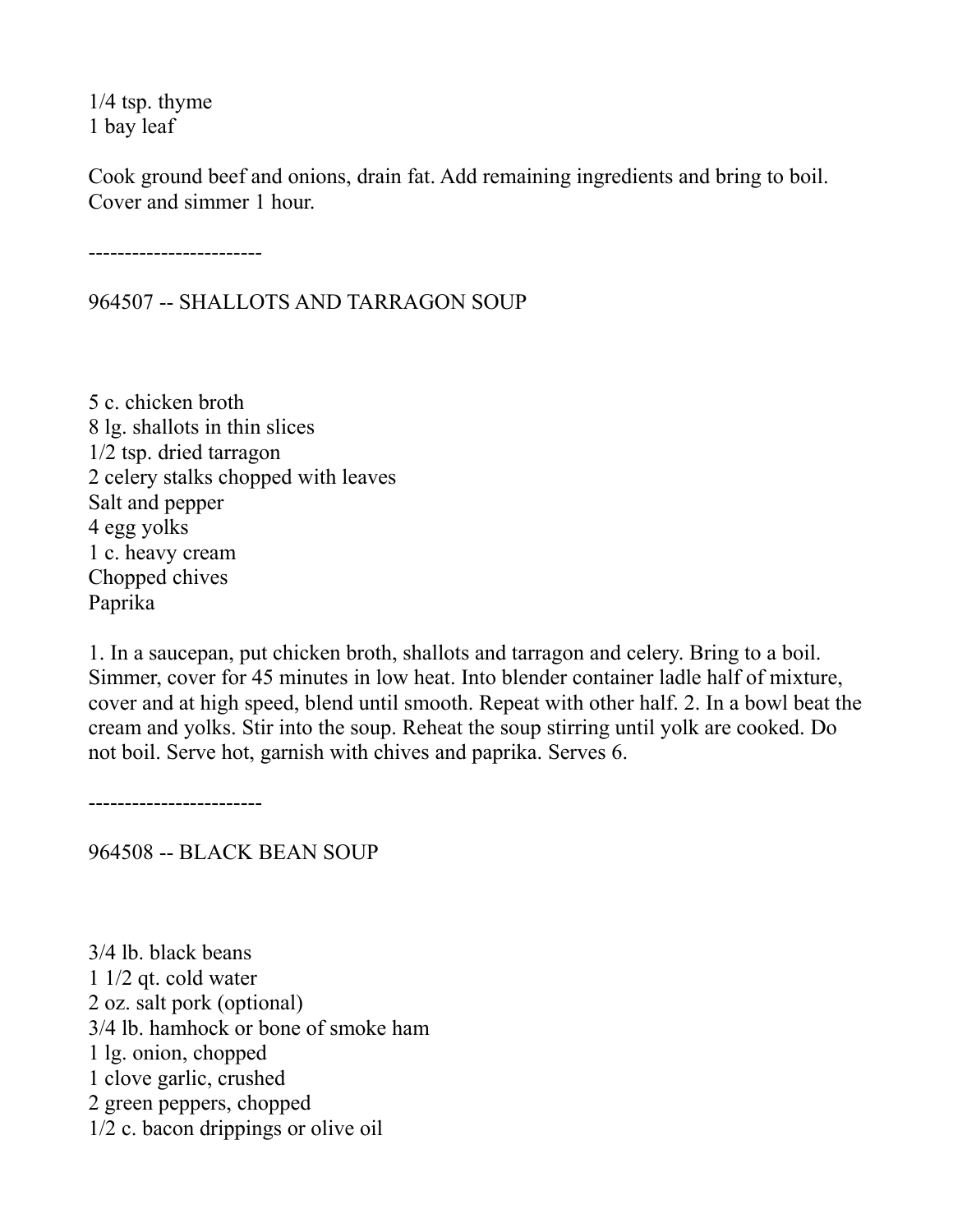1 bay leaf 1 tbsp. salt 1/8 tsp. oregano 1/4 c. vinegar

Wash beans. Soak overnight. Add salt pork, ham hock and simmer over low heat. Saute onions, garlic, green pepper in bacon drippings until tender. Add to beans. Season with bay leaves, salt and oregano. Simmer until beans are tender and thick, approximately 3 hours. Add vinegar just before serving. Serve over rice with finely chopped onion on top.

------------------------

964509 -- CREAM OF BROCCOLI SOUP WITH CHEDDAR CHEESE

2 c. milk 3 tbsp. butter 2 tbsp. finely chopped onion 3 tbsp. flour  $1/2$  tsp. salt 1/8 tsp. white pepper 1/2 tsp. thyme 1/2 tsp. granulated garlic 2 chicken bouillon cubes 1 1/2 c. boiling water 2 c. shredded Cheddar cheese 1 c. cooked finely chopped broccoli

Cook onions in butter until tender. Blend in flour and seasonings and cook 3 to 4 minutes, stirring constantly. Add boiling water and bouillon cubes and cook slowly until thick, stir in the milk until smooth. Add the cheese and broccoli and heat through. Garnish with fresh chopped parsley. Serves 6.

------------------------

964510 -- LENTIL BARLEY SOUP

1/4 c. margarine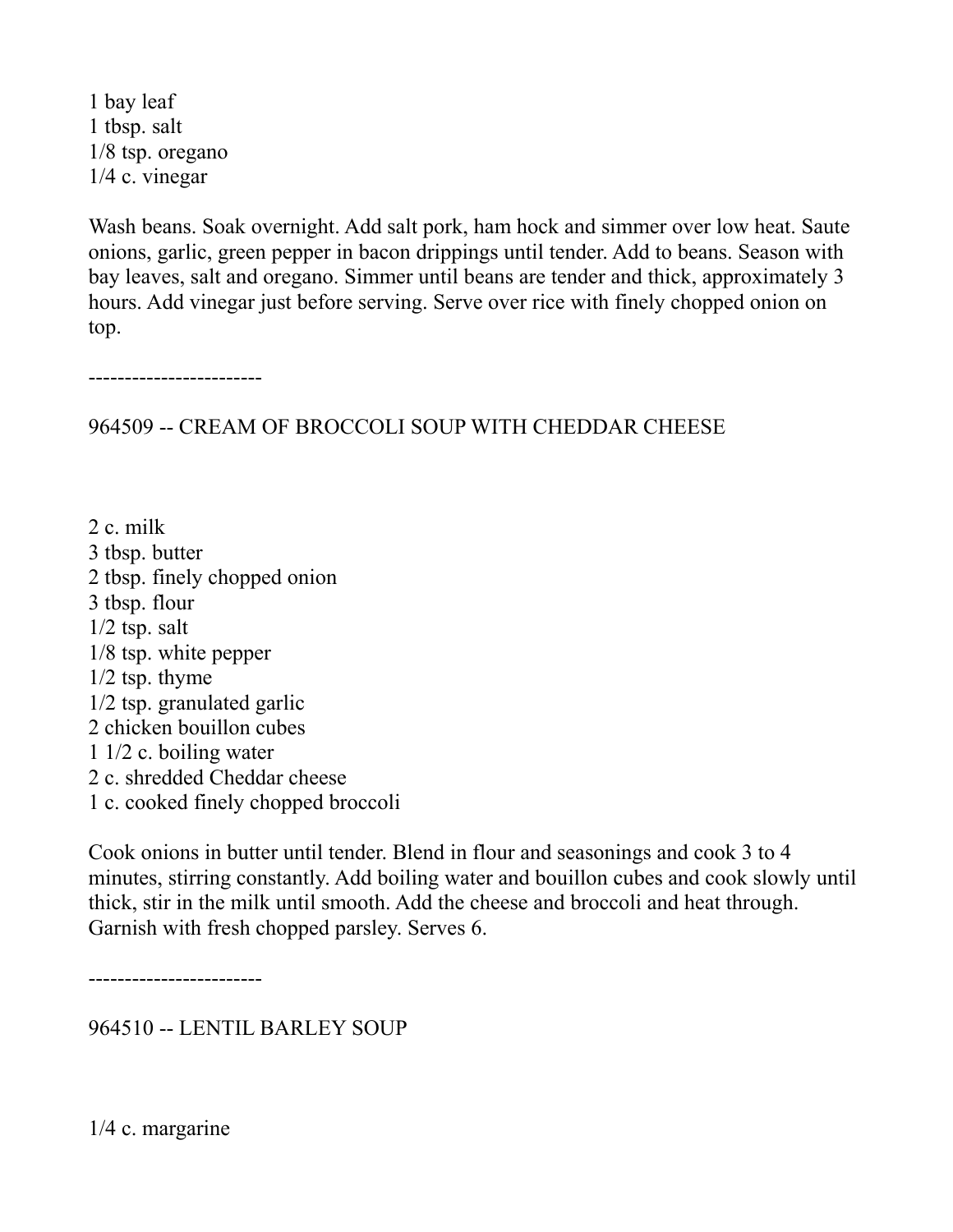3/4 c. chopped celery 3/4 c. chopped onion 6 c. water 3/4 c. lentils

Saute in large stewing pan margarine, celery, and onion. Add water and lentils. Cook 20 minutes. Add: 1 qt. tomatoes 1/2 tsp. garlic salt 2 tsp. salt 1/4 tsp. pepper 3/4 c. barley or brown rice 1/2 tsp. rosemary

Simmer 45-60 minutes. Add 1/2 cup shredded carrots. Cook 5 minutes more. Serves 6.

------------------------

964511 -- HAMBURGER SOUP

1 lb. hamburger 5 c. water 1 (16 oz.) can tomatoes 1 med. onion, chopped 2 carrots, sliced (1 c.) 2 stalks celery, sliced (1 c.)  $1/3$  c. barley  $1/4$  c. catsup 1 tbsp. (2 cubes) beef bouillon 2 tsp. seasoned salt 1 tsp. basil 1 bay leaf

Brown beef, drain fat. Add rest of ingredients. Simmer 1 hour until barley and vegetables are tender.

------------------------

964512 -- CREAMY TOMATO SOUP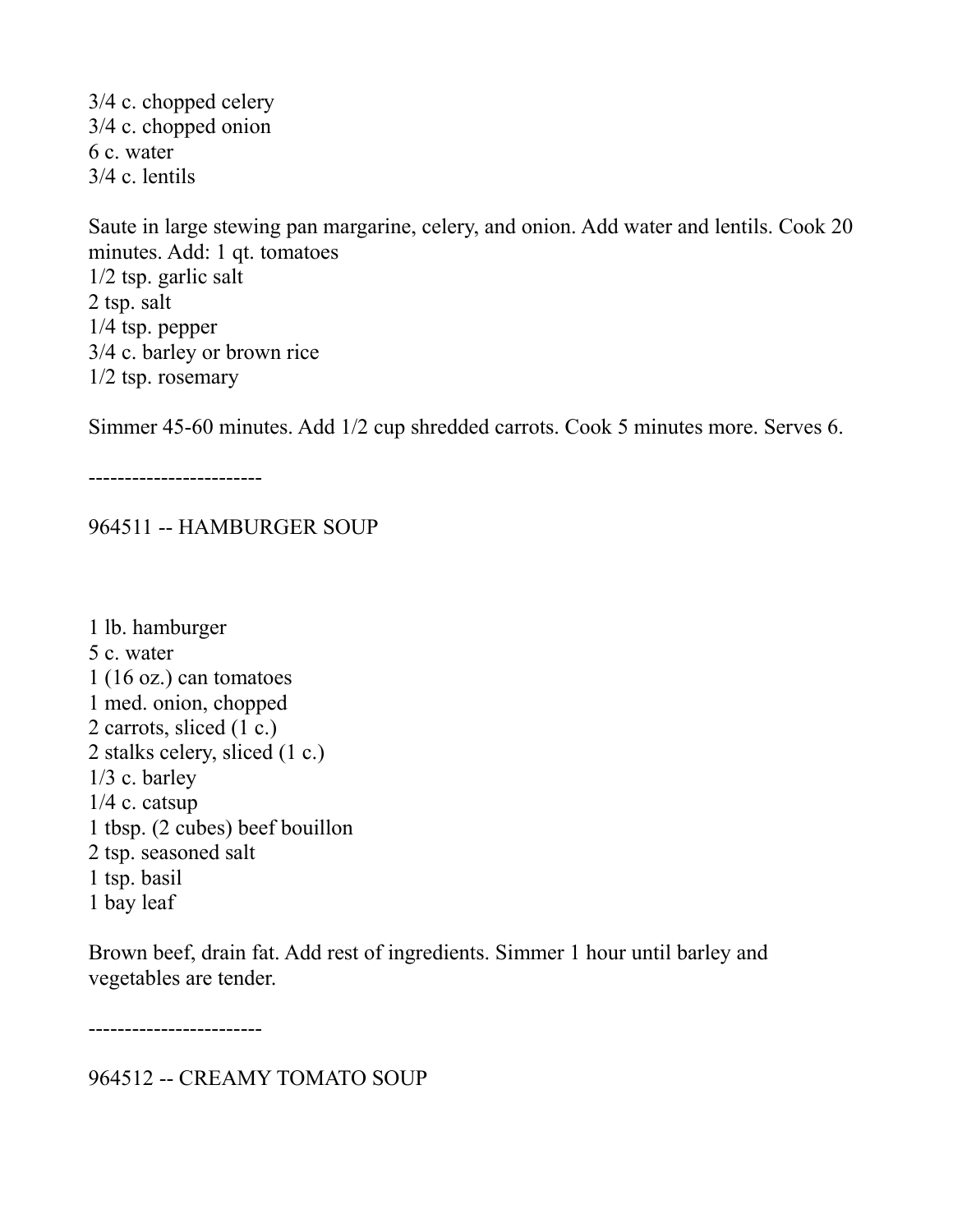2 tbsp. reduced-calorie margarine 1 lg. onion, peeled and thinly sliced 1 carrot, chopped 2 garlic cloves, coarsely chopped 1 (28 oz.) can peeled Italian plum tomatoes 3 c. chicken broth 1 sm. boiling potato, peeled and thinly sliced 2 tbsp. chopped fresh basil leaves or 2 tsp. dried basil 1/4 tsp. nutmeg Salt to taste 1 c. milk

Melt margarine in a soup pot over low heat. Add onion, carrot and garlic. Cook, covered for 20 minutes, stirring occasionally, until vegetables are tender and wilted. Crush tomatoes in their liquid and add to the pot along with the chicken broth, potato, basil, nutmeg and salt. Cook, covered, over low heat for 40 minutes, stirring occasionally. Let cool to room temperature. Puree in a blender, in small batches, adding a bit of milk to each batch. Return to soup pot and adjust seasonings. Before serving, warm through over very low heat. Do not boil. Serves 6.

------------------------

964514 -- BARS MADE WITH TOMATO SOUP

1 can tomato soup 1/2 soup can water 1/2 c. oil 1 c. sugar 1 c. raisins 2 c. flour 2 tsp. allspice 2 tsp. cinnamon 1 tsp. baking soda

Mix all ingredients together. Spread into a greased 9 x 13 inch pan. Bake in 350 degree oven for 20 to 25 minutes or until toothpick is clean. Frost with plain white frosting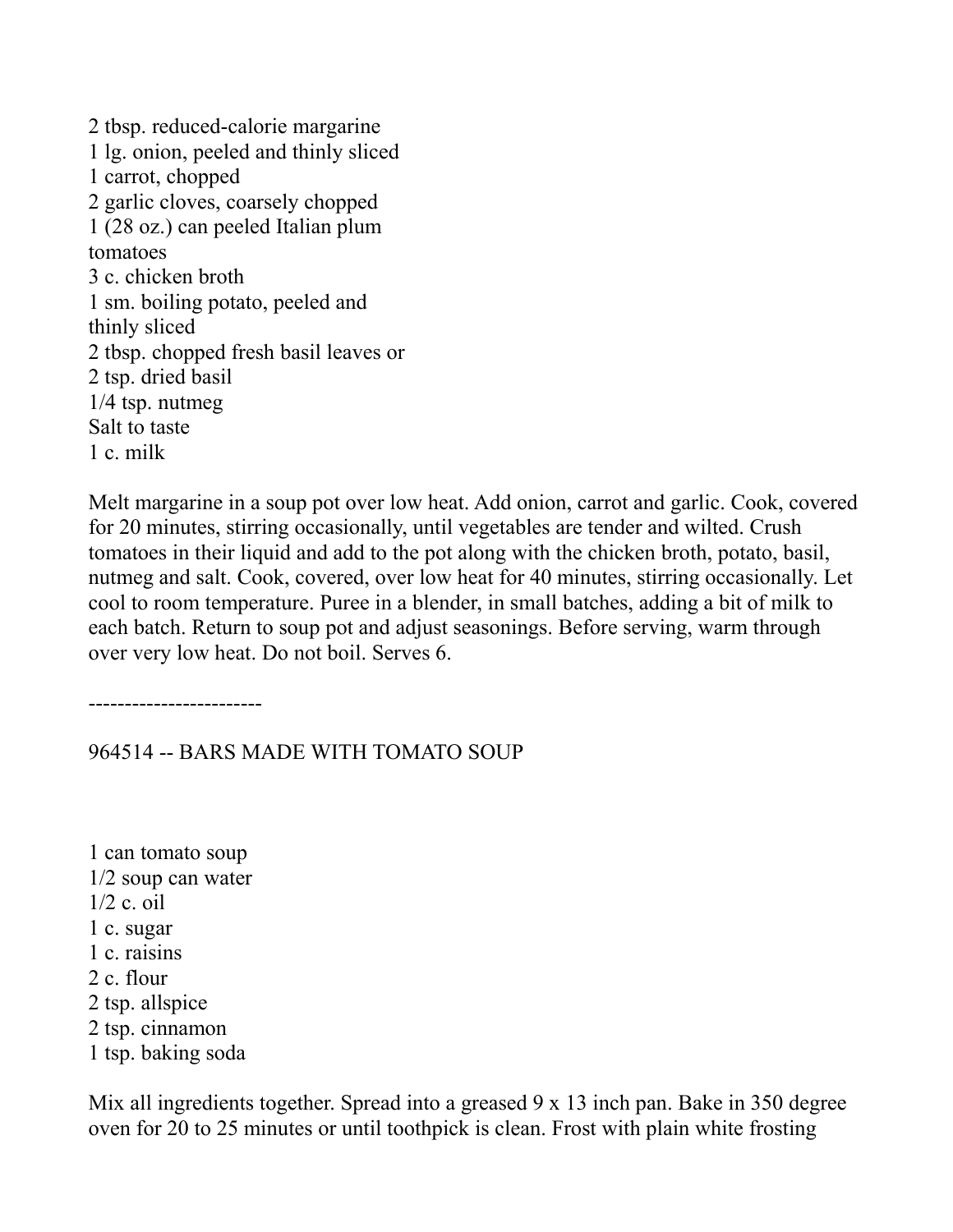while warm. I use canned cream cheese frosting.

------------------------

964515 -- CANNED VEGETABLES FOR SOUPS

5 lb. potatoes, diced 10 or so carrots, scraped and sliced 1 bunch celery, diced or cut up 3 big onions, cut up

Put all of the above in a large kettle or roaster and mix well. Add to sterilized jars with 1/2 teaspoon canning salt to quart jars. Fill jars with cold water, remove bubbles with a knife, wipe jar tops and put on lids and covers. Process for 3 hours in boiling water bath. Then, when you're ready for soup or beet hash, cook you meat and dump a jar in the juice and meat and your soup's ready. OR for hash, just drain a jar, add beets and warm up in a fry pan with butter.

------------------------

964516 -- TORTELLINI SOUP

2 cloves garlic, crushed 1 tbsp. oleo 2 (13 3/4 oz.) cans College Inn Broth 8 oz. fresh or frozen tortellini 1 (15 oz.) can corn  $1(141/2 \text{ oz.})$  can tomato sauce 1 (14 1/2 oz.) can tomato bits

In large saucepan over medium high heat, cook garlic in oleo for 2 to 3 minutes. Add broth and tortellini. Heat to boil and reduce heat and simmer 10 minutes. Add corn and tomato and simmer 5 minutes more. Serve topped with cheese. Works good in crockpot.

------------------------

964517 -- MOM'S GERMAN BORSCHT SOUP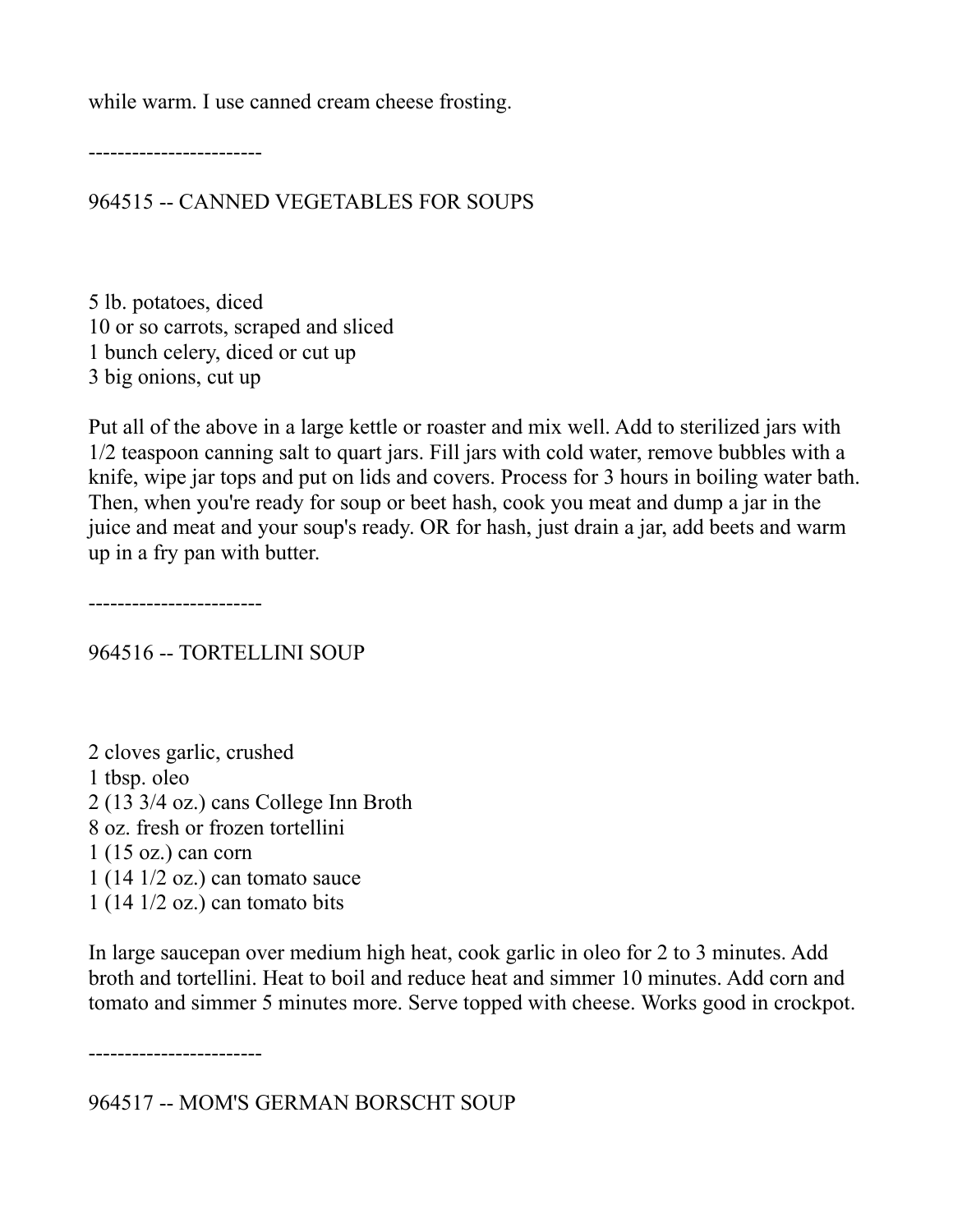3 1/2 qt. water 1 lb. soup meat and bone 2 bay leaves 1 lg. onion, sliced 3 lg. carrots, diced 2 tsp. salt 1 c. celery and some leaves 1 sm. heat cabbage shredded 1/4 c. rice 2 lg. potatoes, sliced 1 c. cream

Boil soup meat and bone for 2 hours onion and bay leaves add vegetables and tomatoes. Simmer about 1 hour. Add cream when you are ready to eat. May add 1/4 cup barley if desired.

------------------------

964518 -- OVEN STEW

4 lbs. beef round steak, cut in 1 inch cubes 4 c. sliced carrots 2 c. sliced celery 4 med. onions, sliced 2 (5 oz.) cans water chestnuts, drained and sliced 2 (6 oz.) cans sliced mushrooms, drained 1/4 c. plus 2 tbsp. flour 2 tbsp. sugar 2 tbsp. salt 2 (16 oz.) cans tomatoes 2 c. Burgundy

In roasting pan or Dutch oven mix meat, carrots, celery, onions, water chestnuts and mushrooms. Mix flour, sugar and salt, then add to meat mixture. Stir in tomatoes and Burgundy. Cover and bake 4 hours.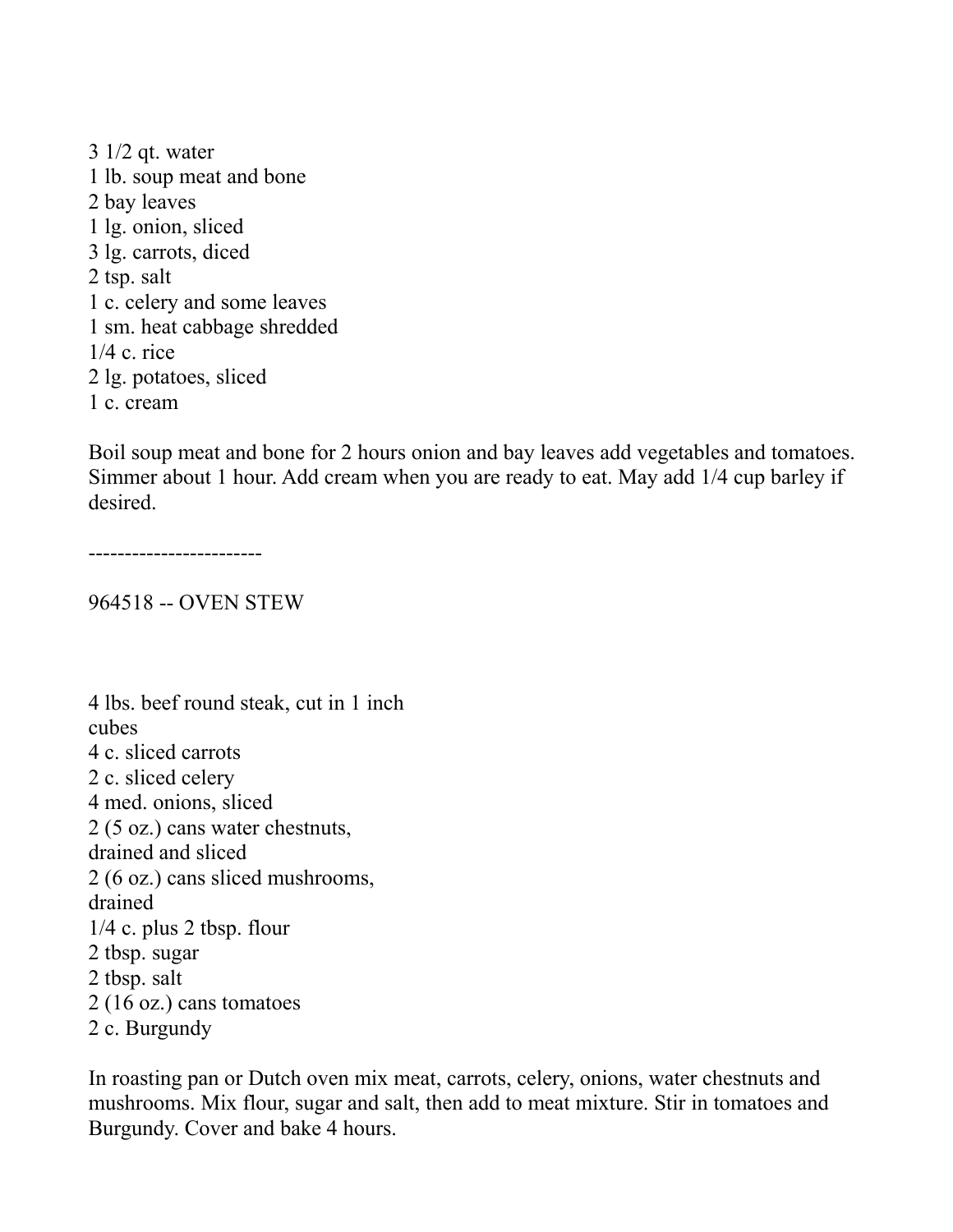------------------------

964519 -- BIG MOUTH STEW

2 tbsp. butter 1 (10 3/4 oz.) can cream of mushroom or cream of celery soup 1 (10 oz.) box frozen mixed vegetables 1 lb. Kielbasa sausage or turkey Kielbasa Milk White rice

In a small saucepan, simmer the mixed vegetables until done. While they are cooking, melt 2 tablespoons of butter in a deep fry pan. Slice the Kielbasa and then quarter each of the slices so there are four bite size pieces. Brown the Kielbasa in the butter. Then add the can of cream of mushroom soup to the meat and butter. then add the milk and blend it all together making a cream sauce. Add the vegetables, blend it all together and serve over rice. Use milk to the consistency you like.

------------------------

964520 -- CUCUMBER SOUP

3 c. chicken broth 1 med. onion sliced 1 tbsp. corn oil 3 med. peeled and diced cucumbers 1 tsp. corn starch 1/4 tsp. salt 1/4 tsp. pepper 1/2 tsp. sweet basil 1/2 tsp. beaumonde 1 tsp. lemon juice 1/4 c. dry vermouth 1 tbsp. sour cream chives to garnish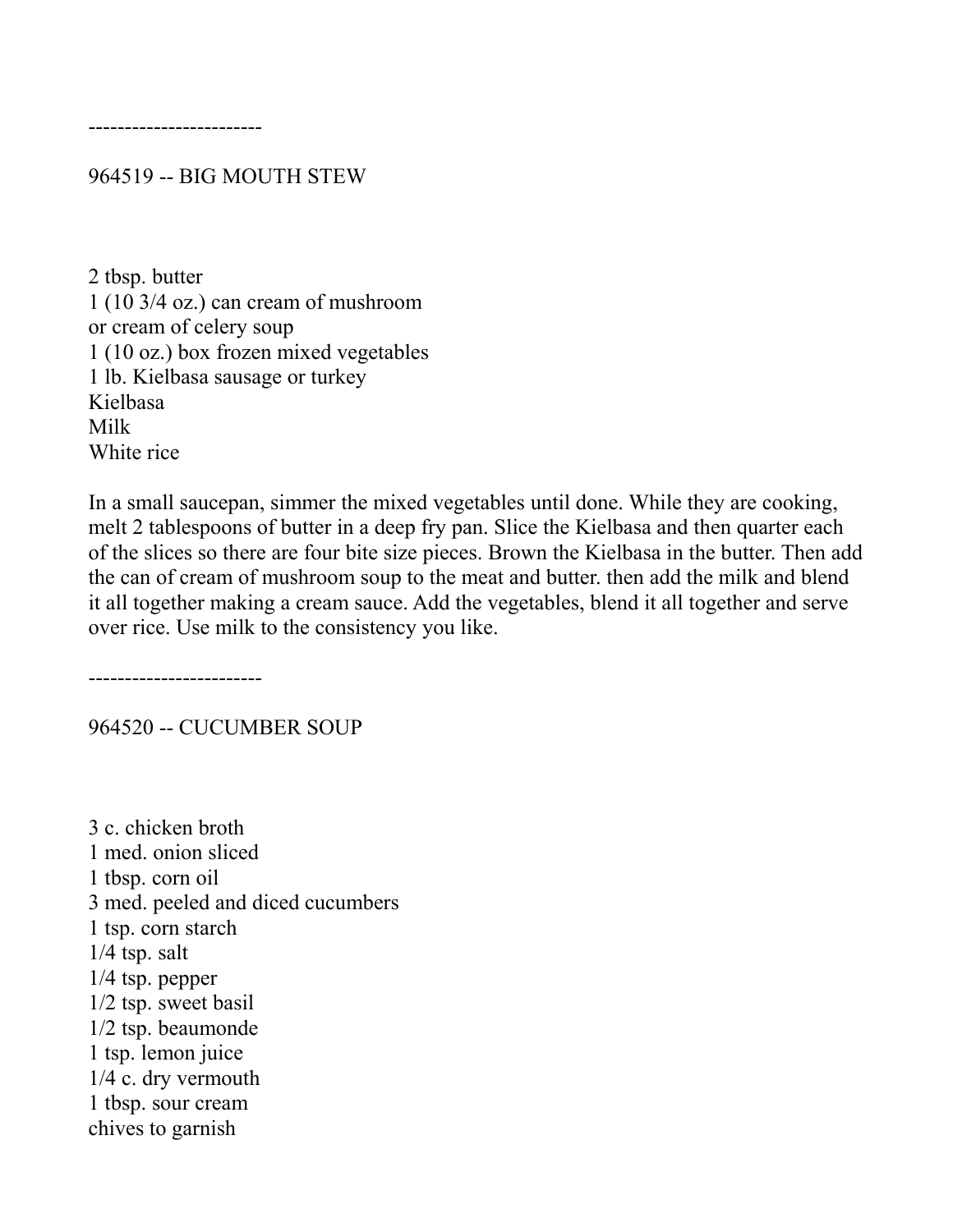Saute onions in oil, 5 minutes, add the diced cucumbers. Blend corn starch with some cold chicken broth, add to cucumbers and add rest of broth. Add salt, pepper, basil and beaumonde. Bring to boil, simmer for 25 minutes. Put in blender, blend and add lemon juice, sour cream. When blended add vermouth. Chill. Can be made several days ahead. When serving, garnish with chives. CEE AAC Phoenix Country Club

------------------------

964521 -- LOBSTER AND ROASTED CORN CHOWDER

1 (21 lb.) live Maine lobster 4 strips bacon, fine dice 1/2 med. onion, fine dice 1/4 med. green pepper, fine dice 1/4 med. red pepper, fine dice 1/4 med. yellow pepper, fine dice 1/4 sm. jalapeno pepper, fine dice 1/2 stalk celery, fine dice 1/2 med. carrot, fine dice 1/2 c. diced green chilies, canned 1/4 lb. unsalted butter 1/2 c. all purpose flour 6 c. lobster stock or 1 tbsp. lobster base and 6 c. water 1 tbsp. tomato paste 1 c. corn, cut off the cob 1 c. cream style corn 1 sm. smoked hamhock 2 med. baking potatoes, peeled and cut into 1 inch square dice 1 bunch cilantro, fine chop 2 stalks green onions, fine bias cut 2 c. heavy whipping cream 1 tsp. Lenard's southwestern seasoning blend 1/2 lemon juice Salt and ground black pepper, to taste

Steam lobster 17 minutes, let cool and remove from shell. Save shells to make lobster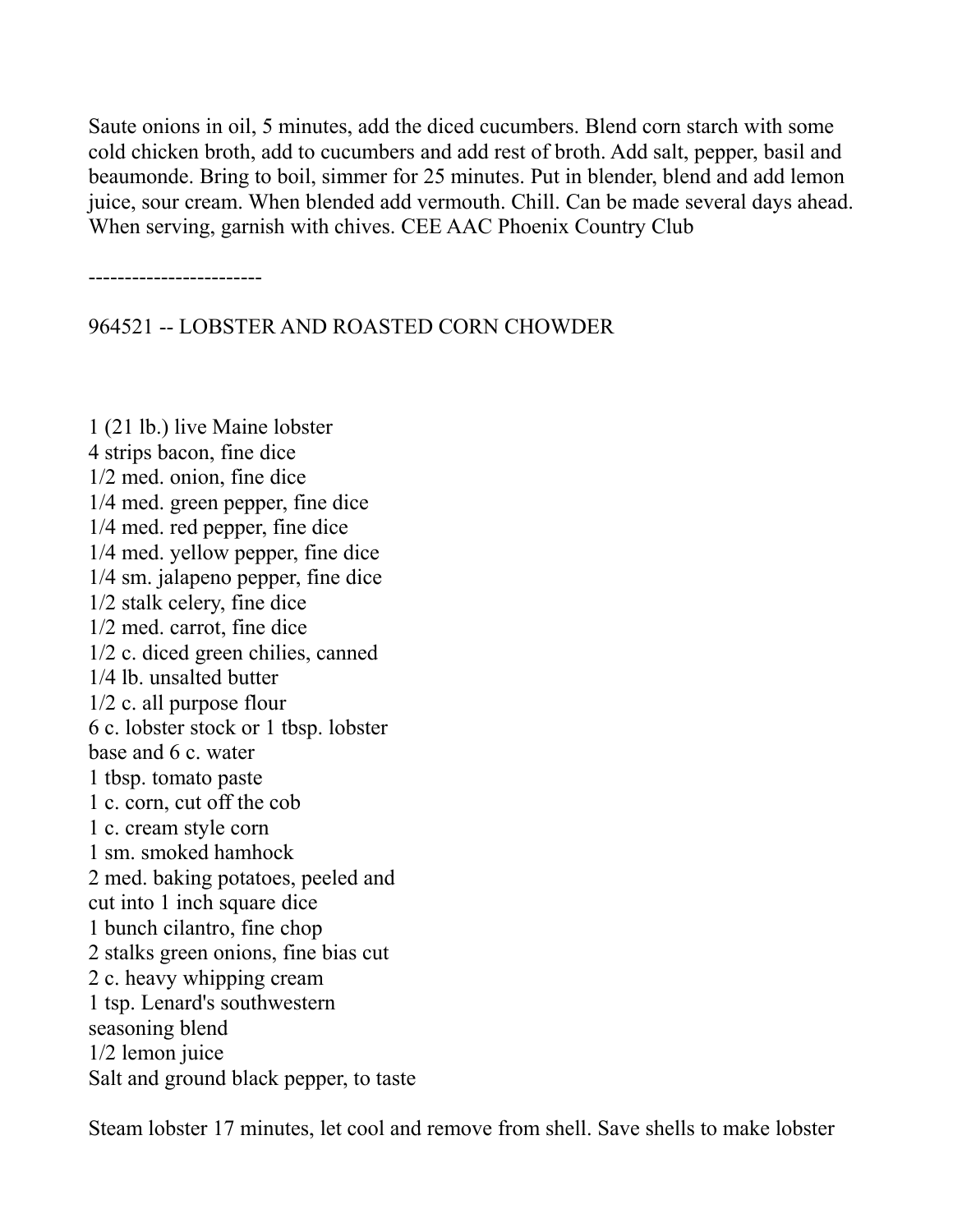stock if desired. Saute bacon until crispy in sauce or small stock pot. Add: onions; green, red, yellow and jalapeno peppers; celery and carrots, cook until soft. Add: tomato paste and green chilies. Add: lobster base, if that is your choice over stock. Cook 3 mintues stirring constantly over medium heat. Add: 1/2 of the unsalted butter and cook until melted. Add: flour and cook 3 more minutes. Roast corn kernals in an oven on a baking sheet or other flat pan until slightly browned and add to chowder. Add: cream style corn; southwestern seasoning and smoked hamhocks. Add: stock or water, if using base. Cook for 1/2 hour keeping at a slow boil, stirring constantly. Add: potatoes and cook for another 15 minutes. If too thick add more stock or water to desired consistency. Add: green onions; cilantro and lemon juice. Slowly Whisk in cream and the remaining butter until melted. Season with salt and black pepper to taste. Serves 12 people. The Phoenician

------------------------

#### 964522 -- TUSCAN ONION SOUP

3 oz. bacon fat 1 oz. olive oil 2 lb. onion, cut into thin strips 2 oz. marsala wine 1 gal. chicken stock 1/2 gal. beef stock 1 tsp. each thyme, basil, oregano

Saute onion in fat and oil. Add wine and cook approximately 5 minutes, until onion is soft. Add all other ingredients. Simmer for 20 minutes. Skim fat from soup. Serve with croutons and grated Romano cheese. Merchant's Club Nashville, Tennessee

------------------------

964523 -- TOMATO SOUP

1/2 bushel tomatoes, strained 6 green peppers 6 lg. onions 1 lg. bunch celery 1/4 c. salt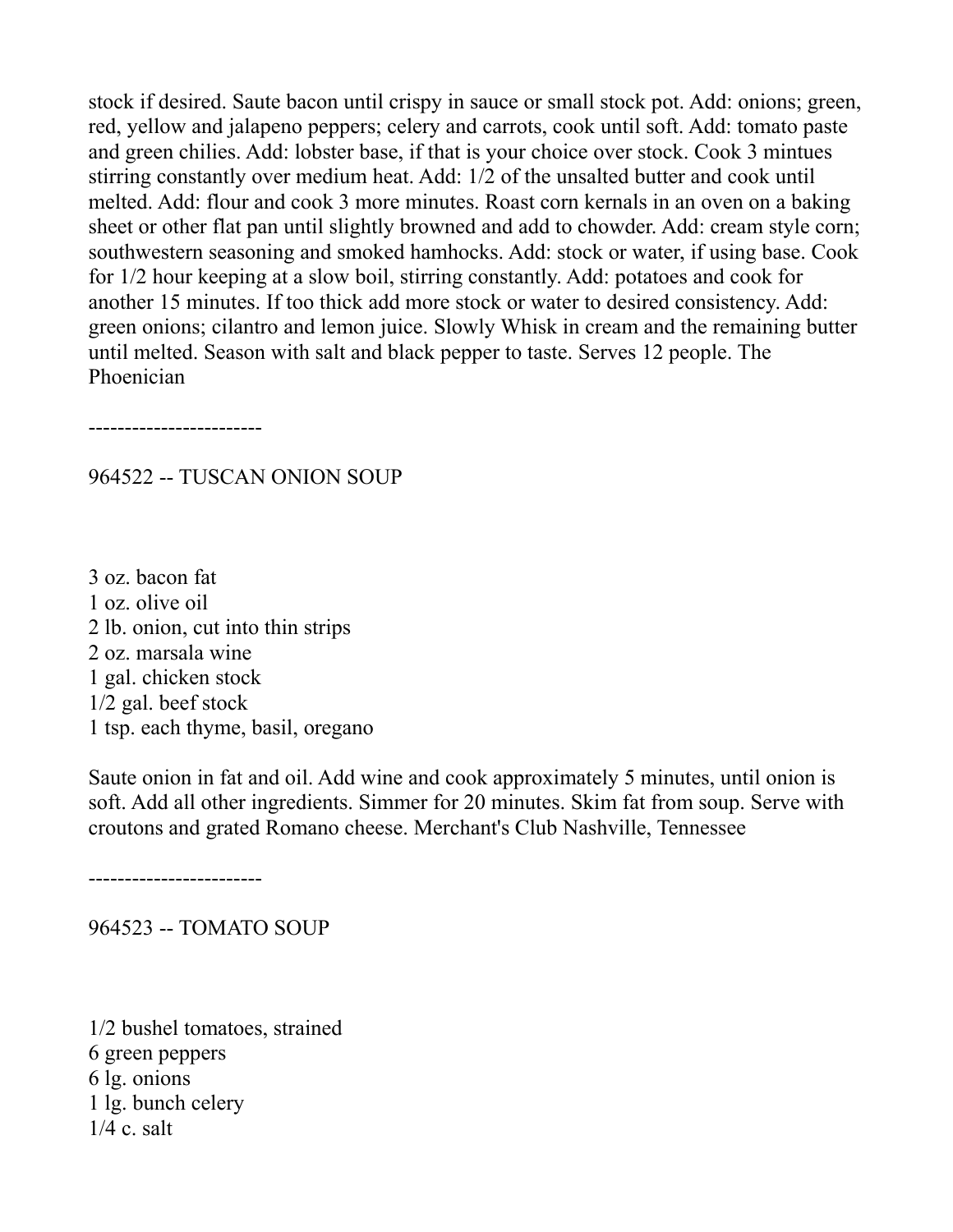2 c. sugar 2 c. flour 3 sq. margarine 1 1/2 c. alphabet soup pasta

Juice tomatoes, then chop and cook other vegetables until tender. Melt margarine and add flour. Combine all vegetables and add salt and sugar. Bring to boil and add combined flour and butter (blend with little soup). Combine all and boil 10 minutes. Pressure 10 minutes.

------------------------

964524 -- TOMATO SOUP

1/2 bushel tomatoes 2 bunches celery 24 sm. onions Very little red pepper 1 c. butter 1 c. sugar 3 tbsp. salt 1 c. flour

Cook tomatoes, celery and onions until done, 1/2 to 3/4 hour. Put through colander or food mill. Add rest of ingredients. Cook until thick, put in jars. Seal; put in pressure canner for 15 minutes at 10 pounds pressure.

------------------------

964525 -- TOMATO SOUP

 $1/2$  bu. tomatoes  $(25$  lbs.) 1 1/2 c. sugar 2 tbsp. canning salt 1/8 tsp. pepper 4 tsp. onion salt 4 tsp. celery salt 1 lb. butter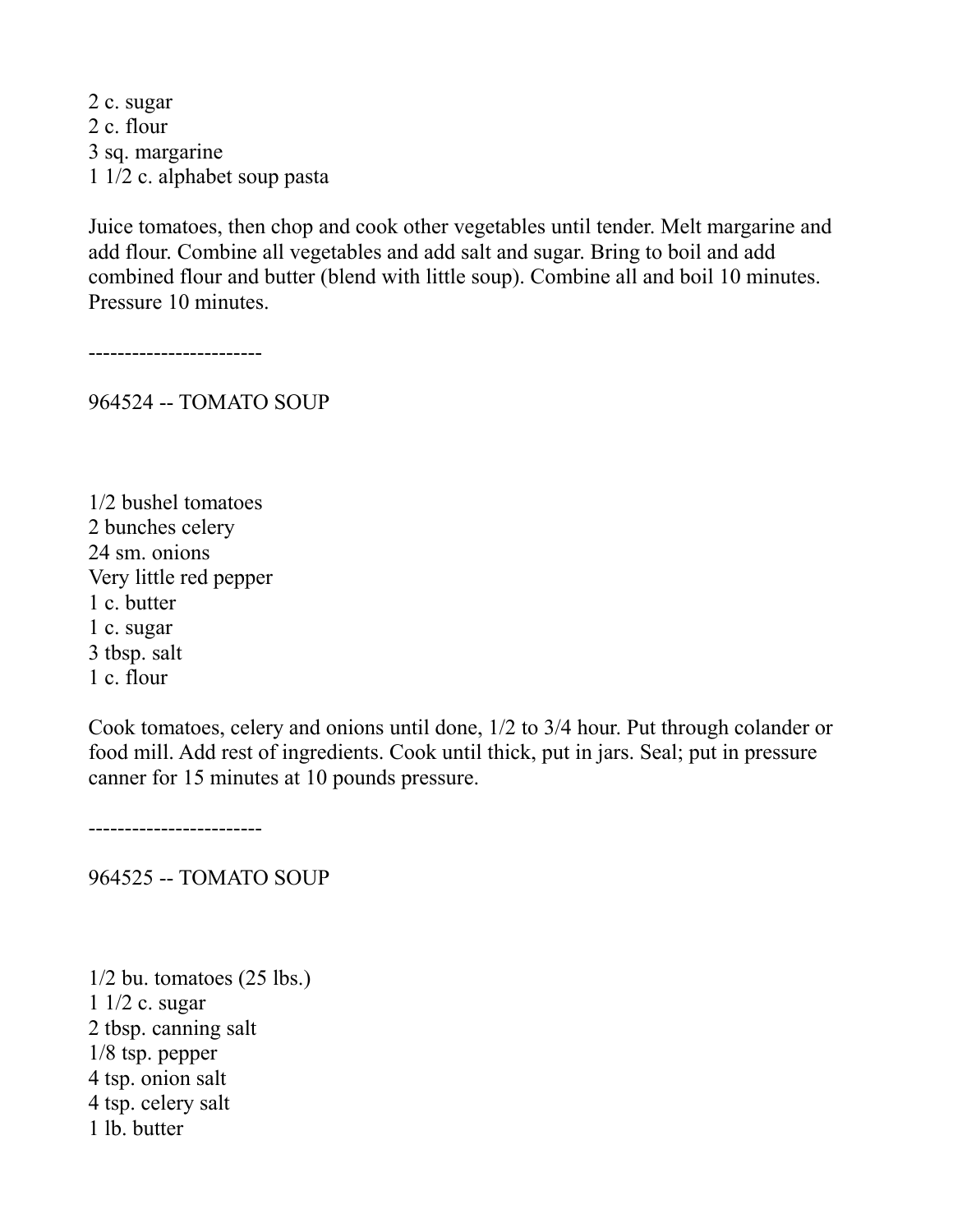2 c. flour

Wash and quarter. Cook until soft. Run through blender. Put through sieve. Combine juice and spices except butter and flour. Heat. Melt butter in pan. Remove and stir flour into butter until paste, no lumps. Add juice to paste, stirring to blend. Keep doing until paste gets thin. Pour back into juice. Bring to full boil. Put in jar. Process in open kettle or pressure cooker.

------------------------

964526 -- TOMATO SOUP

14 qts. tomatoes 7 med. onions 1 celery stalk 3 tbsp. parsley

Combine and cook until celery and onions are tender. Run through food mill. Add: 4 tbsp. salt 8 tbsp. sugar 1 tsp. pepper

Cook for 15 minutes. Add: 14 tbsp. melted butter 14 tbsp. flour

Add to soup. Pour into prepared jars and process for 30 minutes.

------------------------

964527 -- TOMATO SOUP

1 peck tomatoes 6 onions 1 bunch celery 1 lg. green pepper  $1/2$  c. sugar 1/2 c. butter  $1/2$  c. flour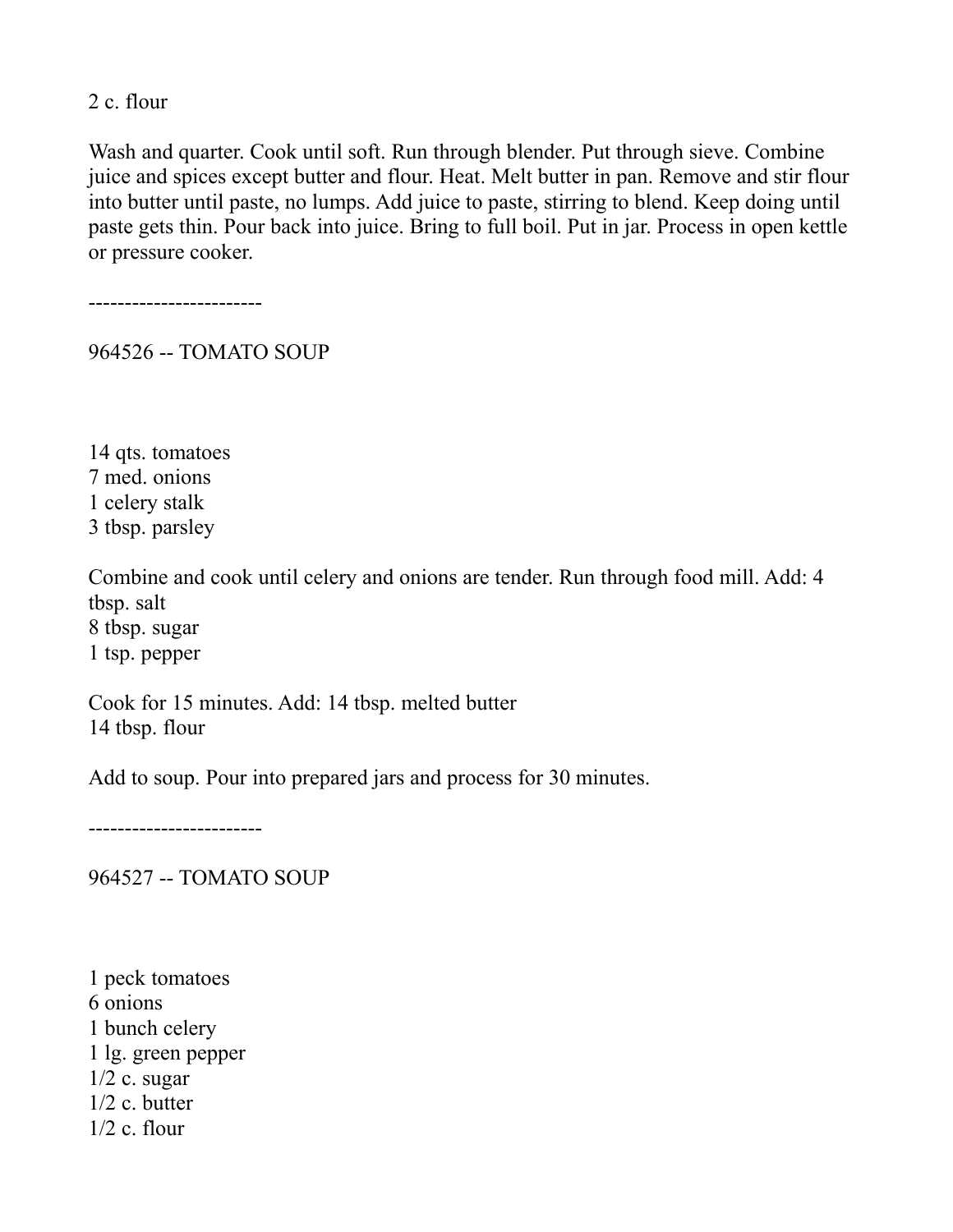1/4 c. salt

Core tomatoes, cut other vegetables in chunks and blend all together. Cream sugar, butter and flour and then add salt and stir. Bring vegetables to a boil. Add creamed mixture and boil for ten minutes. Pour into jars and seal. Makes about 6 quarts.

------------------------

964529 -- ELEPHANT STEW

1 (2000 lb.) elephant, cleaned & cut in serving pieces 1 sm. rabbit seasoned to taste

After elephant is cleaned, add seasonings. Cook in a very large pot outdoors. Cook elephant for 4-5 days or until tender. Invite all the Wire Shop employees; if everyone shows up, add cut up rabbit but only as a last resort, because most people don't like "hare" in their stew. Management Once there was an elephant, Who tried to use the telephant. No! No! I mean elephone Who tried to use the telephone. Howe'er it was, he got his trunk entangled in the telephunk; The more he tried to get it free, The louder buzzed the telephee.

------------------------

964530 -- ONE POT STEW

1 can pork & beans 1 can lima beans 1 can black-eyed peas 1/4 c. brown sugar 1 sm. can tomato sauce 1 can peas, drained 1 can kidney beans 1 lb. ground beef 1/8 c. mustard

Brown ground beef. Pour everything else into the pot and let simmer for 15 minutes.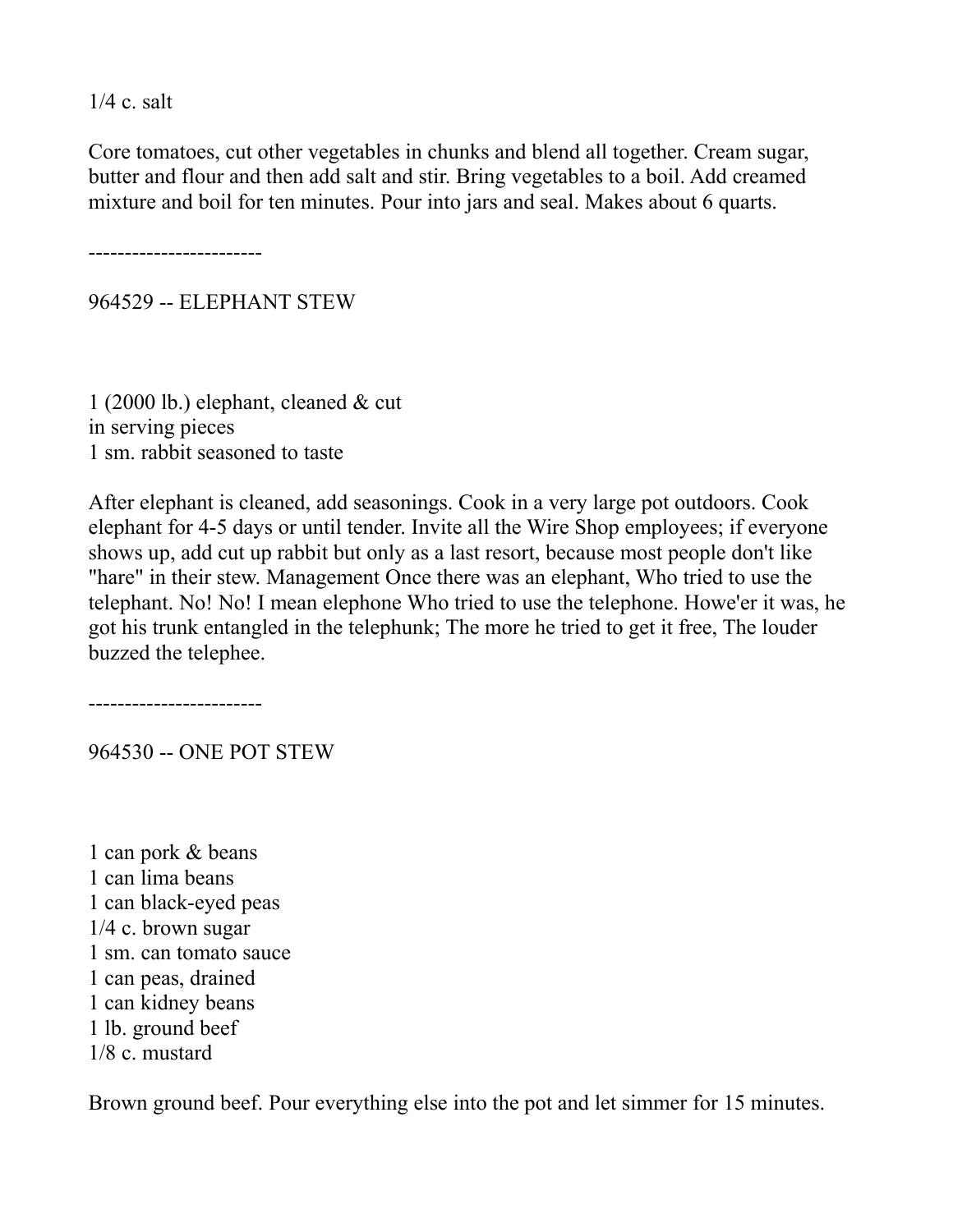------------------------

#### 964531 -- LAMB STEW

3 lbs. lamb shanks, cut into thirds 1 medium onion, chopped 1 green pepper, chopped 2 tbsp. sweet paprika 1 lb. fresh or frozen green beans 1 small can tomato sauce 1 medium can peeled tomatoes

Remove as much fat as possible from meat. Wash thoroughly. Braise meat in a large kettle. Add 1/2 cup water, add onion and green pepper and braise until onion and green pepper are transparent. Braise until meat sizzles, but is not burned. Add 2 tablespoons paprika, blend thoroughly. Add can of tomato sauce and peeled tomatoes and boil water to cover mixture. Let simmer 2 hours. Add green beans cut into 1 inch pieces and allow to simmer another 1/2 hour. Serve with rice.

------------------------

964532 -- NIGERIAN STEW

2 lbs. cooked meat (your choice of chicken, beef or turkey) 1 (15 oz.) can Hunt's tomato sauce with herbs 1 whole chopped onion 1 tbsp. black pepper & salt 3 tbsp. oil 2 c. cooked rice

Heat oil about 2 minutes. Pour 1 teaspoon salt in oil. Add tomato sauce to salt and oil and cook about 10 minutes. Add meat. Cook about 7 minutes.) Simmer about 30 minutes and serve over cooked rice.

------------------------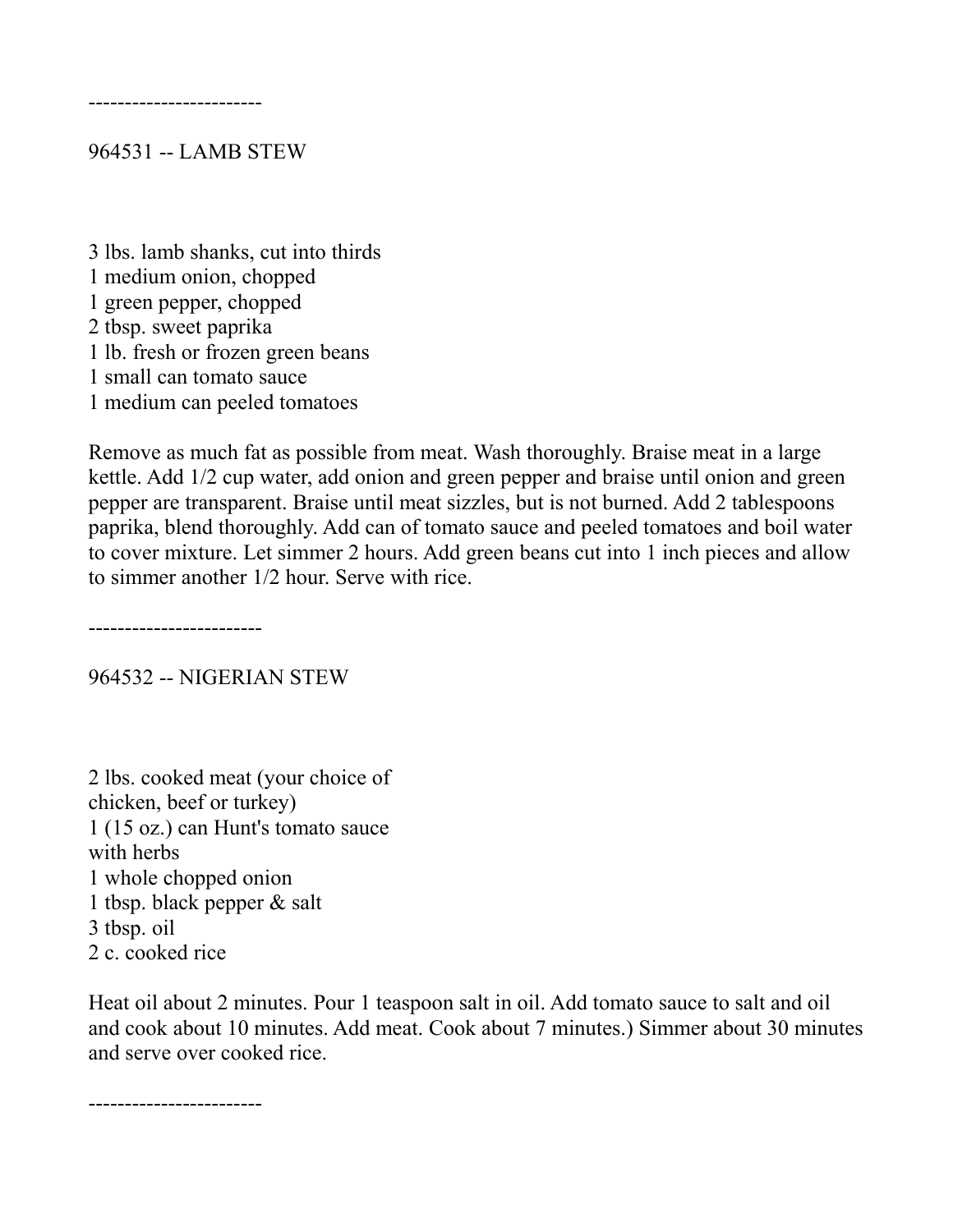## 964533 -- BRUNSWICK STEW

1 fryer 1 lb. boneless stew meat or sm. chuck roast 1 lg. onion 1 lb. Irish potatoes, cut up 2 c. canned tomatoes 1 c. cream style corn 1/2 c. English peas Salt & pepper to taste 1/2 c. cooked butter beans  $1/2$  c. catsup 1 tbsp. Worcestershire sauce 1 tbsp. vinegar 1 tbsp. lemon juice 1 tsp. Tabasco

Cook the fryer and stew meat until well done. Grind in blender and set aside. Put onions through blender. Add onion and potatoes to broth from the chicken and stew meat. Cook until done in saucepan on top of range. Add meat and other ingredients. Place in slow cooker and cook on low for 12 hours or high for 8 to 10 hours. Add 1/2 cup barbecue sauce. Yield: about 8 to 10 servings.

------------------------

964534 -- LUMBERJACK STEW

3 links of sausage, sliced 1 can whole tomatoes, crush if desired 1/2 bell pepper, sliced 1 sm. onion, sliced Garlic salt Black pepper 1/4 stick of butter

In a skillet stir fry sausage slices in butter with the onions and peppers. After 5 minutes add tomatoes, garlic salt and black pepper to taste. Simmer on low heat for 10 minutes.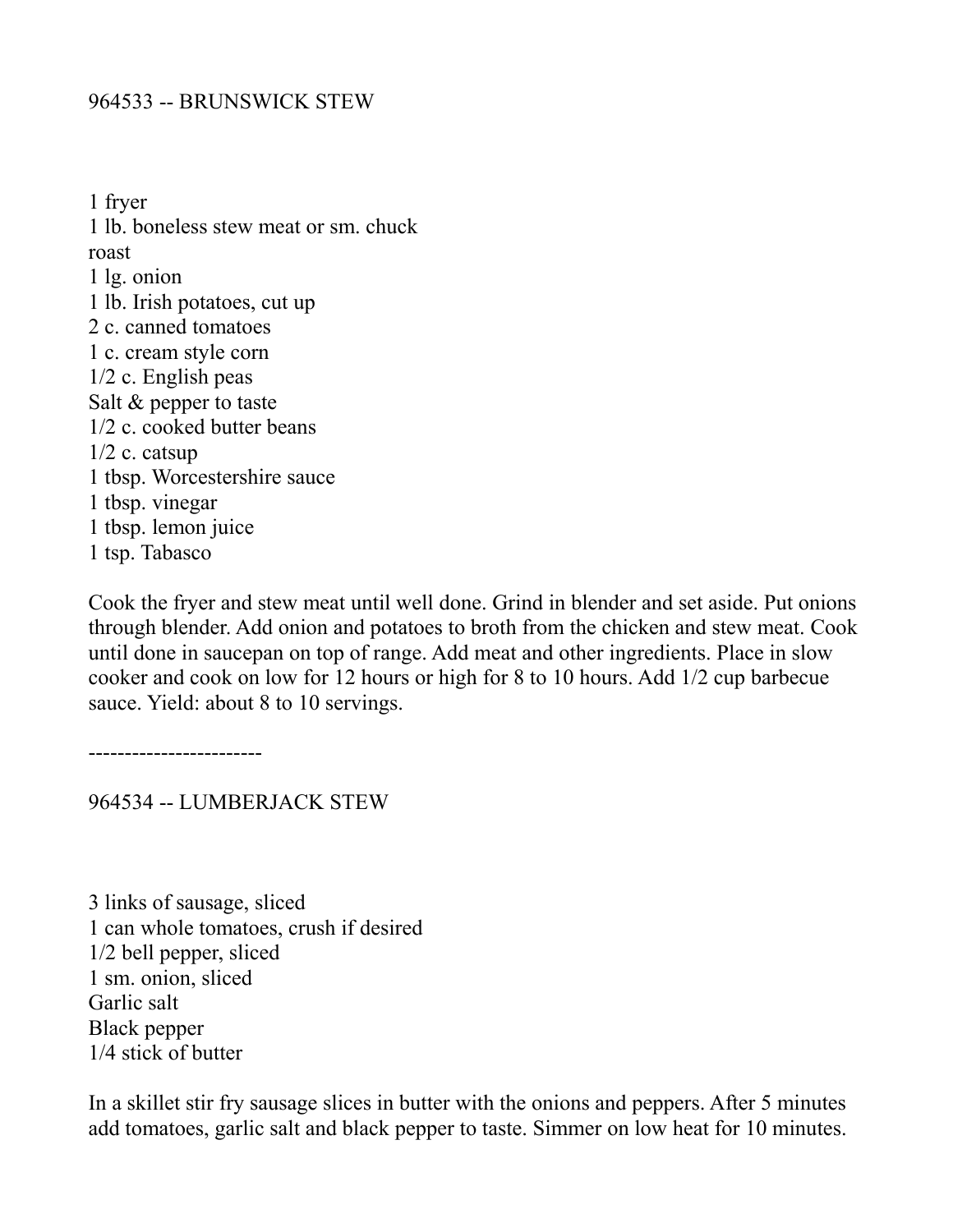Serve with rice.

------------------------

## 964535 -- CAPE COD FISH CHOWDER

3 slices bacon, cut in 1/2 inch pieces 2 med. onions, coarsely chopped (about  $1 \frac{1}{2}$  c.) 2-3 med. carrots, diced 2 med. cloves garlic, minced 2 c. chicken broth 2 med. potatoes, diced 2 whole bay leaves 1/4 tsp. dried thyme 1/4 tsp. white pepper 1 lb. fresh or frozen cod, haddock or flounder, cut in 1-inch pieces 1 c. sour half & half or lean sour cream

In large saucepan, fry bacon until crisp, remove and drain. Add onions, garlic and carrots to bacon drippings and saute until lightly browned. (Excess drippings can be drained before frying.) Add chicken broth, potatoes and spices. Cover and simmer until potatoes are nearly tender, 15-20 minutes. Stir in fish and simmer for 5-7 minutes until cooked. Stir in sour half & half and heat, but don't boil. Ladle into mugs, garnish with bacon pieces.

------------------------

964536 -- LAZY DAY STEW

1 lb. beef stew meat 3 med. sized potatoes 4 to 6 carrots 1 sm. onion 1 c. cubed celery 1 (8 oz.) can tomato sauce mixed with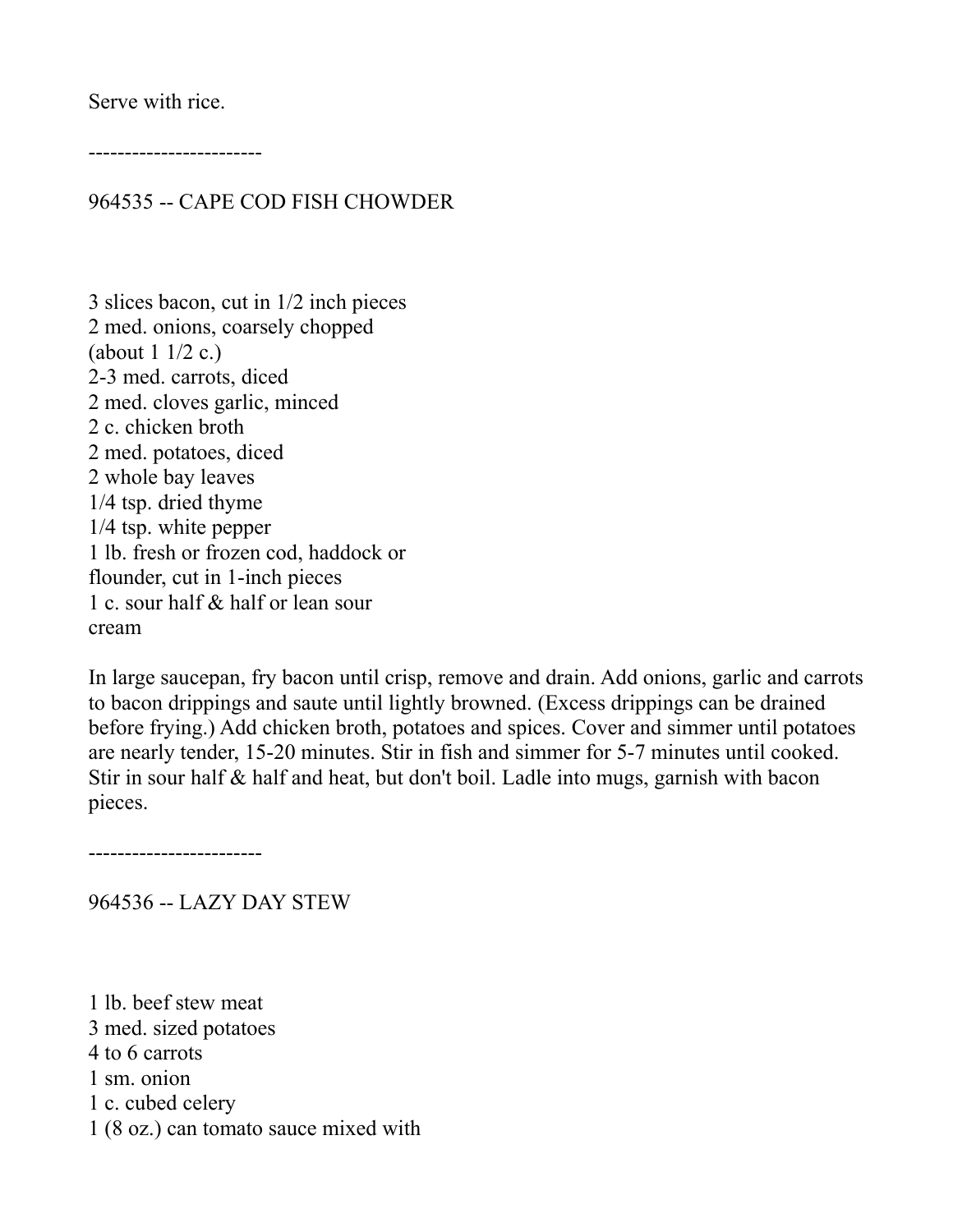1 can water 1 tsp. sugar 2 tsp. tapioca

Arrange meat in single layer in a baking pan. Salt and pepper to taste. Cut potatoes, carrots, onion, celery in good sized chunks and layer on top of meat. Mix tomato sauce, water, sugar and pour over meat. Season to taste. Sprinkle with 2 teaspoons tapioca. Do not stir. Seal tightly in foil and bake at 325 degrees at least 2 hours. Serves 4 people. NOTE: Even another hour doesn't seem to hurt much if you are delayed. You can turn heat way low and hold it for hours. Don't peek during cooking time of 2 hours. When you remove the foil you find the meat nicely browned with perfect gravy. The tapioca acts as gravy thickener but don't use too much or you may wind up with gravy you can slice.

------------------------

# 964537 -- QUICK CLAM CHOWDER

3 tbsp. butter 4 shallots, chopped 1 can New England clam chowder 1 can half & half 1 can clam liquid 1 can minced clams Salt and pepper to taste Parsley

Saute shallots in butter. Gradually add can of clam chowder, stirring as you add. Gradually stir in can of half & half and can of clam liquid. Add can of minced clams, salt and pepper to taste. Simmer until mixture begins to boil. Garnish with chopped parsley.

------------------------

964538 -- FROG LEG STEW WITH A KICK

3 lb. frog legs 1 garlic, chopped fine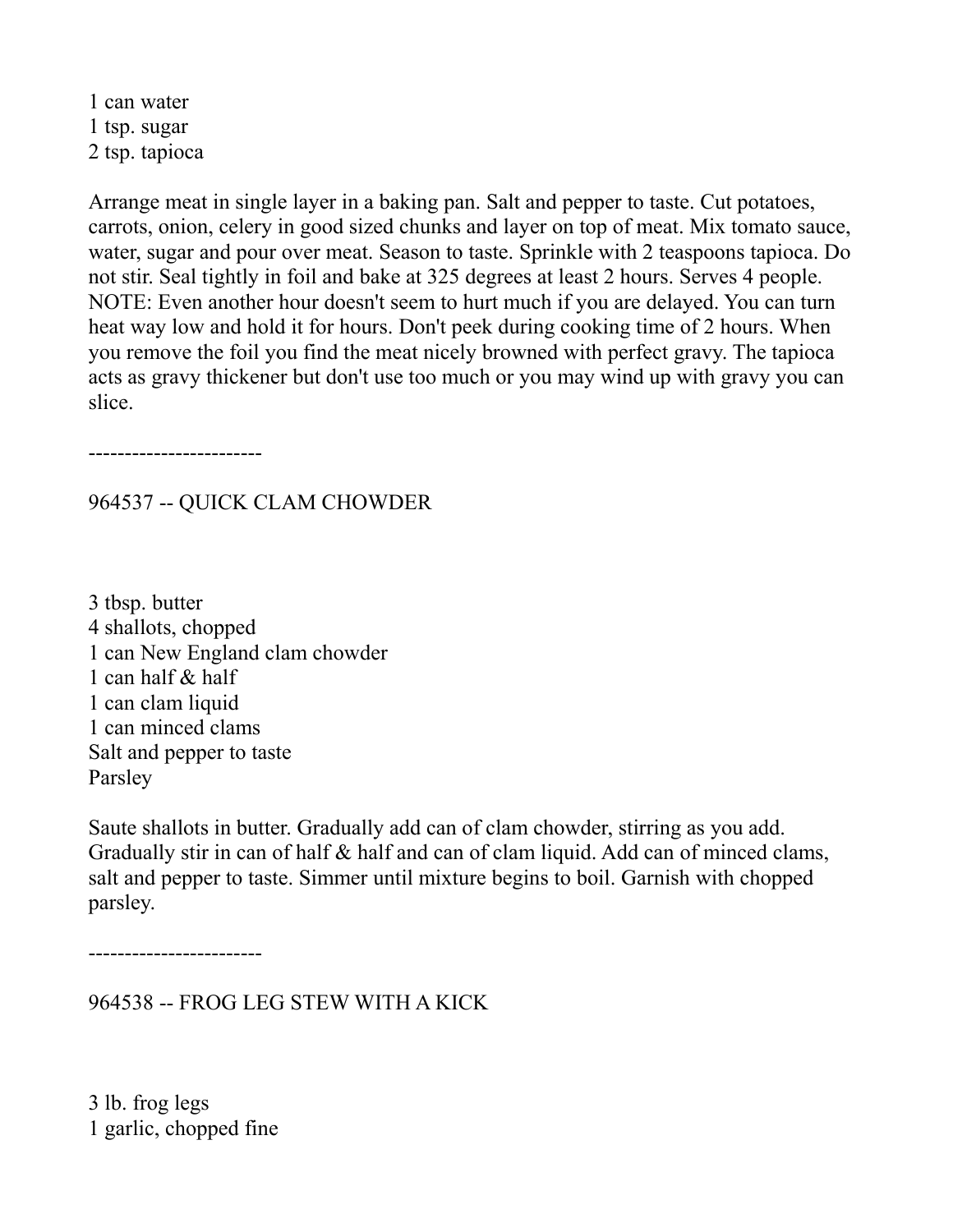1 onion, chopped fine 1/8 tsp. thyme 1/8 tsp. cayenne pepper 2 cans tomato puree 6-8 cans water 1/2 tbsp. basil 1/8 tsp. sea salt 2 tbsp. olive oil

Break the frog legs apart and saute in olive oil until almost cooked, then allow to cool. Add them to the other ingredients which have been simmering together and cook 1 1/2 to 2 hours. Serve over rice or pasta.

------------------------

964539 -- POTATOES AND PASTA SOUP

1/2 lb. macaroni, preferably med. sized and mixed, ex. med. shells, elbows, spaghetti, broken into 3 parts 1 lg. onion 1 (16 oz.) can crushed tomatoes 1 lg. potato, cubed Salt and pepper Small amount of olive oil Grating cheese, Parmesan or any of your choice, Italian only

Brown your onion slightly in olive oil. Add can of tomatoes and salt and pepper. Simmer for about 1 hour. Cook macaroni and potato together in large pot. Drain some water, but leave enough so that pasta is covered. Add tomatoes and onions to pasta and potatoes. Add grated cheese into the pot of soup and serve.

------------------------

964540 -- CHICK PEA AND PASTA SOUP

For 4 to 6 persons 19 oz. can chick peas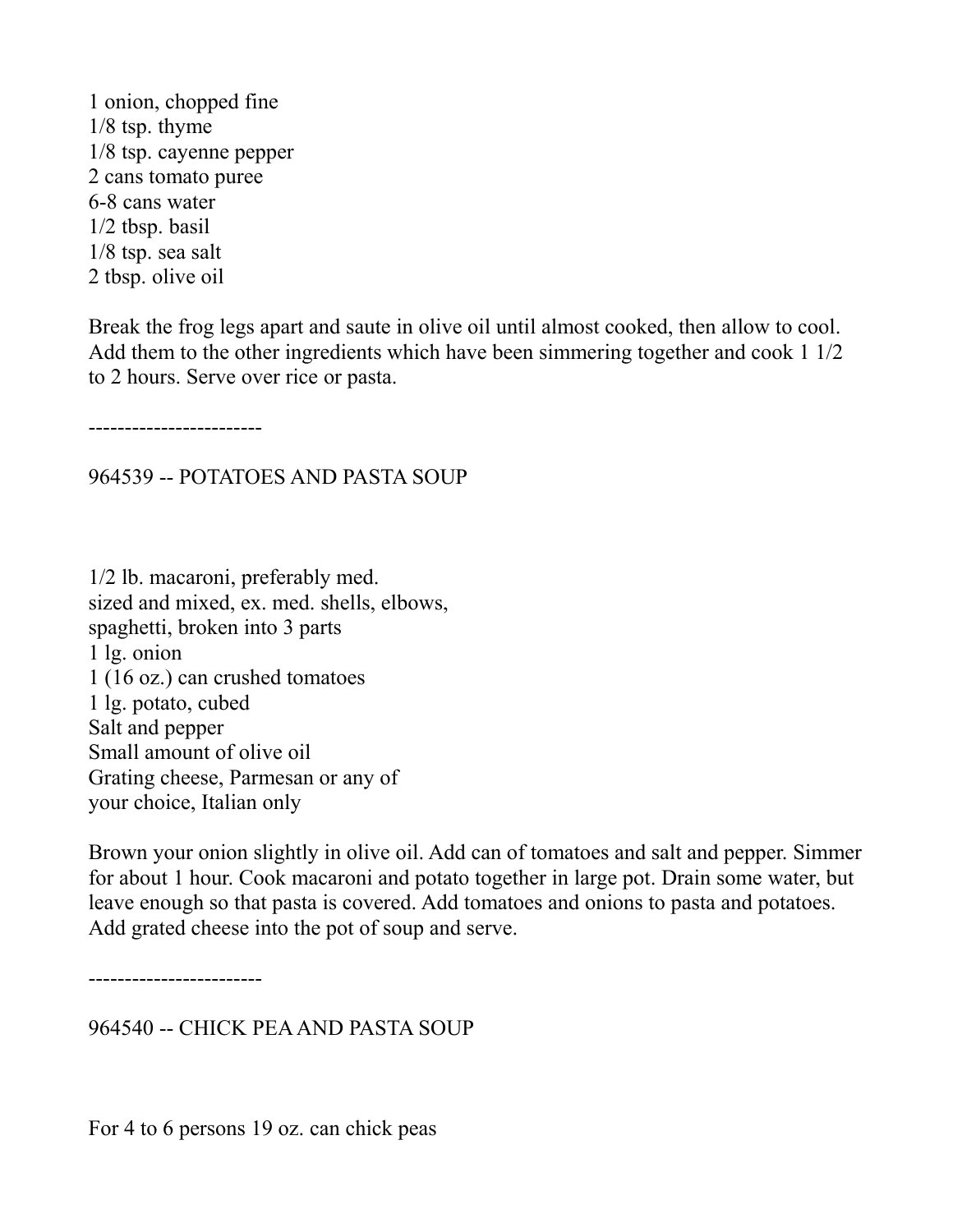1/2 c. extra virgin olive oil 1/3 c. chopped onion 1 tsp. chopped garlic 1/2 tsp. chopped rosemary 1/2 tsp. chopped sage 3/4 c. canned Italian peeled plum tomatoes, drained of their juice 3 c. homemade meat broth OR 1 c. canned broth diluted with 2 c. water 1/4 lb. stubby soup pasta Salt Black pepper in a grinder 3 tbsp. chopped parsley Freshly grated parmegiano-reggiano (Parmesan) for the table

Empty can of chick peas and its liquid into bowl. Squeeze the peel off the chick peas and replace into their own liquid. Put the olive oil and chopped onion in a large saucepan and turn on the heat to medium. When the onion becomes colored a pale gold, add the garlic, rosemary and sage. Stir once or twice. When the garlic becomes colored a very pale gold, add the tomatoes. Cook, stirring occasionally for 10 minutes. Add the chick peas drained of their liquid and cook for another 5 to 6 minutes. Pour the contents of the pot into a bowl, then puree them through a food mill back into the pot. Add the broth and turn on the heat to medium high. When the liquid comes to a boil, add the pasta, cover the pot and turn down the heat to medium. Cook until the paste is al dente, tender but firm to the bite. Taste and correct for salt and add a few grindings of pepper. Turn off the heat, stir in the parsley and serve with freshly grated cheese available on the side.

------------------------

964541 -- BEER CHEESE SOUP

1 c. finely chopped celery 1 c. finely chopped carrot 1/2 c. finely chopped onion 8 chicken bouillon cubes, dissolved in 8 c. boiling water or 2 qts. chicken broth 1 c. butter, melted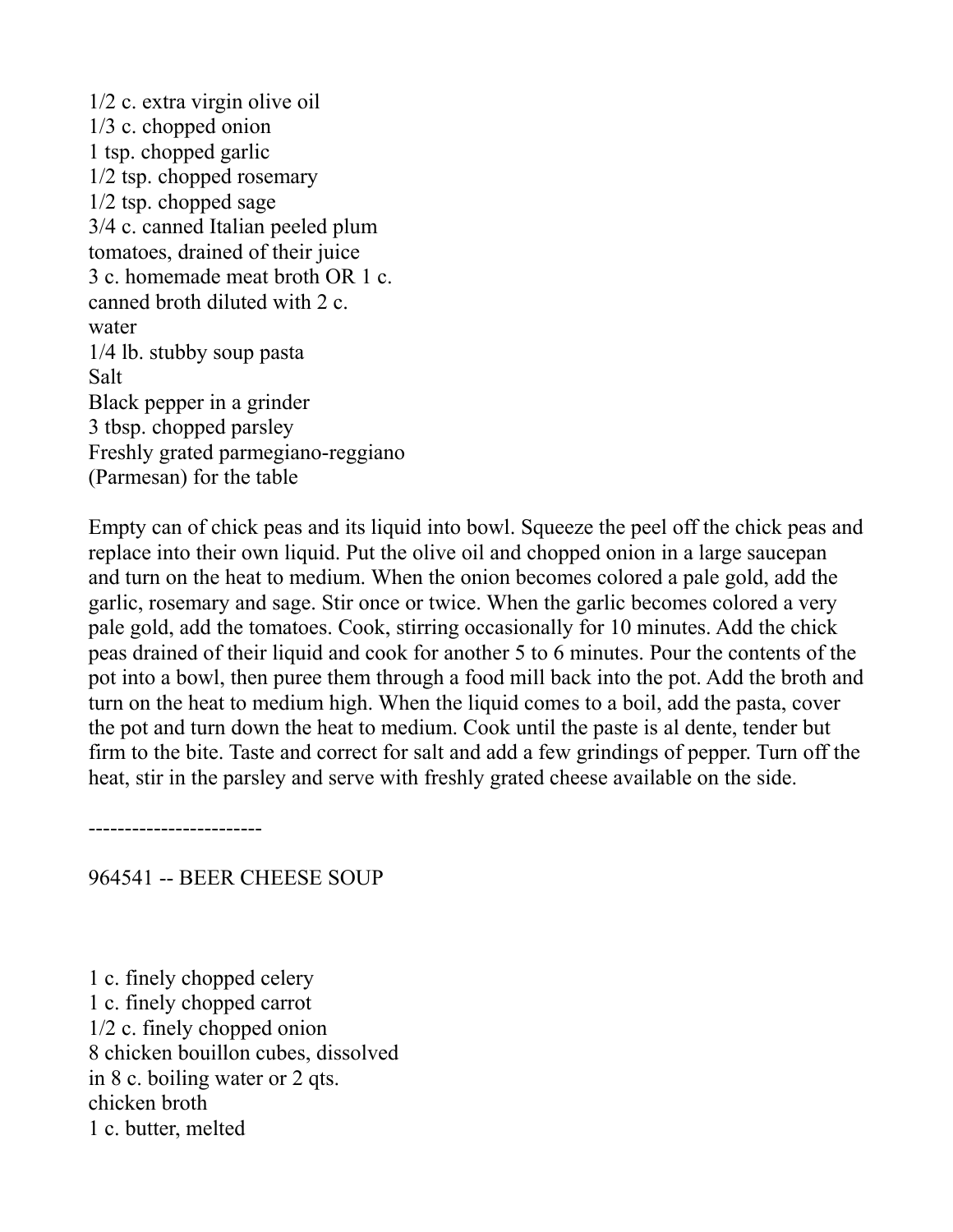8 oz. beer 16 oz. Cheddar cheese, shredded

Boil celery, carrot and onion in broth until almost tender, about 10 minutes. Mix flour and butter, stir into broth. Cook and stir until thickened; boil 1 minute. Reduce heat; add beer and cheese. Mix until smooth and cheese melts. Heat just to serving temperature. Garnish with popcorn. 12 servings.

------------------------

964542 -- CAULIFLOWER SOUP

2 c. sliced cauliflower 1 can chicken broth (13 3/4 oz.) 1 c. milk 1 can cream of potato soup 2 tbsp. cornstarch 1/4 c. cold water

In large, covered saucepan cook cauliflower in chicken broth until tender. Don't drain and set aside. In a bowl, gradually add milk to potato soup and mix well. Blend 1/4 cup cold water to cornstarch and stir into soup mixture. Pour soup mixture over cauliflower and cook until thickened. Can add diced ham or cheese.

------------------------

964543 -- CHEESE SOUP

Dissolve 4 chicken bouillon cubes in 1 quart water. Add: 1 c. chopped onion 1 c. chopped celery 1 c. chopped carrots 1 1/2 c. chopped potatoes

Cook 10-15 minutes on medium heat. Add 1 (20 ounce) bag California Blend vegetables. Cook 5-6 minutes on medium heat. Add 2 cans cream of chicken soup, heat on medium heat. Add 1 pound Velveeta cheese, cubed; cook until creamy.

------------------------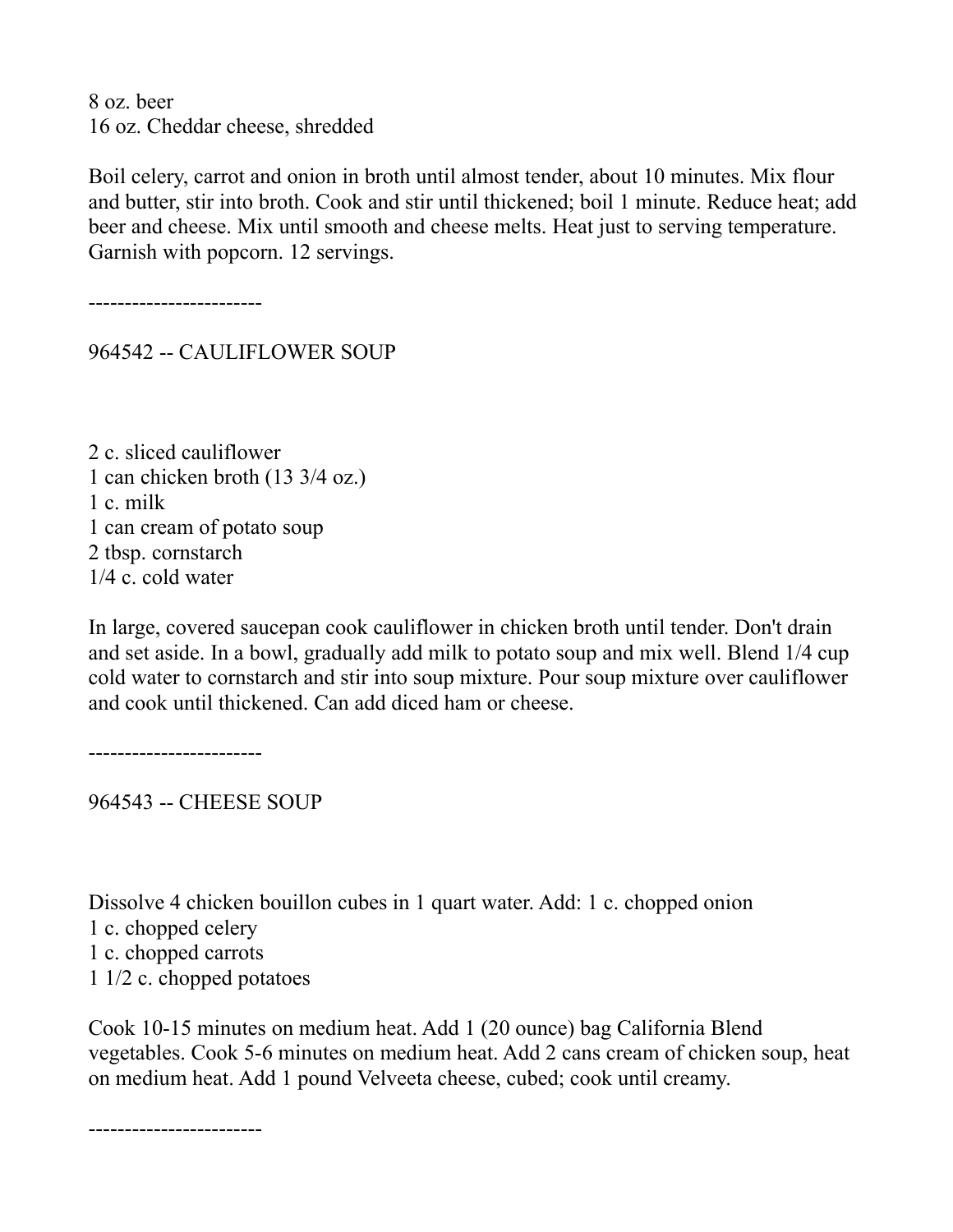# 964544 -- CORN AND BOURBON SOUP

2 slices bacon 1 med. onion, chopped 2 shallots 1/3 c. chopped celery 1/3 c. chopped leeks 4 c. corn cut from cob 2 qts. chicken broth 1 med. potato, peeled and cubed  $1/4$  tsp. salt 1/4 tsp. white pepper 1 c. whipping cream or half and half 2-3 tbsp. bourbon Chives

Cook bacon in large saucepan until lightly browned. Add onion and next 3 ingredients; cook over medium heat 2 minutes. Add corn and cook 5 minutes, stirring occasionally. Add broth and next 3 ingredients; bring to a boil. Cover, reduce heat and simmer 20 minutes or until potato is tender. Add cream and cook 2 minutes. Do not boil. Remove and discard bacon. Place half of mixture in container of an electric blender, process until smooth. Repeat with remaining mixture. Pour through strainer into Dutch oven, pressing pulp with back of spoon. Discard pulp. Stir in bourbon. Serve hot or cold. Garnish each serving with chives. Yields 9 1/2 cups.

------------------------

964545 -- CREAMY ZUCCHINI SOUP

2 c. condensed chicken broth 2 med. zucchini, sliced 1/2 c. chopped green pepper 1/4 c. chopped onion 1 tsp. dill weed Salt and pepper 1 c. sour cream or plain yogurt Snipped parsley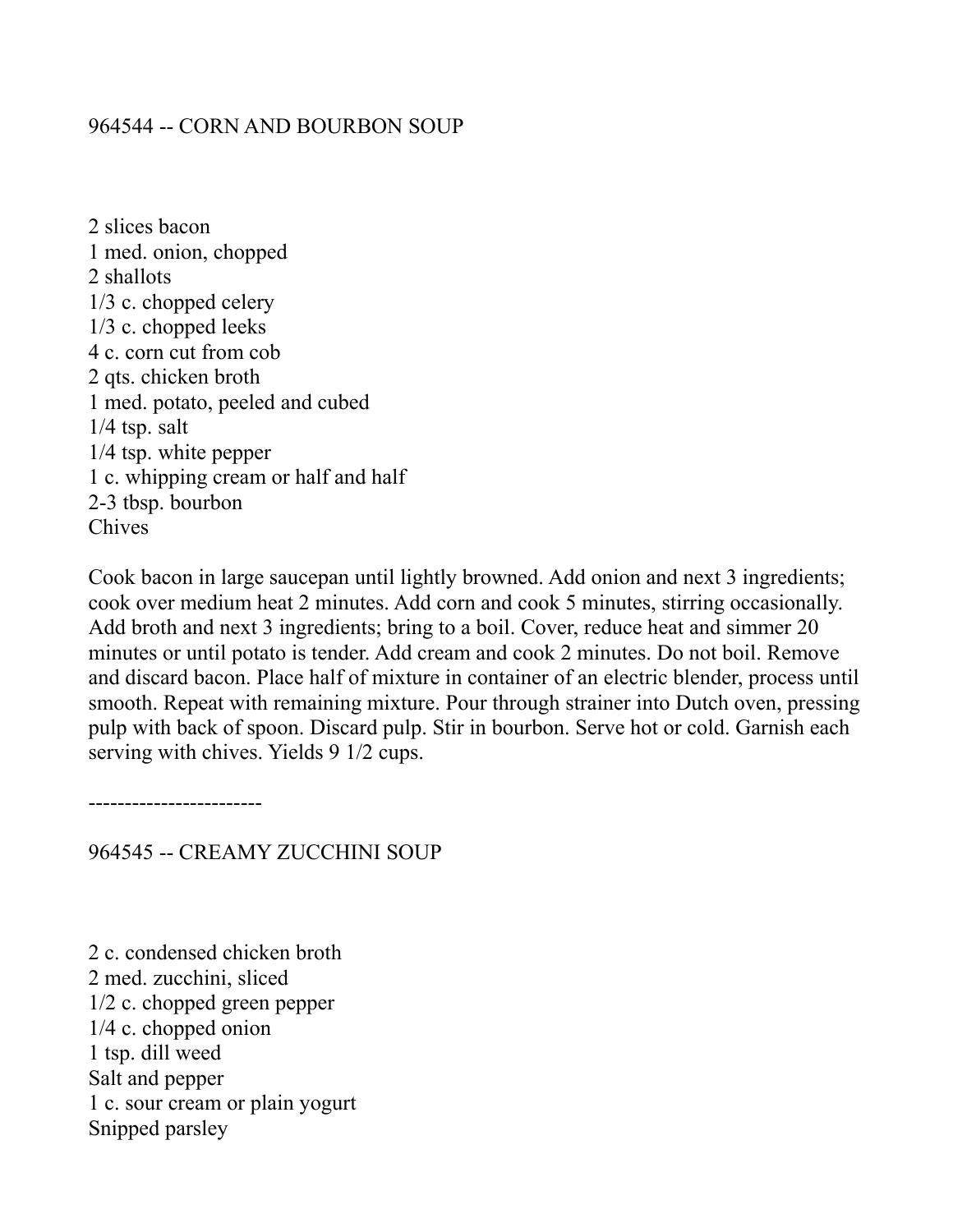In a 2 quart saucepan combine broth, zucchini, green pepper and onion. Cover and simmer about 20 minutes. Add dill, salt and pepper to taste. Puree in food processor or blender. Stir in sour cream. Garnish with parsley.

------------------------

964546 -- DIET SOUP

6 c. water 2 beef bouillon cubes 2 c. tomatoes 1 tsp. sugar 1/2 c. chopped onion 2 c. chopped celery 2 c. diced carrots 2 c. shredded cabbage Salt and pepper

Cook all together.

------------------------

#### 964547 -- FISH AND CHEESE CHOWDER

1 lb. fish 2 tbsp. butter 6 tbsp. chopped onion 1 c. diced carrots 6 tbsp. chopped celery  $1/2$  c. flour 1/2 tsp. salt Dash of paprika 2 (10 oz.) cans chicken broth, undiluted 3 c. milk 1 c. grated processed cheese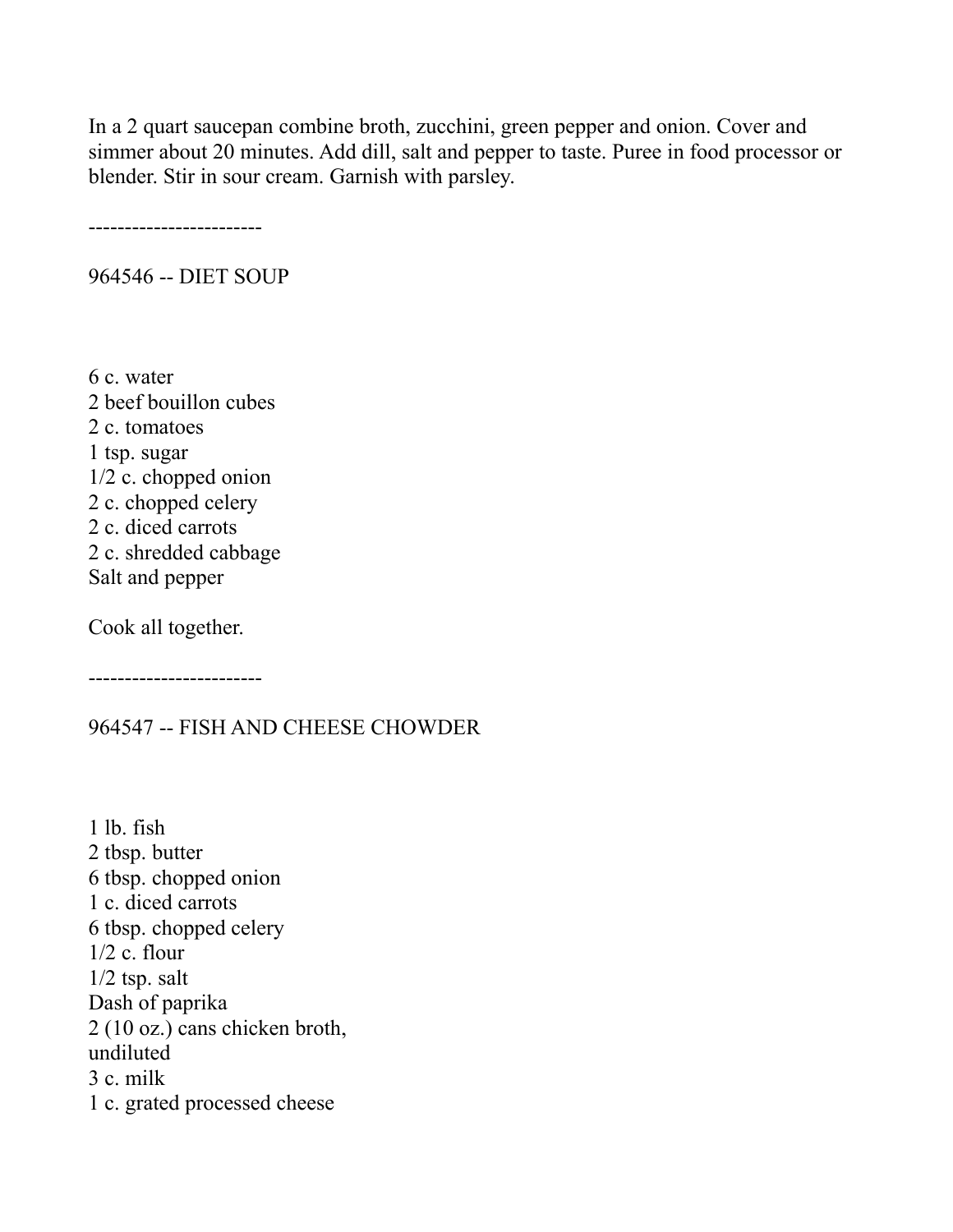Cut fish in 1 inch cubes. Melt butter in large saucepan; add onion, carrots and celery. Cook until onion is transparent. Blend flour, salt and paprika. Cook 1 minute, stirring constantly. Gradually add chicken broth and milk. Cook, stirring constantly until thickened. Add fish, simmer until fish flakes easily (5 minutes for fresh, 10 minutes for frozen). Add cheese; stir until melted.

------------------------

### 964548 -- HAMBURGER SOUP

1 lb. ground beef 5 c. water 1 lb. can whole tomatoes 1 c. chopped onion 2 or 3 carrots, sliced 2 ribs celery, sliced 1/3 c. pearl barley 1/4 c. ketchup 1 tbsp. instant beef bouillon granules 1 or 2 tsp. seasoned salt, optional 1 tsp. dried basil leaves 1 bay leaf

Brown ground beef in a Dutch oven. Drain off fat. Add water, tomatoes and juice, onions, carrots, celery, barley, ketchup, bouillon granules, salt, basil and bay leaf. Bring to a boil. Reduce heat to a simmer, cover and simmer slowly for 45 minutes. I have used a quart of home canned whole tomatoes and works well.

------------------------

964549 -- HAMBURGER SOUP

1 lb. ground beef (browned) 2 c. tomatoes 2 c. diced potatoes 1/2 c. diced carrots 1/2 c. diced celery 1/4 c. rice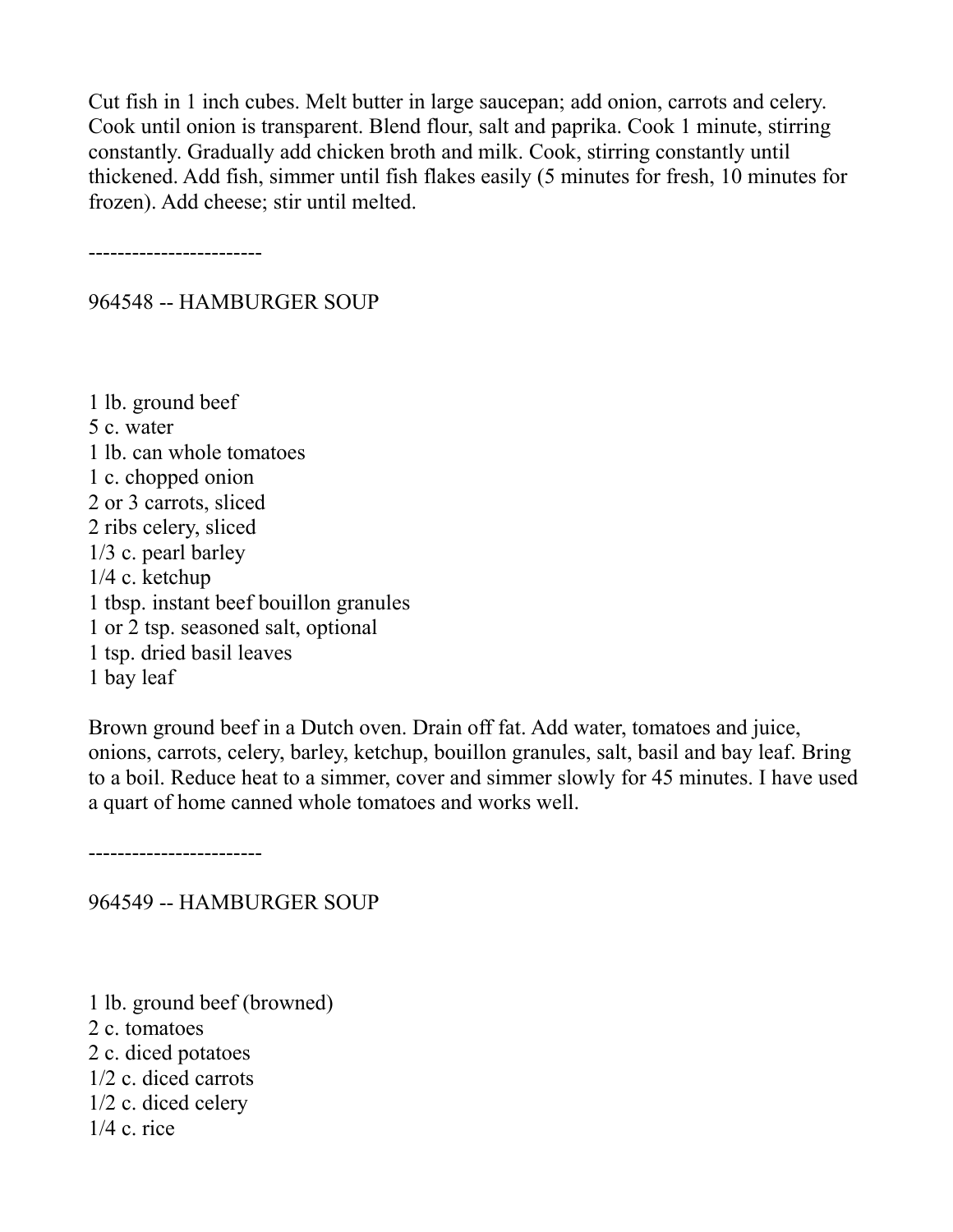1/2 c. diced onion 1 1/2 tsp. salt 1/8 tsp. pepper 1 1/2 qts. water 1 tsp. instant bouillon, vegetable flavor

Combine all ingredients and simmer for 45 minutes.

------------------------

964550 -- CANNED VEGETABLE SOUP

1 peck ripe tomatoes (peeled) 1 pt. or 1 can lima beans 1 can peas 3 green diced peppers 1 c. pearl barley (soaked overnight) 1 tbsp. paprika 1 c. sugar 1/2 c. butter 1/2 c. salt

Cook all uncooked vegetables separately. Then mix all ingredients together and cook ten minutes more. Pour into sterilized jars and seal. Yields 7-9 quarts. Very good in hot dishes.

------------------------

964551 -- SAUSAGE-POTATO CHOWDER

1 lb. mild Italian sausage  $1/2$  c. water 2 1/2 c. peeled, diced potatoes 1/2 c. chopped onion 1/2 c. chopped celery 1 1/2 c. chicken broth 1/8 tsp. pepper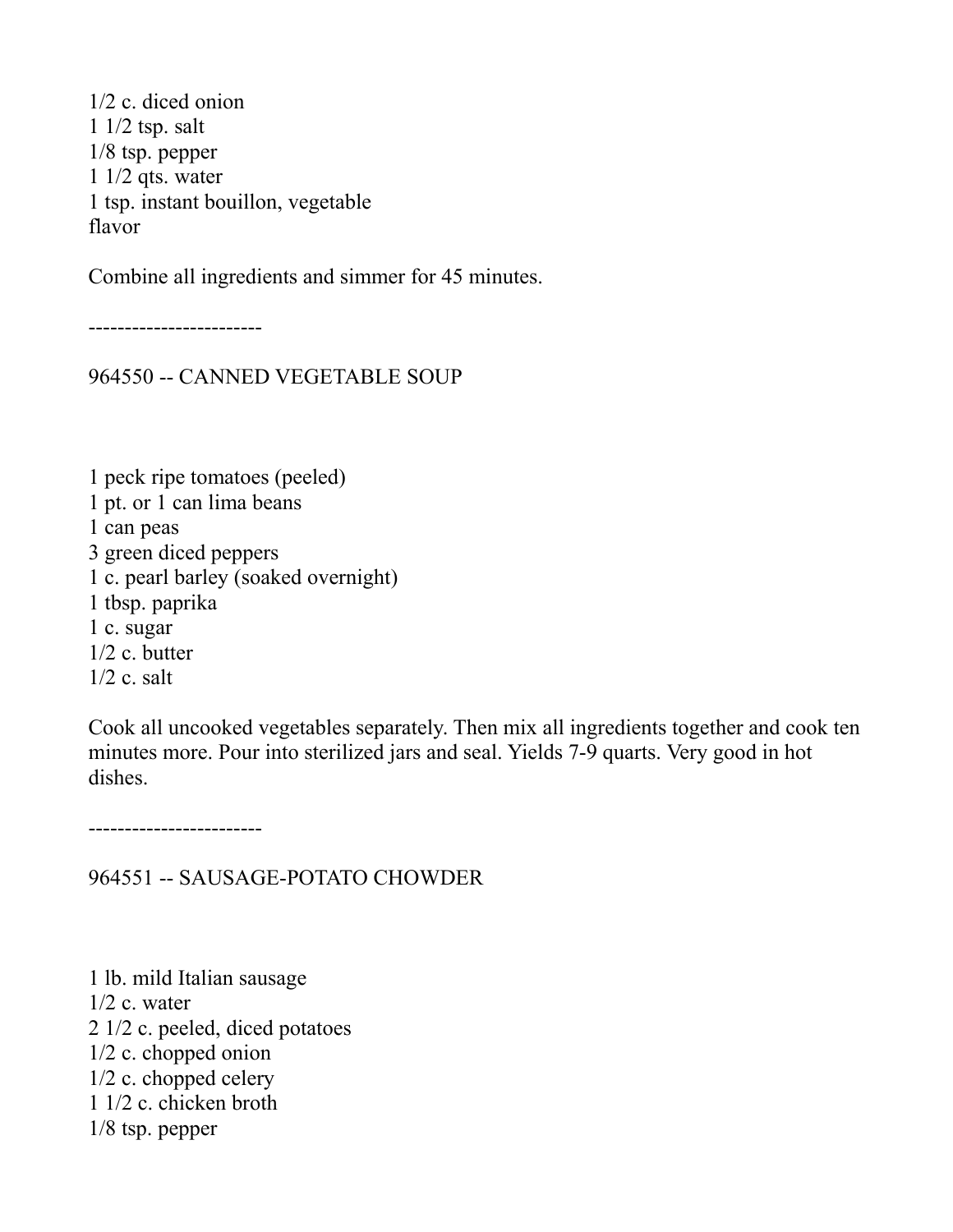3 1/2 c. milk 1/4 c. flour 1 c. frozen peas 2 c. shredded Cheddar cheese

Brown sausage stirring so that meat is in small pieces. Set aside. In large saucepan put water, potatoes, onion, celery, broth and pepper. Cover and bring to a boil just long enough that the potatoes are tender, about 5 minutes. Add sausage and 2 1/2 cups milk. In a jar with lid, shake the flour and remaining milk until blended. Stir into the potato mixture, stirring constantly until mixture begins to boil. Add peas, simmer 3 minutes. Remove from heat, stir in cheese until melted.

------------------------

964552 -- JAN'S LENTIL SOUP

1-2 ham hocks 1 lg. onion, chopped 3 med. cloves garlic, crushed 1 (1 lb.) pkg. dried lentils 1 Kielbasa or frankfurters, thinly sliced 1 c. sliced carrots

Soak lentils overnight. Rinsing 2 or 3 times. Add 10 cups of water, lentils, ham hock, 1/2 teaspoon salt (optional) and 1/8 teaspoon pepper and 1 cup of carrots. Bring to boiling; reduce heat. Simmer, covered 1-2 hours. Remove ham hock from the soup and strip off as much meat as possible. Add the meat back to the soup and add cooked Kielbasa. This soup can simmer all day, be made ahead a day or frozen. Noah Western

------------------------

964553 -- CREAM OF BROCCOLI SOUP

1 c. diced onions 1/4 c. butter 1 tsp. Lawry's salt Dash of pepper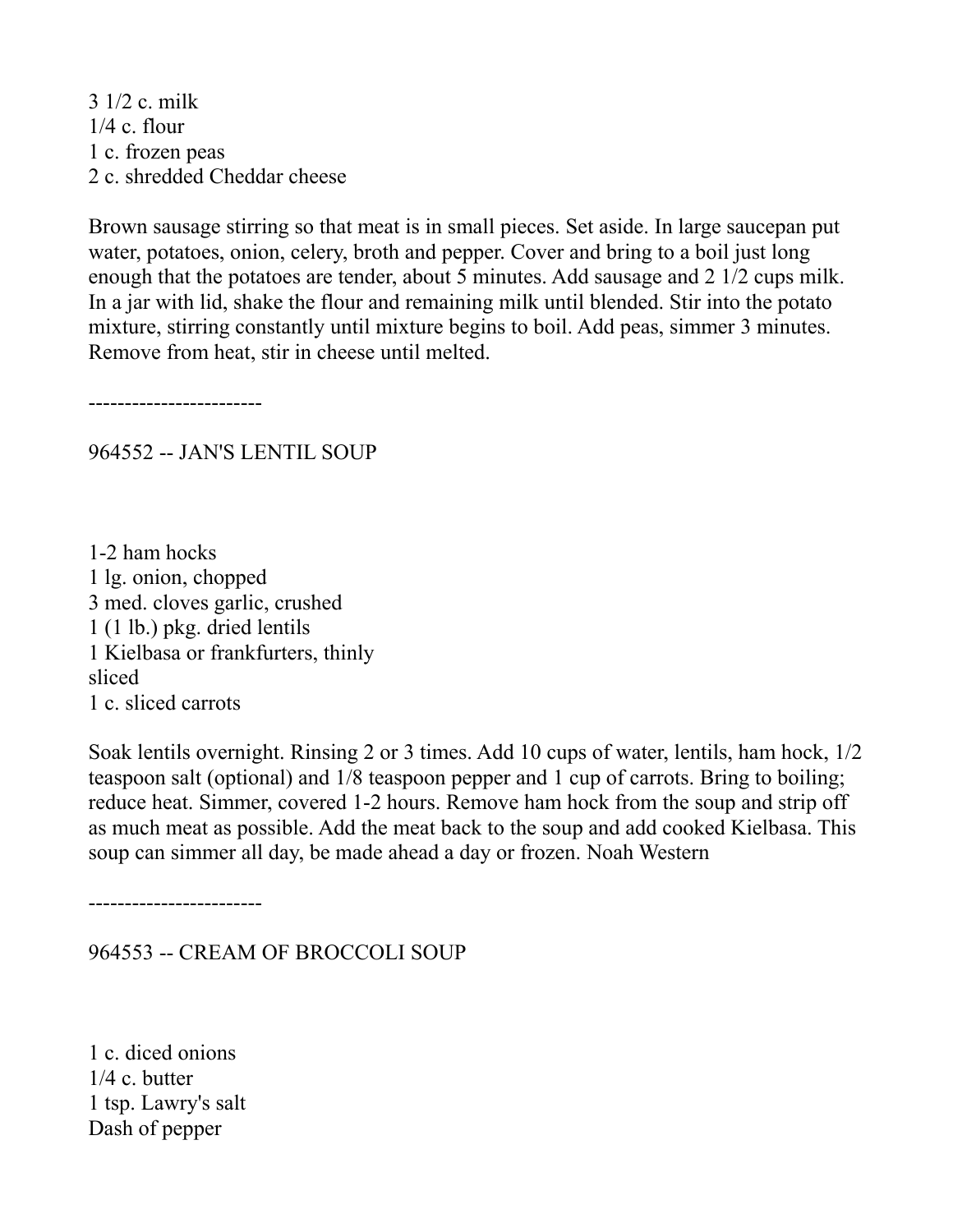2 c. chopped broccoli (fresh) or 2 boxes frozen broccoli (or more if you want 2 c. half and half or light cream 1/2 c. chopped celery 1 (10 1/2 oz.) can condensed chicken broth Dash of garlic 2 to 4 tbsp. flour

Saute onions and celery in butter. Add chicken broth. Add broccoli. Cook until tender. Combine flour and cream until smooth. Add to broccoli. Add salt, pepper and garlic. Heat thoroughly. Makes 6 to 8 servings. \*For cream of broccoli and cheese soup, add 1 cup grated Cheddar cheese.

------------------------

## 964554 -- CHEDDAR CHOWDER

3 c. water 3 chicken bouillon cubes 4 potatoes, diced 1 onion, diced 1 c. chopped carrots 1/2 c. diced green pepper 1/3 c. butter/margarine 1/3 c. flour 3 1/2 c. milk 4 c. or 1 lb. grated Colby cheese 1/4 tsp. Tabasco sauce Salt and pepper

Dissolve bouillon in water. Bring to a boil. Add and cook potatoes, onions, carrots and green pepper. Add butter and flour. Gradually add milk and cook until thickened. Add cheese and stir until melted. Add Tabasco sauce. Do not boil. Serves 8. Margie Johnson

------------------------

964555 -- NEW ENGLAND CLAM CHOWDER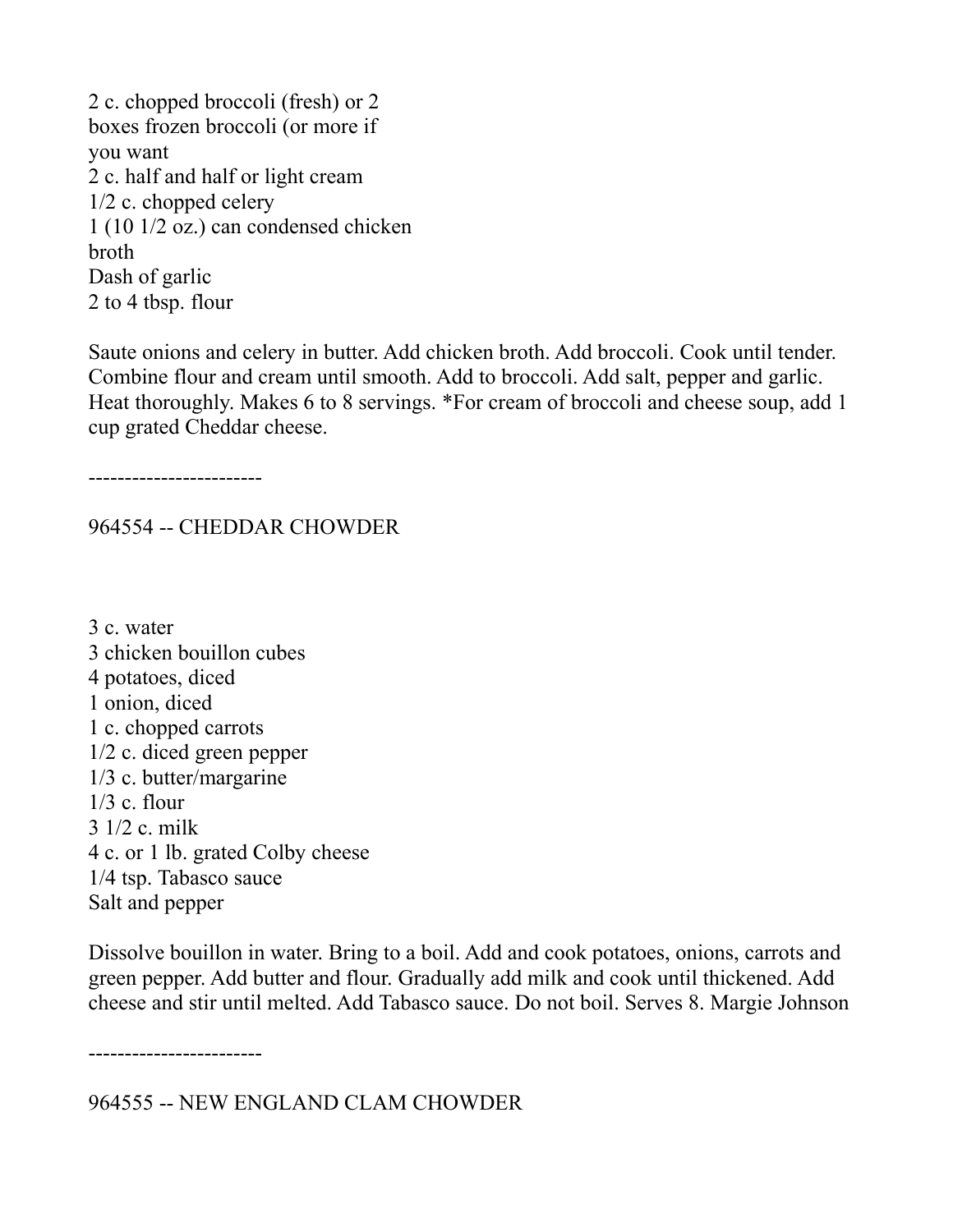2 cans clams and juice 1/4 lb. bacon, diced 1 lg. onion, sliced or use green onions Salt to taste 2 lg. potatoes, diced Milk 2 tbsp. butter Pepper to taste Parsley 1/4 tsp. dried thyme

Cook bacon until crisp. Cook onion until tender. Add potatoes and some water and cook until potatoes are tender. Add other ingredients and put hard butter on top. When butter melts, soup is done. Serves 8. Margie Johnson

------------------------

964556 -- MANHATTAN CLAM CHOWDER

2 tomato sauce 1/4 c. diced bacon 1/4 c. minced onion 2 cans clams and liquid 2 c. diced potatoes 1 c. water Some mushrooms Some milk 1/3 c. diced celery 1 (16 oz.) can tomatoes 2 tsp. snipped parsley 1 tsp. salt 1/4 tsp. thyme 1/8 tsp. pepper

In large saucepan, cook and stir bacon and onion until crisp and tender. Stir in clam liquid, potatoes, water and celery. Cook until potatoes are tender. Add clams, tomatoes and seasonings. Add about 2 tablespoons butter. Heat until boiling. Margie Johnson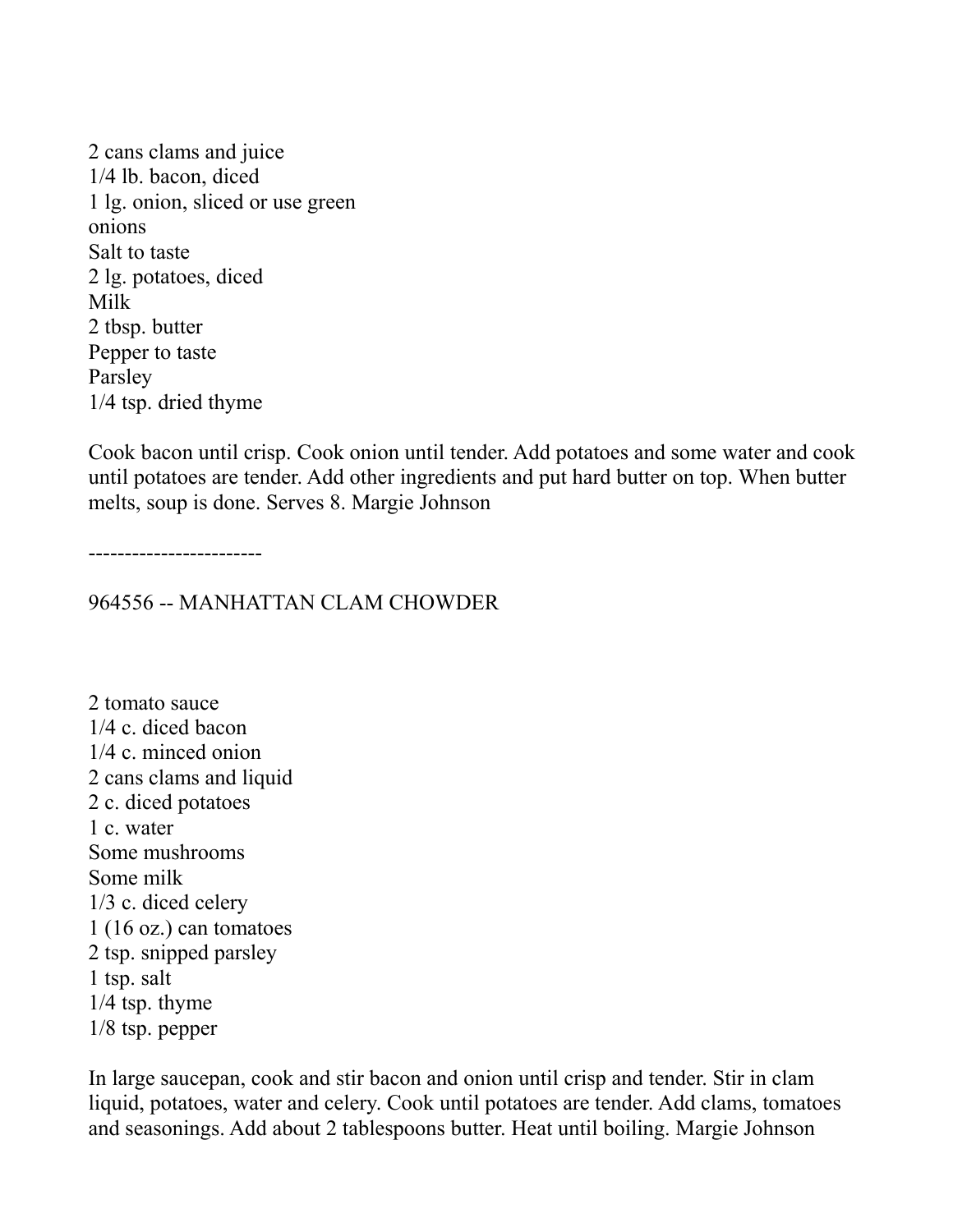------------------------

964557 -- CORN CHOWDER

2 tbsp. oil 1 med. onion, minced 4 med. potatoes 1 (16 1/2 oz.) can creamed corn 2 c. milk Salt and pepper to taste 1/4 c. water

After mincing onion, peel and cut potatoes into 1 inch cubes. In large skillet over medium heat, saute onion and potatoes with oil until onion starts to turn brown. Add 1/4 cup water; cover and let steam for about 15 minutes or until potatoes are cooked. Add creamed corn, milk and salt and pepper to taste. Heat until hot but do not boil. Joyce Sinman Ms. Larson, 6

------------------------

964558 -- PASTA-SAUSAGE SOUP

1-1/2 lbs. hot or sweet Italian sausage 1 med. onion, chopped 1 med. green pepper, cut into strips 1 garlic clove, minced 1 can (28 oz.) tomatoes, chopped, liquid reserved 2 to 2-1/2 c. uncooked bow tie pasta 6 c. water 1 tbsp. sugar 1 tbsp. worcestershire sauce 2 chicken bouillon cubes 1 tsp. dried basil 1 tsp. dried thyme 1 tsp. salt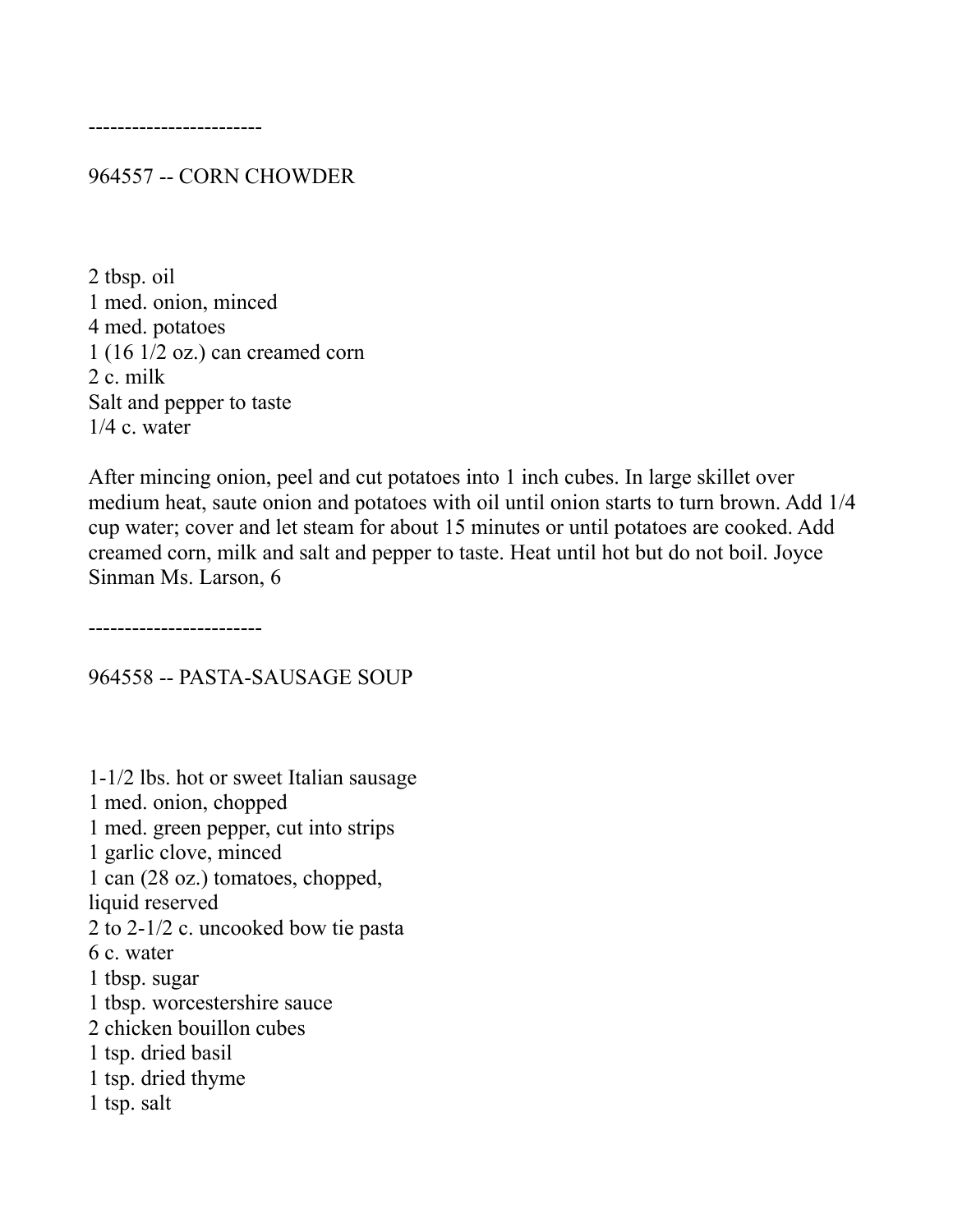Remove casings from the sausages and cut into 1-inch pieces. In a Dutch oven, brown sausage over medium heat. Remove sausage and drain all but 2 tablespoons of the drippings. Saute onion, pepper, and garlic until tender. Add sausage and all remaining ingredients. Simmer, uncovered, stirring occasionally, until pasta is tender, about 15-20 minutes. Yields: 3 quarts. This is a good soup for our area since we have many good sausage makers. The soup has a rich flavor and is even tastier the next day. If you are unable to find bow tie pasta, you can substitute another macaroni product.

------------------------

964559 -- GARDEN-FRESH TOMATO SOUP

1/2 c. butter or margarine 2 tbsp. olive oil 1 lg. onion, sliced 2 sprigs fresh thyme or 1/2 tsp. dried thyme 4 fresh basil leaves or 1/2 tsp. dried basil 1 tsp. salt 1/4 tsp. freshly ground black pepper 2 1/2 lbs. diced fresh ripe tomatoes or 2 cans (16 oz. each) Italian-style tomatoes with juice 3 tbsp. tomato paste 1/4 c. all-purpose flour 3 3/4 c. chicken broth, divided 1 tsp. sugar 1 c. heavy cream

--CROUTONS:--

8 slices day-old French or Italian bread 1 lg. garlic clove, sliced lengthwise 2 tbsp. olive oil

In a large kettle, heat butter and olive oil over medium-high. Add onions and seasonings. Cook, stirring occasionally, until the onion is soft. Add the tomatoes and paste. Stir to blend. Simmer 10 minutes. Place the flour in a small mixing bowl and stir in 1/4 cup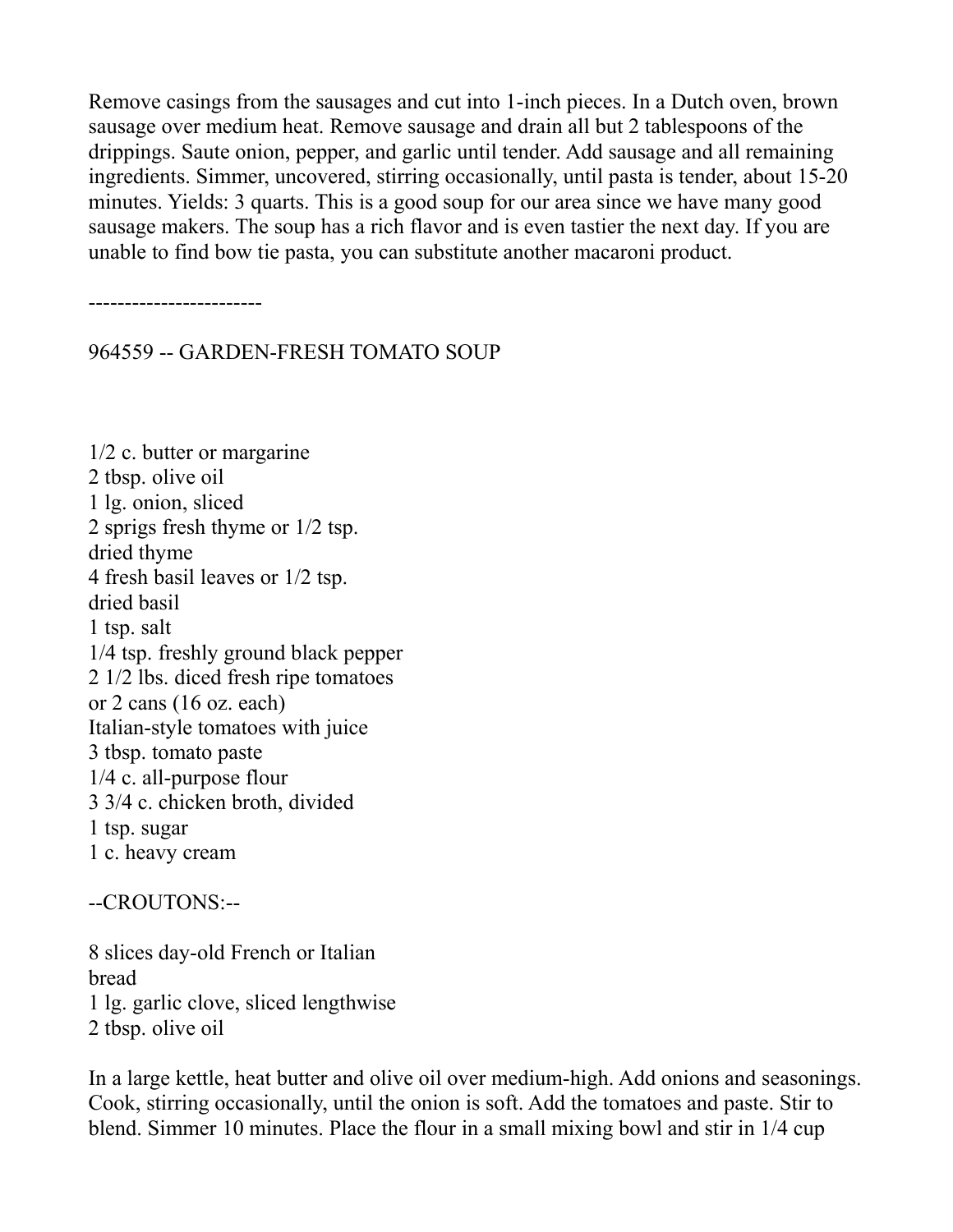chicken broth. Stir into the tomato mixture. Add the remaining broth. Simmer 30 minutes, stirring frequently. Allow mixture to cool and run through sieve, food mill or food processor. Return the pureed mixture to the kettle. Add the sugar and cream. Heat through, stirring occasionally. To prepare the croutons, rub the garlic over both sides of the bread. Brush with olive oil and place on a baking sheet. Bake at 350 degrees for 10- 12 minutes or until toasted. Turn and toast other side 2-3 minutes. Just before serving, top each bowl with one or two croutons. Yield: 8 servings.

------------------------

964560 -- COMPANY ONION SOUP

4 tbsp. unsalted butter 4 lg. sweet or Walla Walla onions, sliced 1 tbsp. sugar 6 c. beef broth, divided 2 tbsp. worcestershire sauce Salt and pepper to taste 4 thick slices French bread Additional unsalted butter Garlic salt or 1 garlic clove, halved 1 c. (4 oz.) shredded Gruyere or Swiss cheese

In a Dutch oven, melt butter over medium heat. Saute onions until tender. Sprinkle sugar over onions. Reduce heat and cook, stirring occasionally, until onions are caramelized, about 20 minutes. Add 3 cups broth; simmer 15 minutes. Add remaining broth, worcestershire sauce, salt and pepper. Cover and simmer for 30-40 minutes. Meanwhile, spread both sides of the bread with additional butter; sprinkle with garlic salt or rub with the cut-side of garlic clove. Broil bread until golden brown, then turn and brown other side. Ladle soup into individual ovenproof soup bowls. Float a slice of bred in each bowl and sprinkle with cheese. Broil until cheese is melted and bubbly. Serve immediately. Yields: 4 servings. The onions in this part of the country are superb, and this soup is proof. Try it and see if your family enjoys this recipe as much as mine does.

------------------------

964561 -- CREAM OF BROCCOLI OR CAULIFLOWER SOUP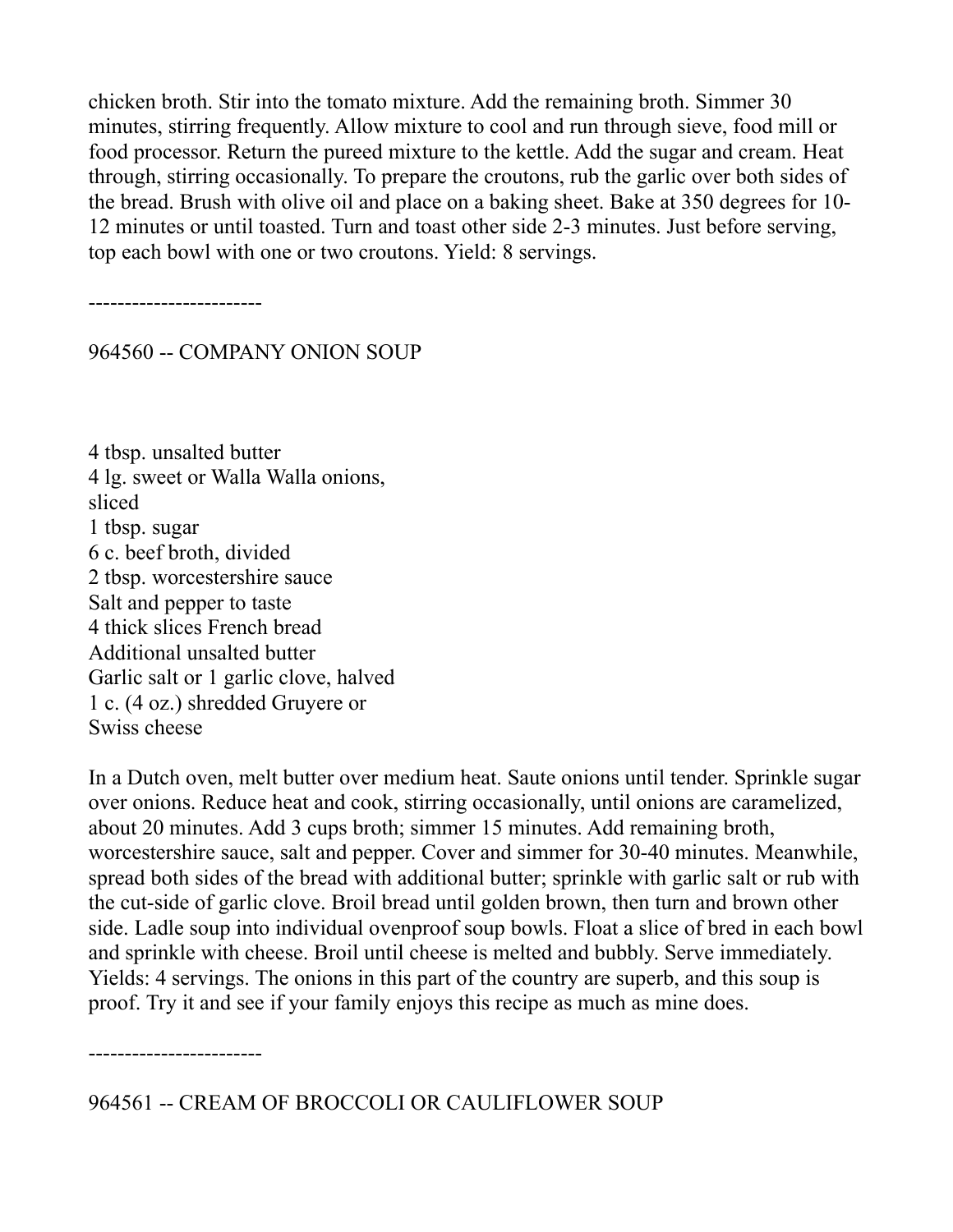6 tbsp. butter or margarine 1 tbsp. finely chopped onion 5 tbsp. flour (add more for thicker soup) 1 c. chicken broth 2 c. milk 3/4 tsp. salt Dash of pepper 1 pkg. (10 oz.) frozen or fresh chopped broccoli, thawed or 10 oz. fresh cauliflower, chopped very small 6 oz. Velveeta cheese

Microwave: In large glass bowl; heat butter and onion 1 1/2-2 minutes on high, blend in flour. Gradually add birth, milk, salt and pepper; stirring until smooth. On medium, heat 7-9 minutes or until soup is slightly thickened, stirring occasionally. Add broccoli or cauliflower and Velveeta, puree in blender. Return to bowl and heat 3-4 minutes, stirring once. Hint: I like to use both cauliflower and broccoli together--even the kids love it. Makes about 4 servings.

------------------------

964562 -- CALICO BEAN SOUP

Wash beans thoroughly. Place in a large kettle. Cover with water. Add 2 tablespoon salt. Soak overnight. Saran in margarine, then add 2 quarts water and ham or ham hock (optional). Simmer 2 1/2 to 3 hours. Add the following: 1 large onion, chopped; 1 large can of tomatoes, 1 teaspoon chili powder, 1 clove garlic, chopped; juice of lemon, salt and pepper to taste. Simmer for 1/2 hour. Makes 4-6 servings.

------------------------

964564 -- CREAM OF BROCCOLI SOUP

Mix together: 1 bag of frozen broccoli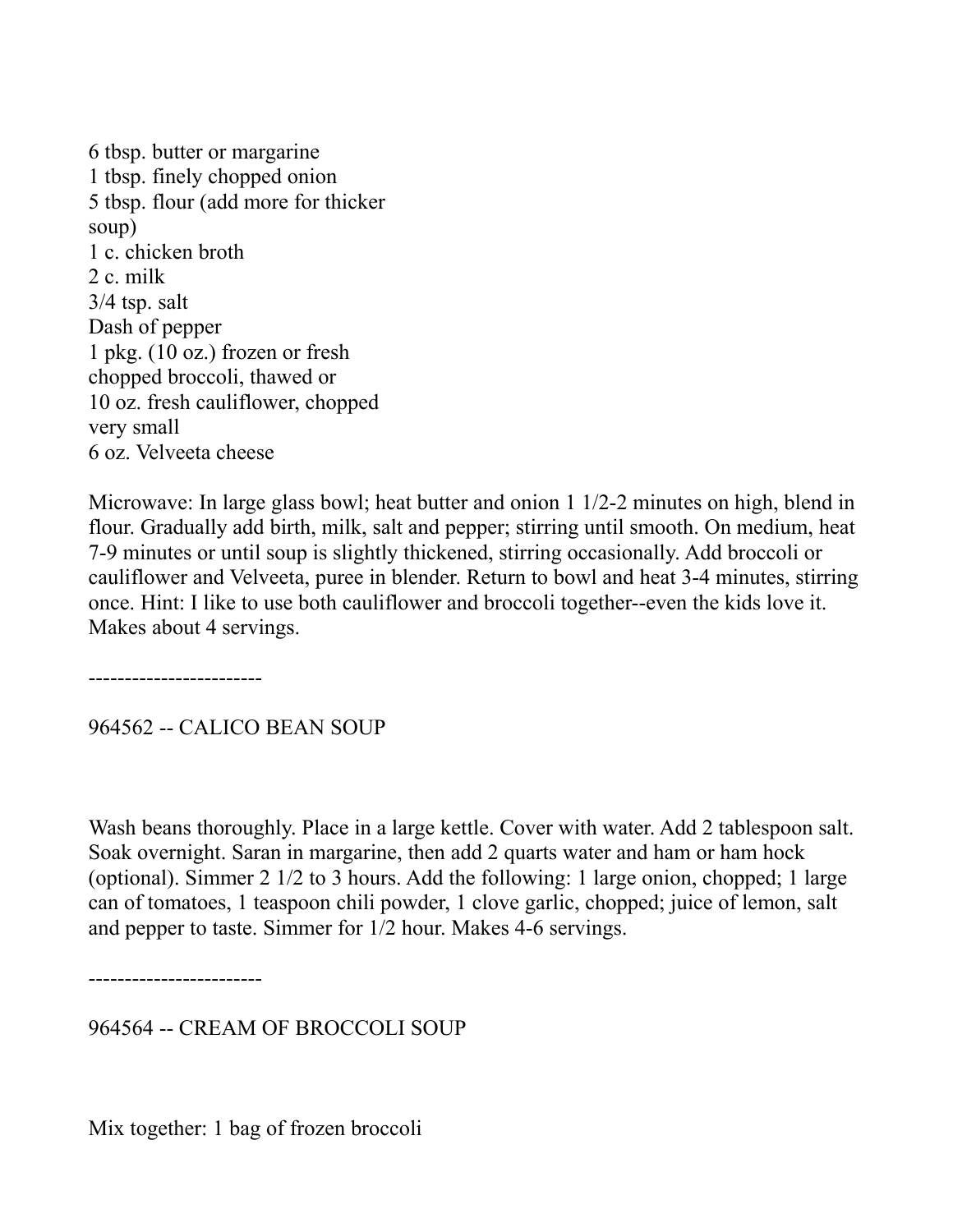2 cans cream of celery soup 1 (8 oz.) jar Cheez Whiz 1 pt. half & half

Salt and pepper to taste. Cook over low heat.

------------------------

964565 -- BROCCOLI CHEESE SOUP

1 lg. head broccoli, cut up 1/2 c. butter or margarine 1 med. onion, chopped 1/2 c. flour Salt & pepper to taste 2 c. milk 2 c. chicken broth 1 c. medium Cheddar cheese, grated

Cook broccoli pieces in small amount of water. Saute onions in butter until transparent. Add flour. Add milk slowly, stirring continually. Stir in cheese and blend until smooth. Slowly blend chicken broth into mixture. Add broccoli. Stir to mix well and season to taste. Simmer about 15 minutes.

------------------------

964566 -- CLAM CHOWDER

2 doz. lg. clams, chopped (save reserve juice) 2 c. potatoes, diced 1 can tomatoes 1 c. celery, chopped 1 sm. onion, chopped 2 tbsp. flour 3 tbsp. butter 3 c. milk Parsley flakes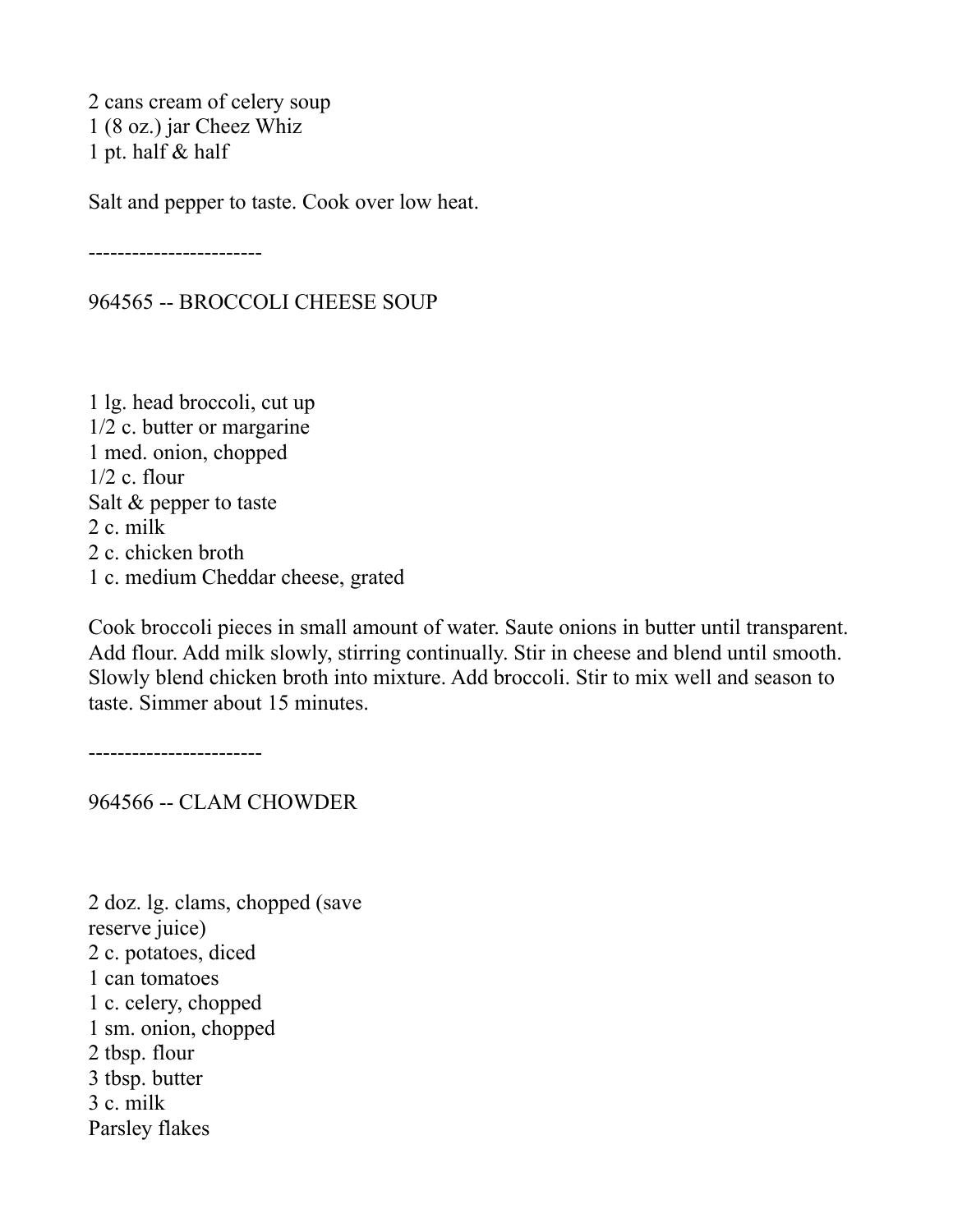Pepper & salt last (some clams are salty)

Cook clams, onions and celery slow, about 2 hours. In separate pot cook potatoes until tender. In another pot, add butter, flour and milk to make a white sauce. Season to taste. One half hour before serving, add potatoes, white sauce, and tomatoes to clams. Add clams juice to taste. Makes about 2 quarts. Serve with oyster crackers.

------------------------

964567 -- CREAM OF POTATO SOUP

8 slices bacon 1 med. onion, chopped 12 med. potatoes, peeled & diced 2 cans cream of chicken soup 2 cans milk Parsley flakes

In large soup pan, fry bacon. When crisp, remove bacon but leave drippings in pan. Add onions and saute until tender. Then add diced potatoes with just enough water to cover potatoes. Bring to a boil, cover, and simmer until potatoes are tender. Add cream of chicken soup, milk, crumbled bacon bits and parsley flakes. Heat until it begins to bubble. Enjoy!

------------------------

964568 -- PUMPKIN SOUP

6 c. chicken broth 1 to 2 (16 oz.) cans solid-pack pumpkin 1 c. onion, thinly sliced 1 clove garlic, minced 1 1/2 tsp. salt 1/2 tsp. thyme 1/2 tsp. pepper 1/2 c. whipping cream, warmed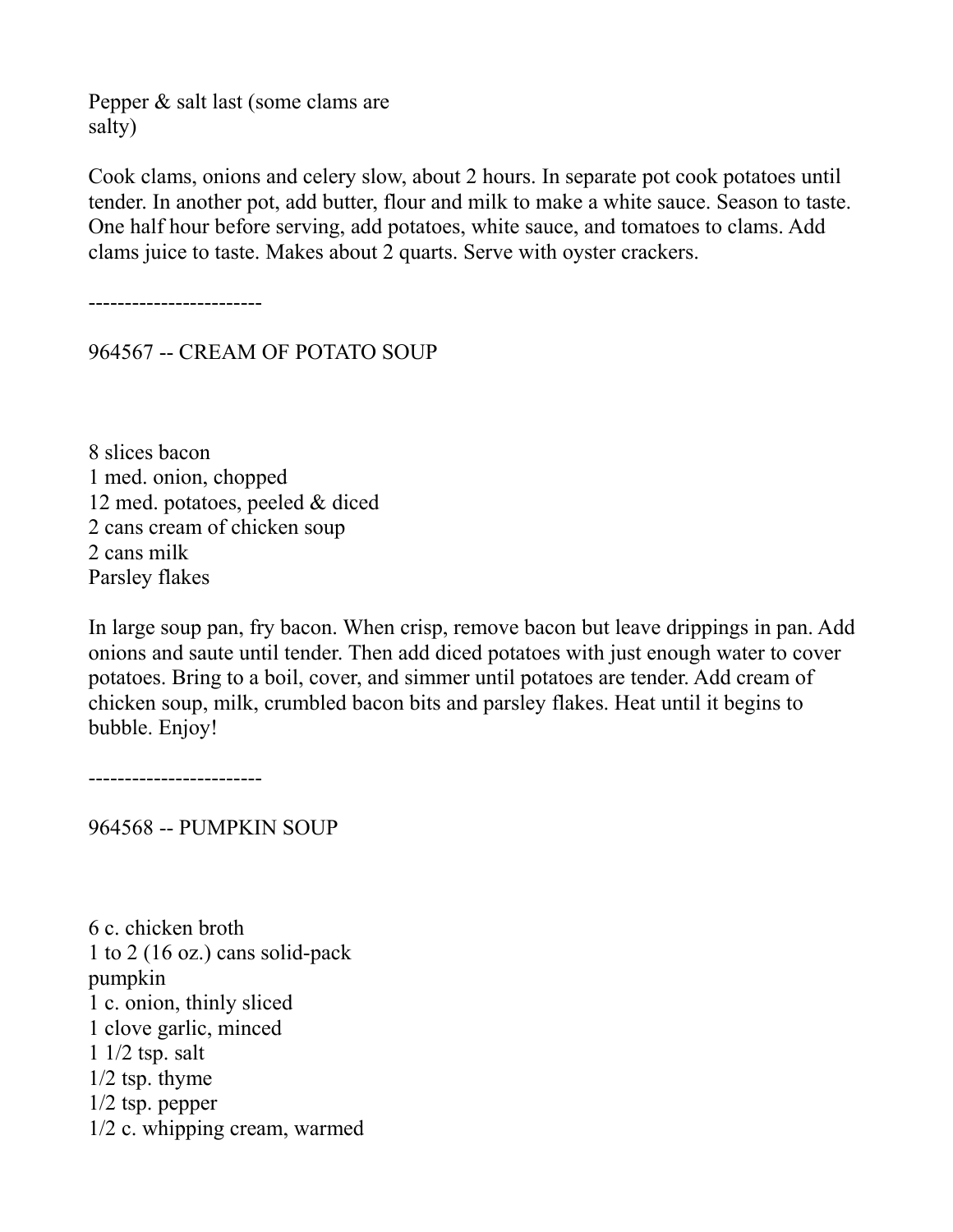1 lg. fresh pumpkin, hollowed out (optional) Fresh parsley (optional)

In a covered saucepan, heat all ingredients except cream to boiling. Reduce heat; simmer, uncovered 20 minutes. Stir warm cream into soup. Garnish with parsley and serve from a hollowed-out pumpkin which as been warmed for 20 minutes in 350 degree oven. (My mother, Marge Beckler, serves this soup each Thanksgiving in tiny, hollowed pumpkins for each grandchild. Our twin sons Collin and Matthew enjoyed this soup as 10-month-olds on their first Thanksgiving day!)

------------------------

964569 -- OYSTER STEW

1 pt. oysters 1 can cream of celery soup 3 boiled potatoes, chopped up 5 c. water 4 tbsp. butter Pinch of salt & pepper

Drain liquid off oysters, combine oyster liquid, water, cream of celery soup, salt and pepper. Bring to a boil. Saute oysters in butter until edges curl (don't over cook) put oysters in the rest of soup just before serving. You can substitute cream of mushroom soup for the celery soup sometimes just add 1/4 teaspoon celery seed if you do this.

------------------------

964570 -- MICROWAVE POTATO SOUP

4 strips bacon 2 c. potatoes (Idaho), cut into 1/2 inch cubes 1/4 c. onion, chopped 1/4 c. celery, chopped  $1/2$  c. water 1 tsp. salt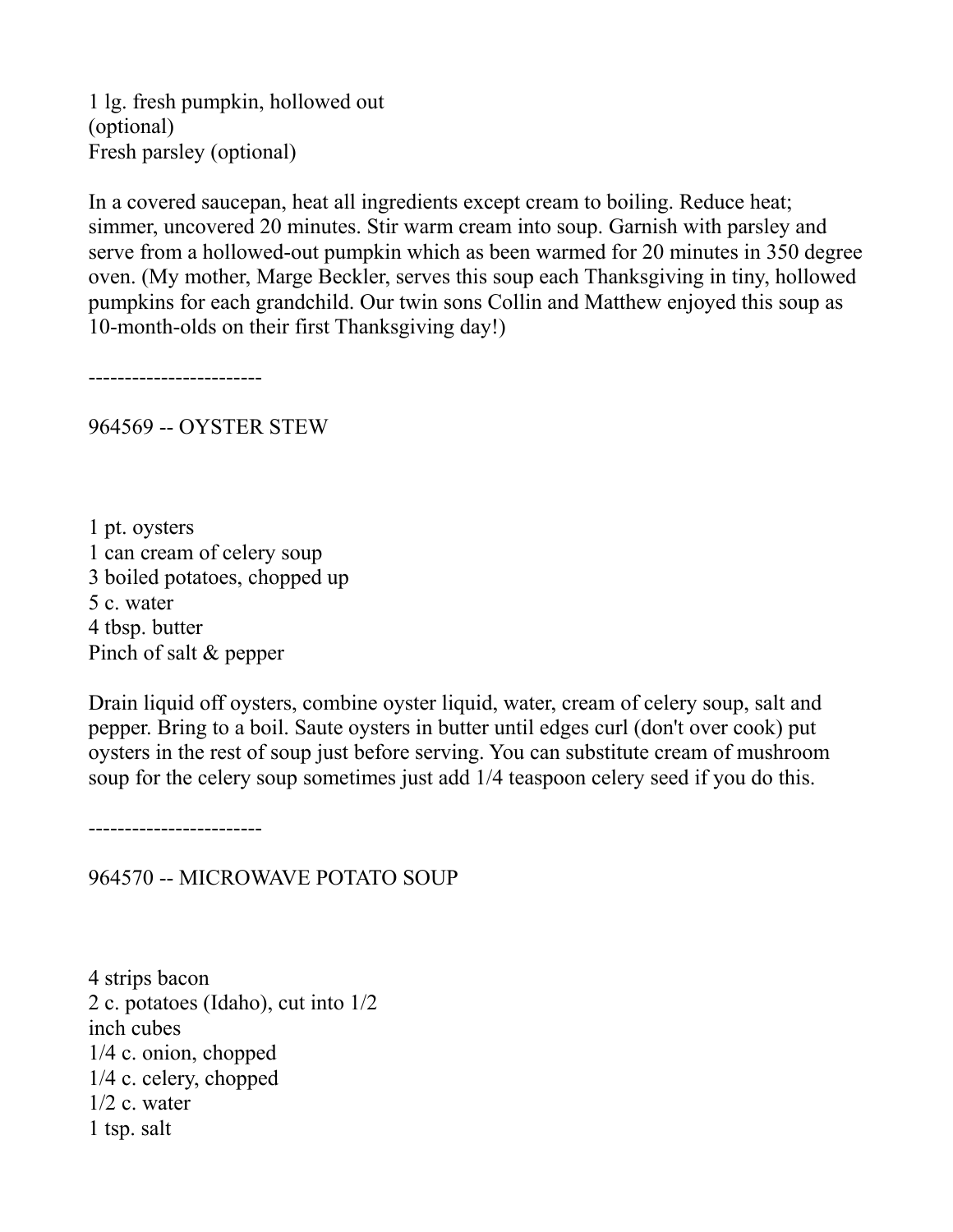2 tbsp. flour 1 c. milk 1 (14 1/2 oz.) can chicken broth 1 tsp. parsley, chopped Pepper to taste

Microwave bacon on High until crisp. Crumble and set aside. Combine potatoes, onion, celery, water and salt in a 2-quart casserole. Cover with a tight fitting lid or plastic wrap. Microwave on High for 10 to 12 minutes or until vegetables are tender. Mix flour, milk, chicken broth, and parsley until smooth. Stir into potatoes. Microwave, uncovered, on High for 15 to 20 minutes or until desired thickness. Stir occasionally during cooking. Garnish with bacon.

------------------------

# 964571 -- 'TWO OF EACH" SOUP

This recipe originally appeared in Bon Appetit as "One of Each Soup", I doubled all of the ingredients to come up with my version of "Two of each Soup" for Twinsday! Tastes great - you'd never guess the soup ingredients. 2 tbsp. butter 2 onions, chopped 2 apples, peeled, diced 2 celery stalks, chopped 2 tsp. curry powder or to taste 2 c. half & half 2 bananas, peeled & diced 4 c. chicken stock  $1/2$  tsp. salt Lemon slices or melon balls or sour cream

Melt butter in large saucepan over medium high heat. Add onion, apples, bananas, and celery. Then add chicken stock, curry, and salt. Reduce heat, cover and simmer 30 minutes. Stir occasionally. Puree in blender or processor. Chill thoroughly. At serving time, blend in half and half, turn soup into chilled tureen, garnish with lemon slices or melon balls. May also be served hot (add half and half at the very end), right after blending, serve immediately, garnish with sour cream dollop.

------------------------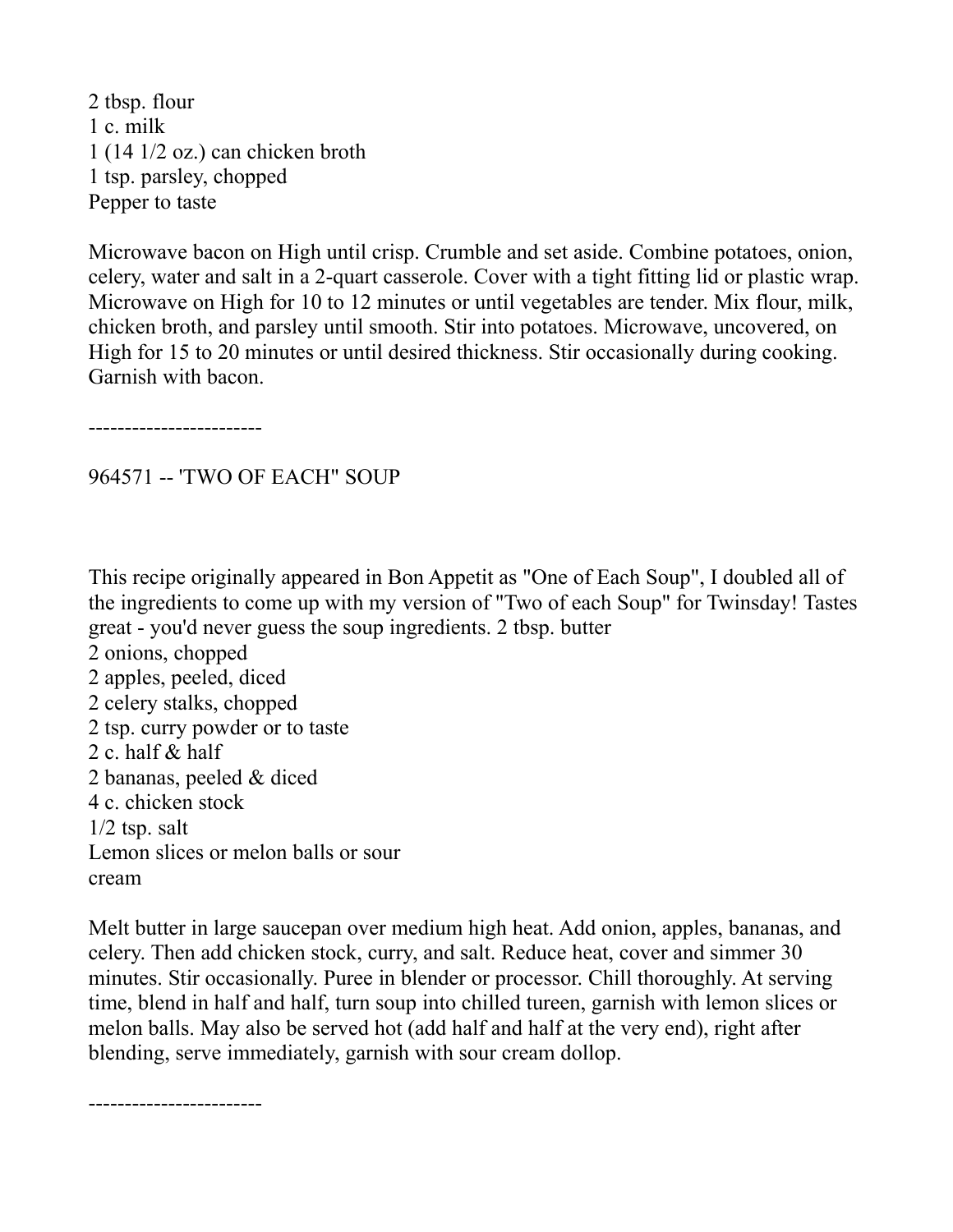## 964572 -- BROCCOLI - MUSHROOM CHOWDER

1 lb. broccoli, fresh 8 oz. mushrooms, fresh 8 oz. butter 1 c. flour, sifted 1 qt. chicken stock 1 qt. half & half 1 tsp. salt 1/4 tsp. white pepper 1/4 tsp. tarragon leaves, crushed

Clean and cut broccoli into 1/2 inch pieces. Steam in 1/2 cup of water until tender. Do not drain. Set aside. Wash and slice mushrooms. Melt butter in saucepan over medium heat. Add flour to make a roux. Cook 2 to 4 minutes. Add chicken stock, stirring with a wire whip and bring to a boil. Turn heat to low. Add broccoli, mushrooms, half and half, and spices. Heat, but do not boil. \*Chicken stock: Use homemade, canned or 4 bouillon cubes dissolved in 1 quart of water.

------------------------

964573 -- HAMBURGER SOUP

1/2 c. onions, chopped 1 lb. hamburger 1 bay leaf 2 cans cream of celery soup 1 1/2 c. water 3 c. tomato juice 1/2 tsp. pepper 1 tsp. salt 1 heaping tsp. sugar 1 tsp. garlic salt 1 can of corn or 1 can green beans (or both)

Saute hamburger in 3 tablespoons butter until done, then drain. Combine all ingredients into kettle and simmer for 45 minutes. Serves 8 to 10. The longer this simmers the better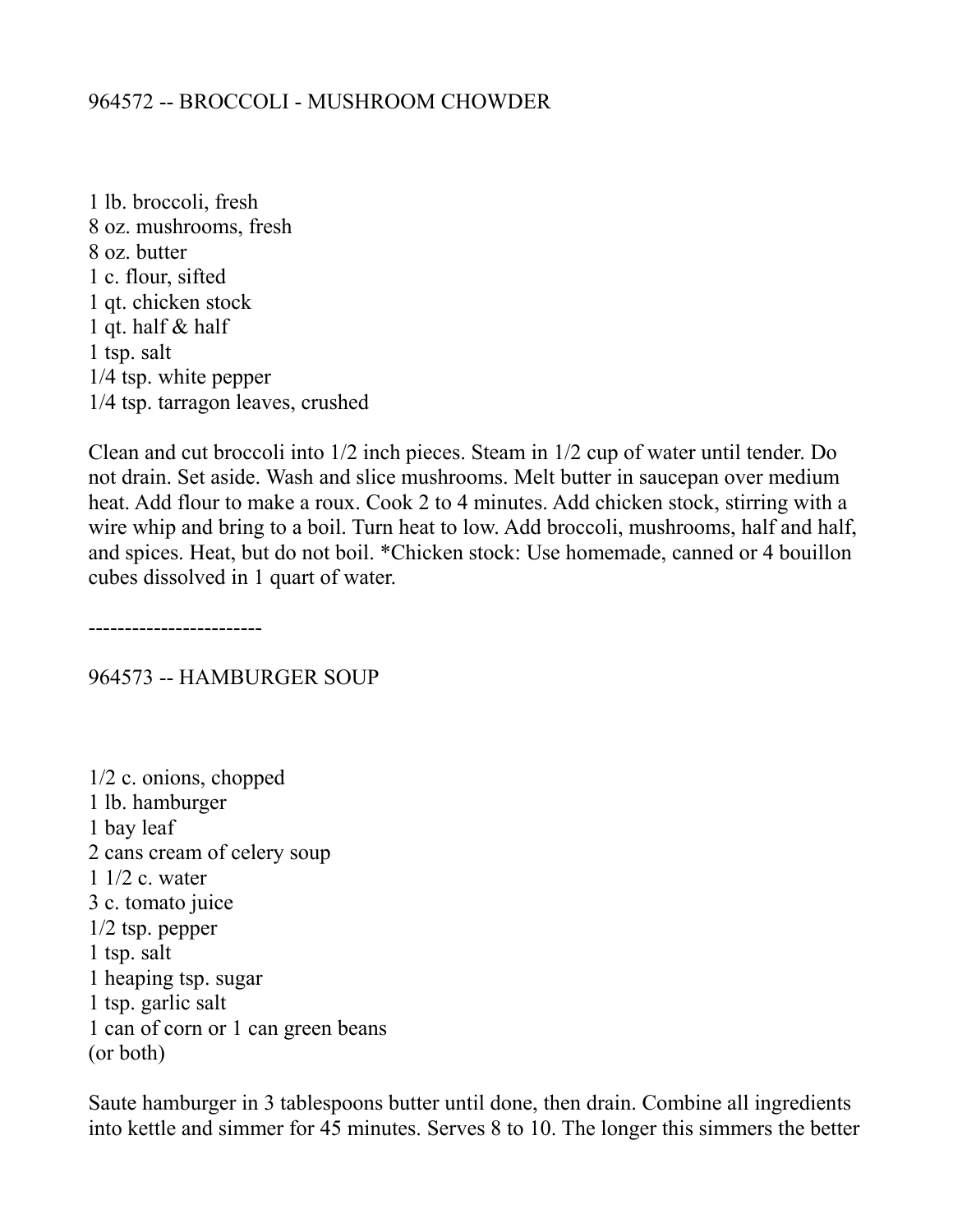it gets.

------------------------

964574 -- KRIS' FAVORITE CAULIFLOWER SOUP

1 lg. head fresh cauliflower, separated into sm. flowerets 2 c. water 1/2 c. onion, chopped 1/4 c. margarine 1/2 c. unsifted flour 2 tbsp. chicken flavor instant bouillon or 6 chicken bouillon cubes 2 c. (8 oz.) mild Cheddar cheese, shredded 2 c. milk 1/8 to 1/4 tsp. ground nutmeg Parsley, chopped Paprika

In medium saucepan, cook cauliflower in 1 cup water until tender; drain, reserving liquid. Reserve 1 cup cauliflower. In blender, blend remaining cauliflower and reserve liquid. Set aside. In large heavy saucepan, cook onion in margarine until tender; stir in flour. Gradually add remaining 1 cup water and bouillon, stirring until well blended and thickened. Stir in mashed cauliflower, reserved flowerets and cheese. Cook until cheese melts. Add milk and nutmeg. Heat over low heat. Serve garnished with parsley and paprika. Makes about 1 1/2 quarts.

------------------------

964575 -- COLD CURRY SOUP

5 c. chicken broth 1 c. plain yogurt 1/2 c. whipping cream Salt & pepper to taste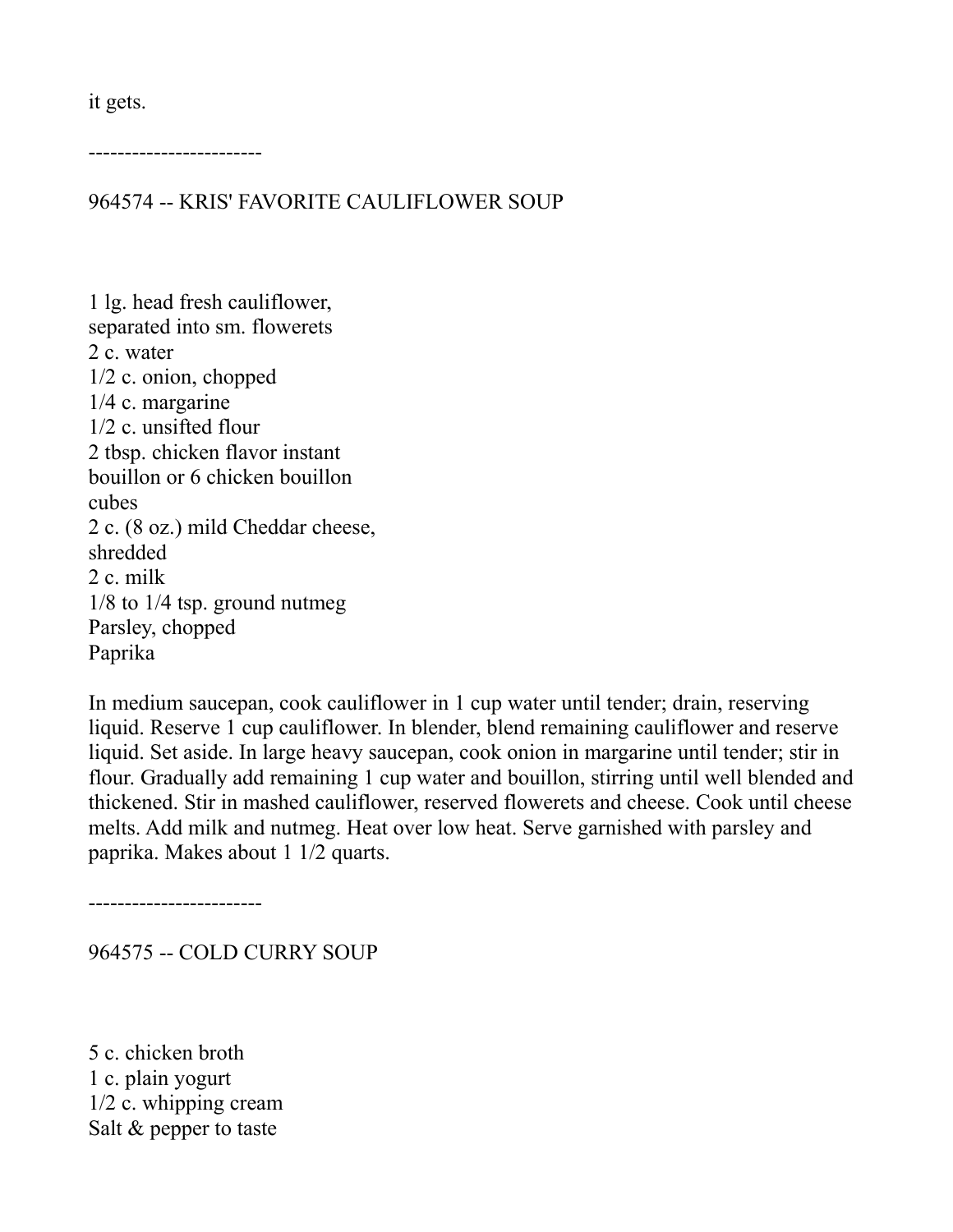1 tsp. curry 2 egg yolks Slices of cucumber

Bring chicken broth, yogurt, cream, curry and salt and pepper to a simmer. Beat yolks in a cup. Add small amount of liquid to yolks to heat slowly. Add all to soup. Heat 2 minutes; stir constantly. Allow to cool at least 4 hours. Pour over cucumber slices.

------------------------

964576 -- CUCUMBER SOUP

6 med. sized cucumbers, peeled 6 c. Campbell's chicken broth 2 cloves garlic, minced 6 tbsp. white vinegar 1 tsp. salt 4 c. sour cream 1 tomato, chopped Scallions, sliced Parsley, chopped

Blend cucumbers, broth and garlic in a blender or food processor. Add vinegar, salt and sour cream. Refrigerate 24 hours. Garnish with tomatoes, scallions and parsley. This recipe can be made up to 2 days in advance and chilled.

------------------------

964577 -- CHILLED CARROT SOUP

4 carrots, sliced (1 c.) 1 med. onion, sliced 1 stalk celery with leaves, sliced 1 1/2 c. chicken stock 1 tsp. salt Generous pinch cayenne pepper  $3/4$  c. cream (or half & half)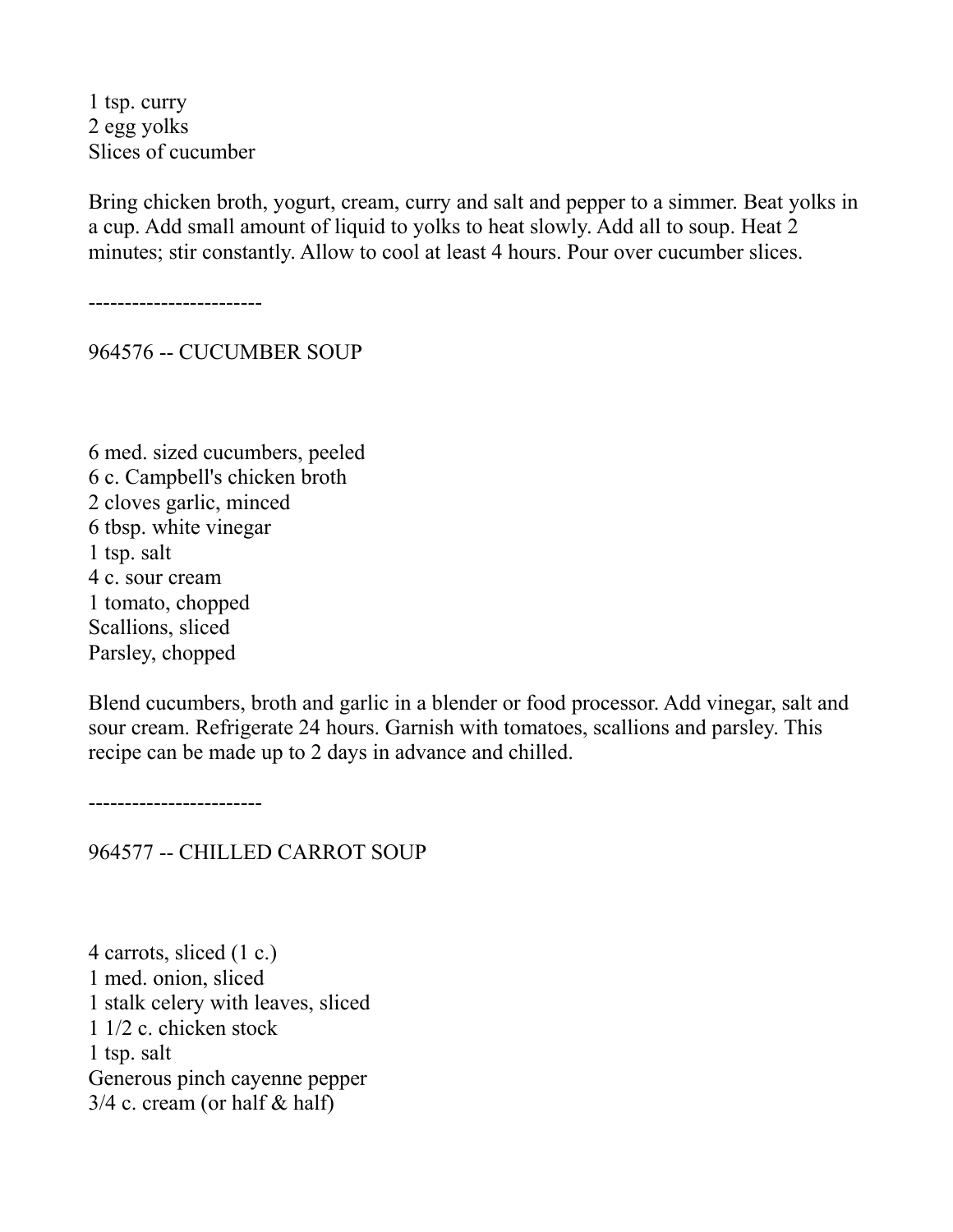Put first 3 ingredients in saucepan with 1/2 cup stock. Boil; cover and simmer for 15 minutes. Put in blender. Add salt and cayenne pepper. Turn on high speed, remove cover and while blending, add remainder of stock, then cream. Chill. Serve with garnish of sour cream and fresh basil or mint leaves.

------------------------

964578 -- ASPARAGUS SOUP

1/4 c. minced onion 2 tbsp. butter 1 c. (1/4 lb.) thinly sliced asparagus 1/2 tsp. paprika 3 c. chicken broth 6 tbsp. whipping cream 2 tbsp. cornstarch 2 tbsp. water

Cook onion in butter until onion is soft. Add asparagus and paprika and cook, stirring until asparagus turns bright green. Stir in chicken broth and whipping cream. Heat to boiling. Blend together the cornstarch and water and stir into soup. Cook until thickened. Season to taste with salt and pepper. Serves 4 to 6.

------------------------

964579 -- CREAM OF ARTICHOKE SOUP

1 (6 oz.) jar marinated artichoke hearts 3 lg. cloves fresh garlic 1/2 c. chopped onion 2 tbsp. flour 2 (10 3/4 oz.) cans condensed chicken broth 1 c. half & half Finely chopped parsley

Drain marinade from artichokes into 2-quart saucepan. Crush garlic and add to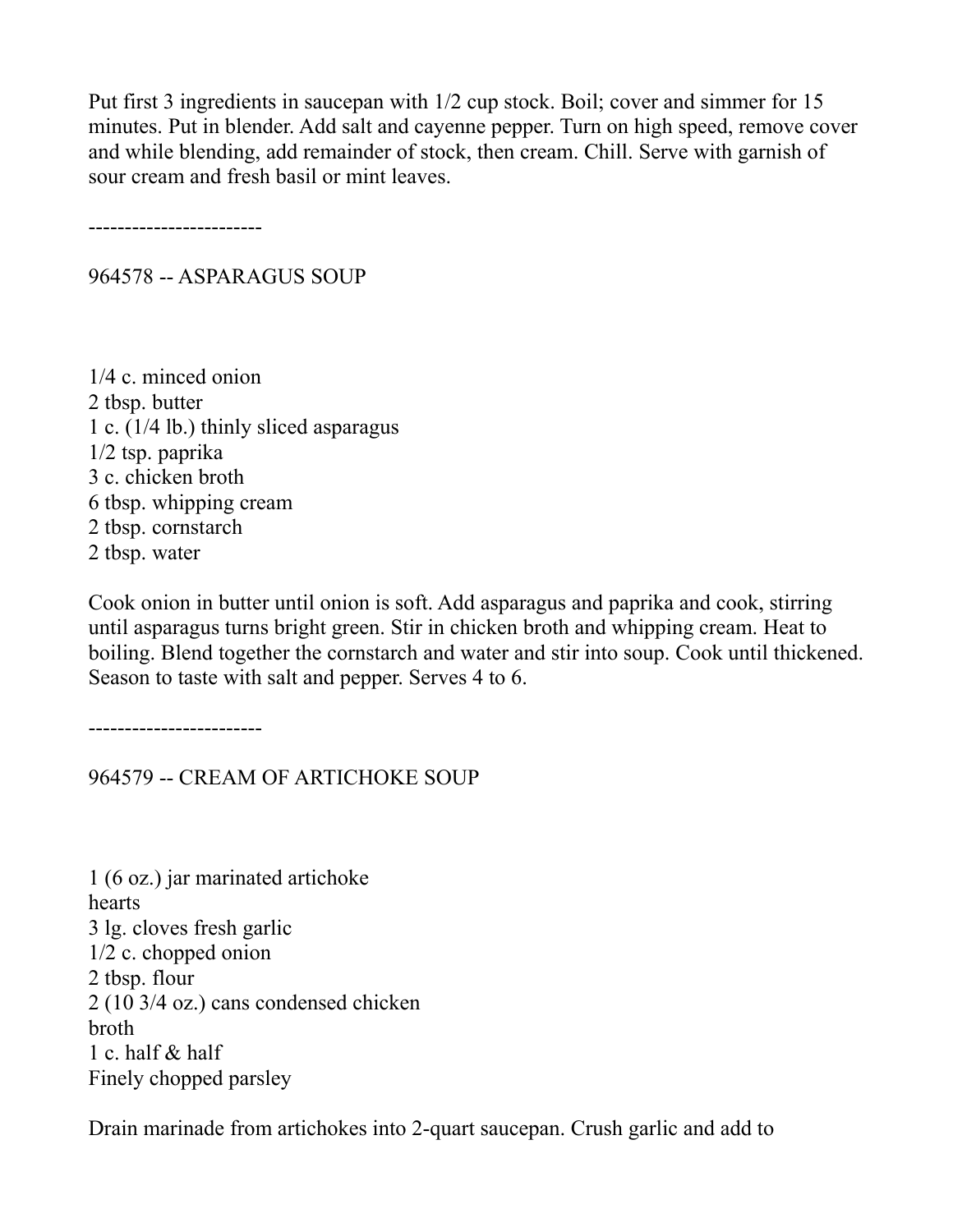marinade. Add onion and cook, covered, 10 minutes over low heat. Blend flour. Slowly stir in 1 can broth; heat to boiling, stirring. Boil 1 minute or until mixture thickens. Add hot mixture to artichokes and blend in blender until smooth. STRAIN into saucepan. Add remaining broth and half and half. Heat to serving temperature; do not boil. Sprinkle each serving with parsley. Makes 4 servings (4 1/3 cups).

------------------------

964580 -- ENGLISH CHEDDAR CHEESE SOUP

1/4 c. butter 1/4 c. flour 1 (27 oz.) can chicken broth 2 carrots, cut into 1 inch julienne strips 1 onion, chopped 1/2 c. chopped leeks 1 c. white wine 1 tsp. Worcestershire sauce 2 c. shredded cheddar cheese Dash of red pepper Salt 1/2 c. cream

Melt butter, blend in flour, gradually stir in broth until smooth; heat to boiling. Add carrots, onions, leeks, wine, and Worcestershire sauce. Simmer 10 minutes, stir in cheese and red pepper until cheese is melted. Season to taste with salt. Stir in cream, heat until hot. Do not boil. Serve.

------------------------

#### 964581 -- CHEDDAR CHEESE SOUP

3/4 c. chopped carrots 3/4 c. chopped celery 3/4 c. chopped cauliflower 1/2 c. chopped green onion 1/2 white onion, chopped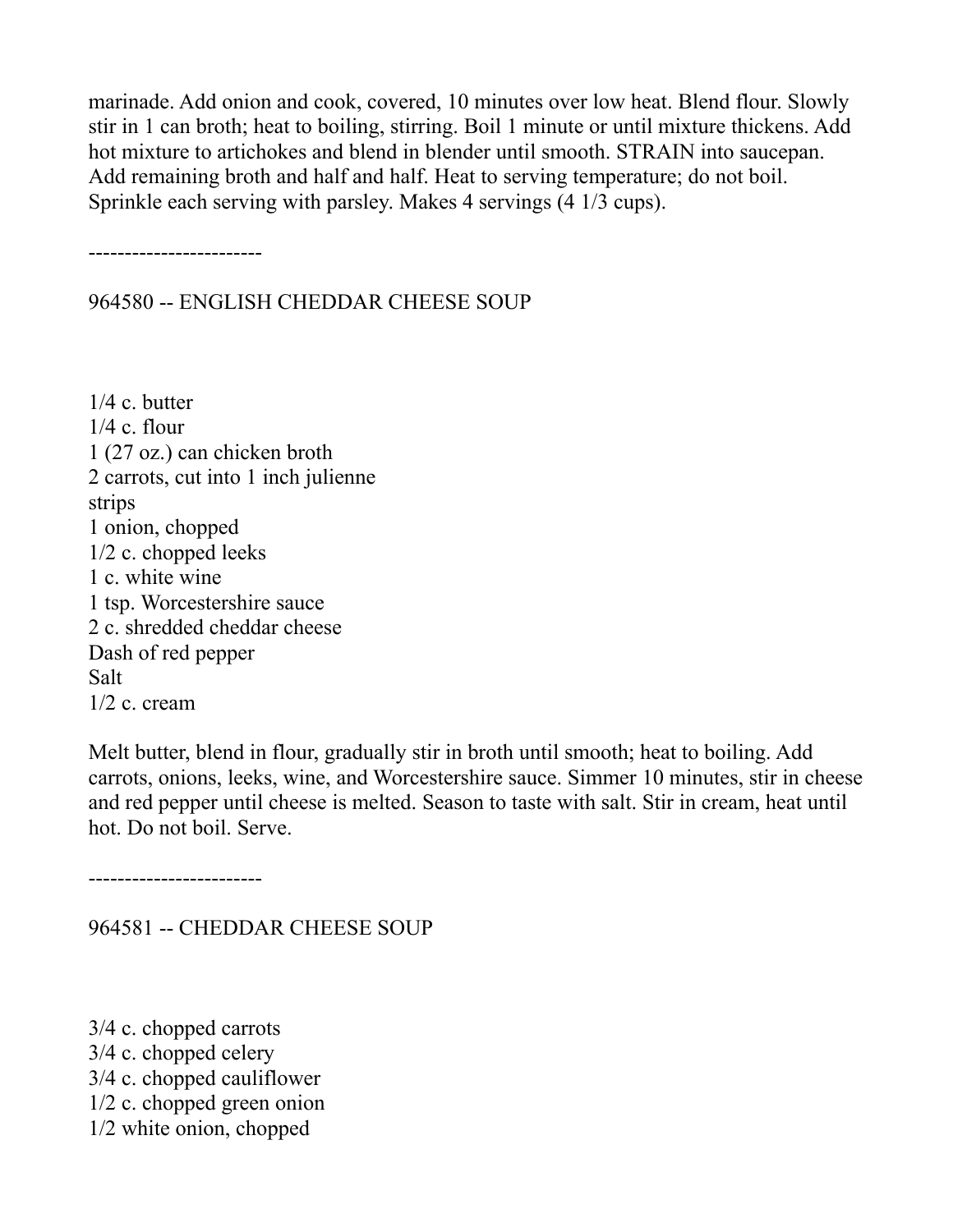2 c. water 1/2 c. butter 1 c. flour 3 c. milk 1 c. evaporated milk 2 cans chicken broth 1 jar (15 oz.) Cheese Whiz Pepper to taste

Boil first 4 ingredients in water for 5 minutes. Saute white onion in butter. Add flour and blend well. Boil milk and chicken broth. Stir milk and broth into onion mixture. Stir in boiled vegetable including water in which they were cooked. Add Cheese Whiz and pepper. Bring to a boil and serve.

------------------------

964582 -- CHEESE & BROCCOLI SOUP

1 1/2 lbs. fresh broccoli, chopped 1 pt. half & half 2 c. water 1 lb. Velveeta cheese 3/4 tsp. salt 1/2 tsp. pepper 1/2 c. cornstarch mixed with 1 c. cold water

Steam broccoli until tender. Place half and half and water in the top of a double boiler add cheese, salt and pepper. Heat until all the cheese is melted. Add broccoli. Mix cornstarch and water in a small bowl. Stir into cheese mixture in double boiler and heat over simmering water until soup thickens.

------------------------

964583 -- CREAMY PUMPKIN SOUP

1/4 c. butter or margarine (low fat works well)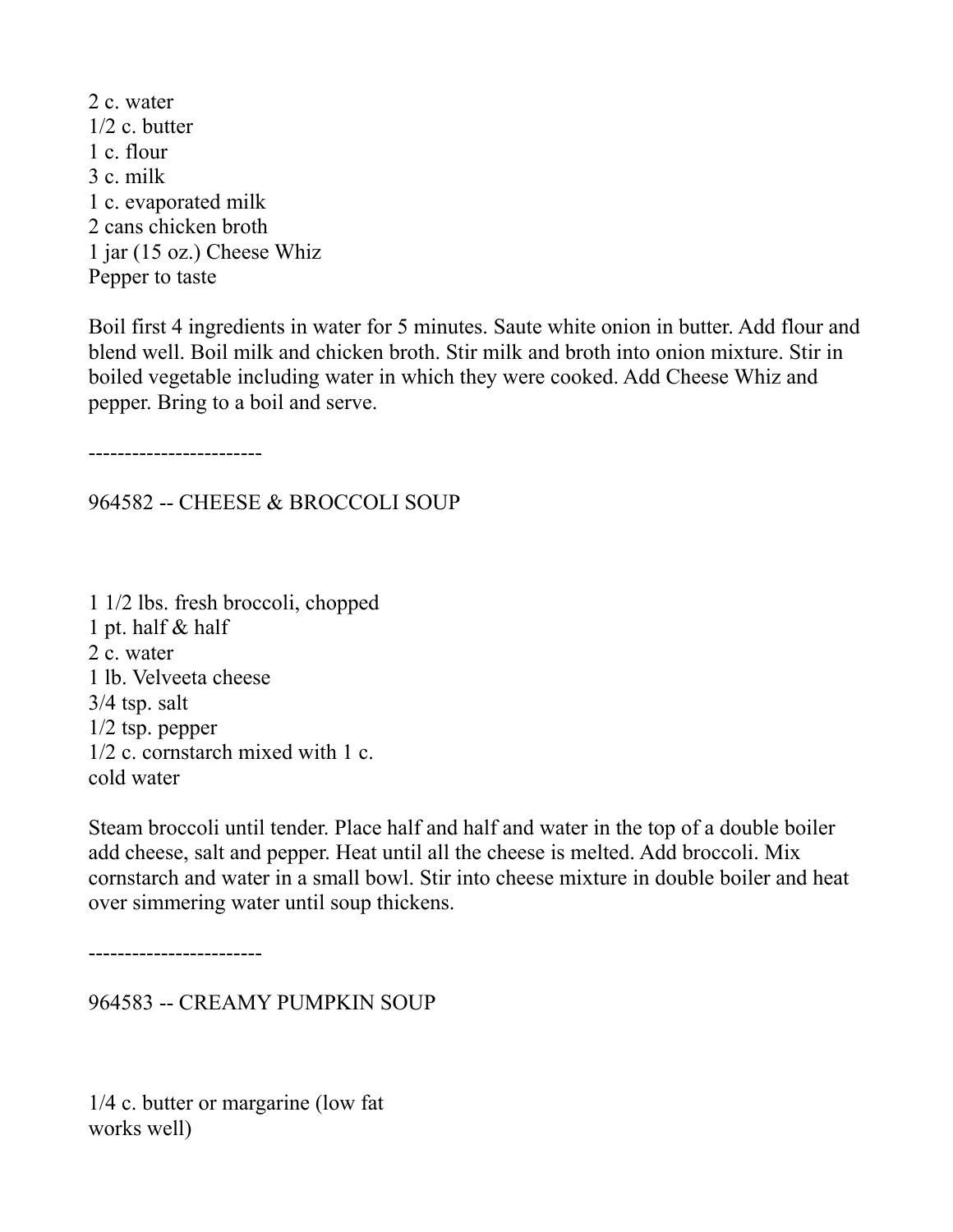1 c. chopped onion 1/2 c. chopped celery 1 garlic clove, crushed  $1/2$  tsp. salt (opt.) 1/4 tsp. ground pepper 3 c. chicken broth 1 bouillon cube 1 3/4 c. (16 oz. can) solid pack pumpkin 1 c. half & half Chopped chives or green onion tops

In a large saucepan, melt butter; saute onion, celery and garlic until soft. Add salt, if desired, and pepper; cook for 1 minute. Add broth and bouillon cube; simmer uncovered for 15 minutes. Stir in pumpkin and half and half; cook 5 minutes, stirring occasionally to blend. Top with chopped onion. Serve warm. Makes 6 cups. Double this recipe to make 12 cups!

------------------------

964584 -- YUMMY SQUASH SOUP

2 lbs. yellow squash 2 (8 oz.) cans chicken broth 1 med. size onion 1 (8 oz.) pkg. cream cheese, reg. or light Salt & pepper to taste

Cut squash into small pieces, about 1 inch in size. Chop onion. Combine squash and onion in chicken broth. Cook until tender. In blender combine 1/2 of squash mixture with 1/2 of cream cheese. Puree and repeat for the rest of squash and cream cheese. Return mixture into pot and simmer for 15 minutes. Add salt and pepper to taste. This recipe can work with potatoes, also.

------------------------

964585 -- RAINY NIGHT SOUP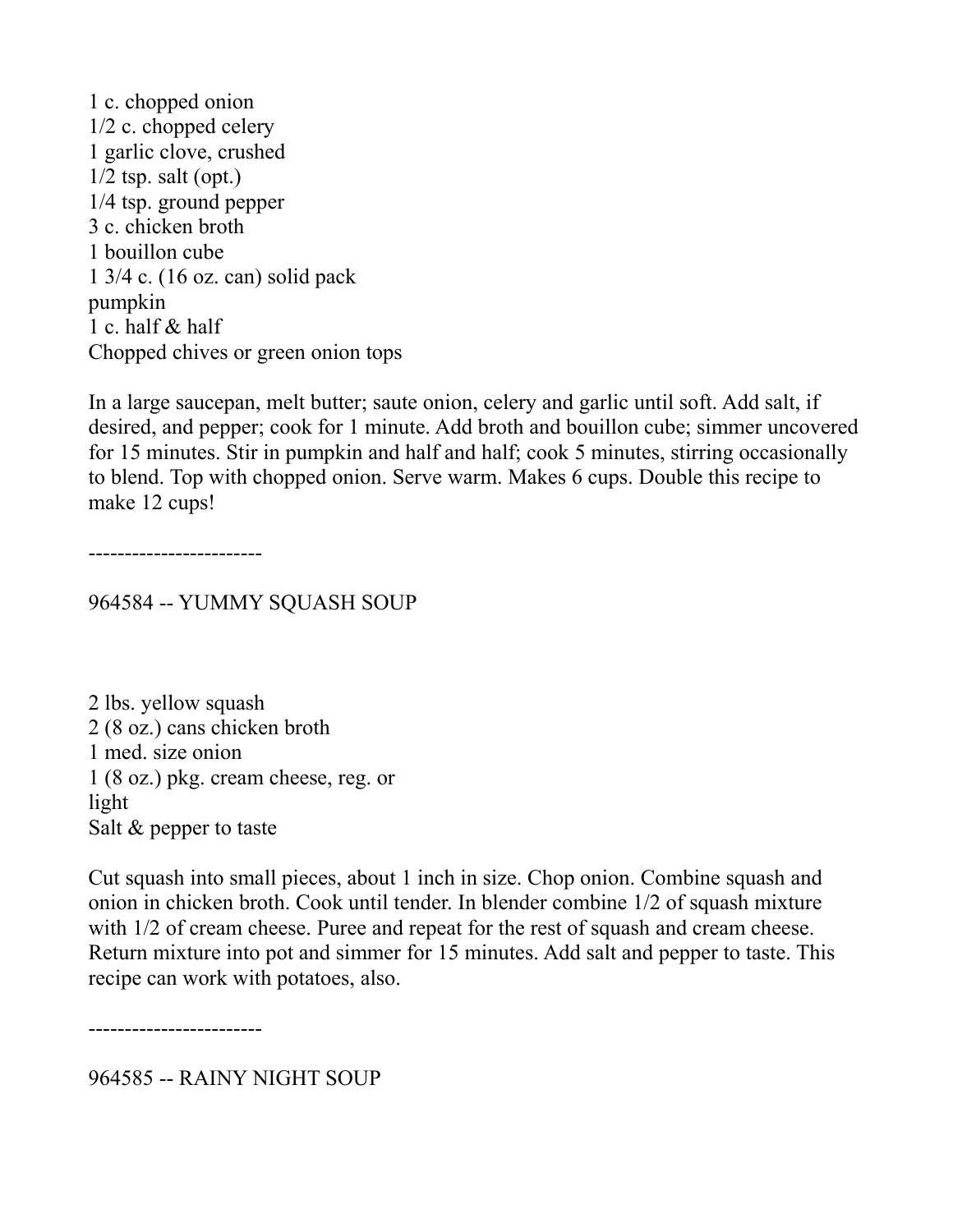2 lbs. ground beef 3 c. water 1 c. chopped carrots 1 c. chopped celery 1 lg. potato, cubed Salt & pepper Gravy mix 1 bay leaf 1/8 tsp. basil 1 can (28 oz.) crushed tomatoes 3 bouillon cubes Catsup

Brown meat, drain. Add all ingredients, using catsup to taste. Simmer 1 hour in a large pot or slow cook in a crock pot.

------------------------

964586 -- QUICK VEGETABLE SOUP

1 to 2 lg. cans V-8 juice 2 lbs. lean hamburger 1 can okra, drained 1 can white corn, drained 2 (32 oz.) cans mixed vegetables or lg. bag of frozen vegetables 2 to 3 stalks celery, chopped 1 to 2 cans stewed tomatoes 3 tbsp. chopped cilantro Garlic powder to taste Ground pepper to taste

Brown meat, drain. Add V-8 juice and all other ingredients. Simmer at least 30 minutes, longer if possible. Serve with flour tortillas filled with low fat Mozzarella cheese and zapped in microwave until cheese has melted. Great on cold days!

------------------------

964587 -- MUSHROOM BARLEY SOUP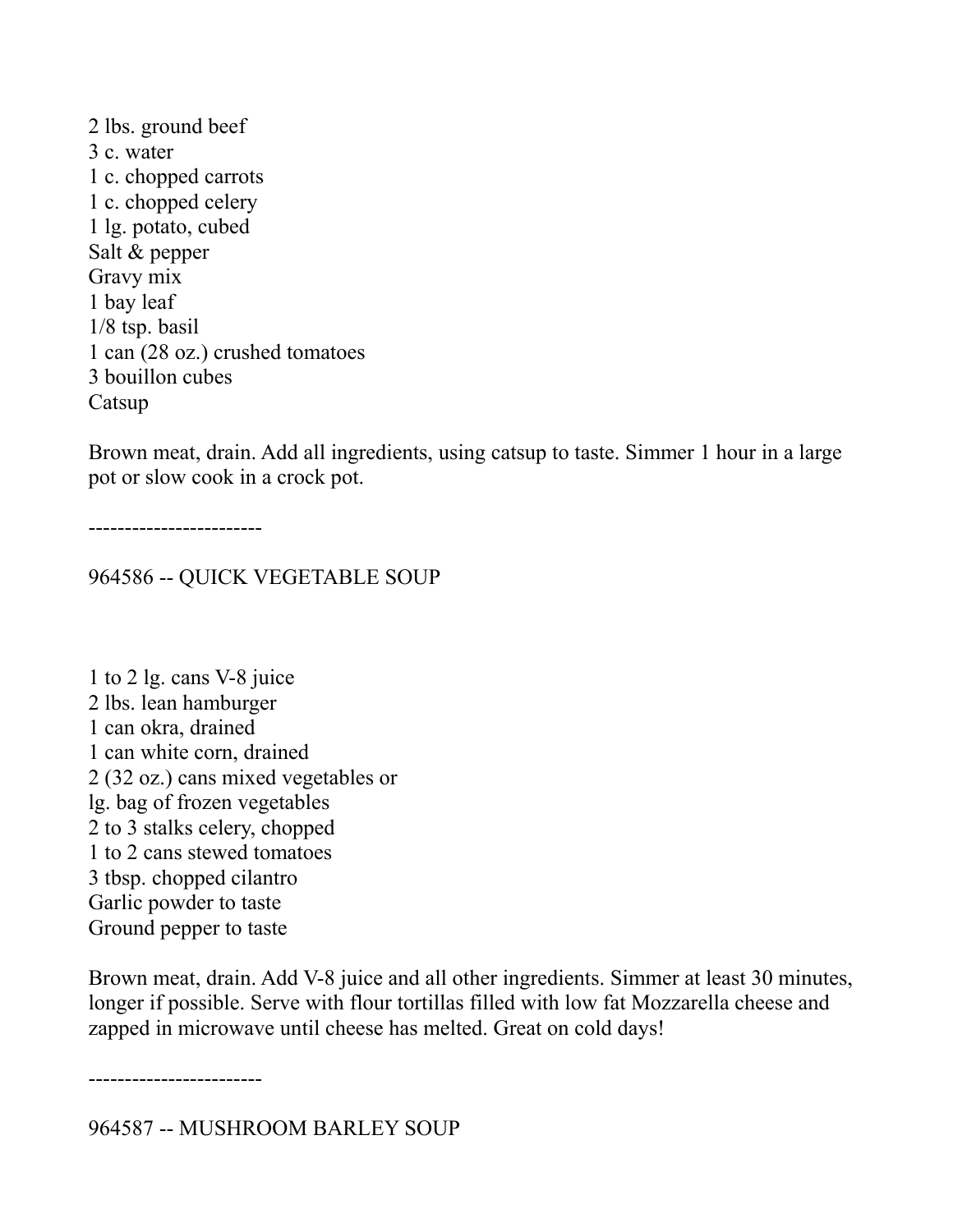1/2 c. raw pearl barley 6 1/2 c. stock or water 3 to 4 tbsp. tamari 3 to 4 tbsp. dry sherry 3 tbsp. butter 2 cloves garlic, minced 1 heaping c. chopped onion 1 lb. fresh mushrooms, sliced  $1/2$  to 1 tsp. salt Freshly ground black pepper

Cook barley in 1 1/2 cups stock or water until tender (cook it right in the soup kettle). Add remaining stock or water, tamari and sherry. In another pan, saute onions and garlic in butter. When onions and garlic have softened, add mushrooms and 1/2 teaspoon salt. When all is tender, add saute mixture to barley, being sure to include the liquid given off by the vegetables as they've cooked. Give soup a generous grinding of fresh black pepper and simmer covered for 20 minutes over the lowest possible heat. Taste to correct seasoning.

------------------------

964588 -- BLACK BEAN SOUP

4 c. dried black beans 12 c. broth, 1/2 beef, 1/2 chicken 1 onion, chopped 2 cloves garlic, mashed 1 tbsp. comino 3 tbsp. chopped cilantro Garnish: fried tortilla chips, grated Monterey Jack cheese, chopped green onions, sour cream

Combine all ingredients in a large pot, cover and cook 3 to 4 hours on low heat until beans are soft. Puree and place back in the pot and thin to desired consistency with extra beef or chicken broth.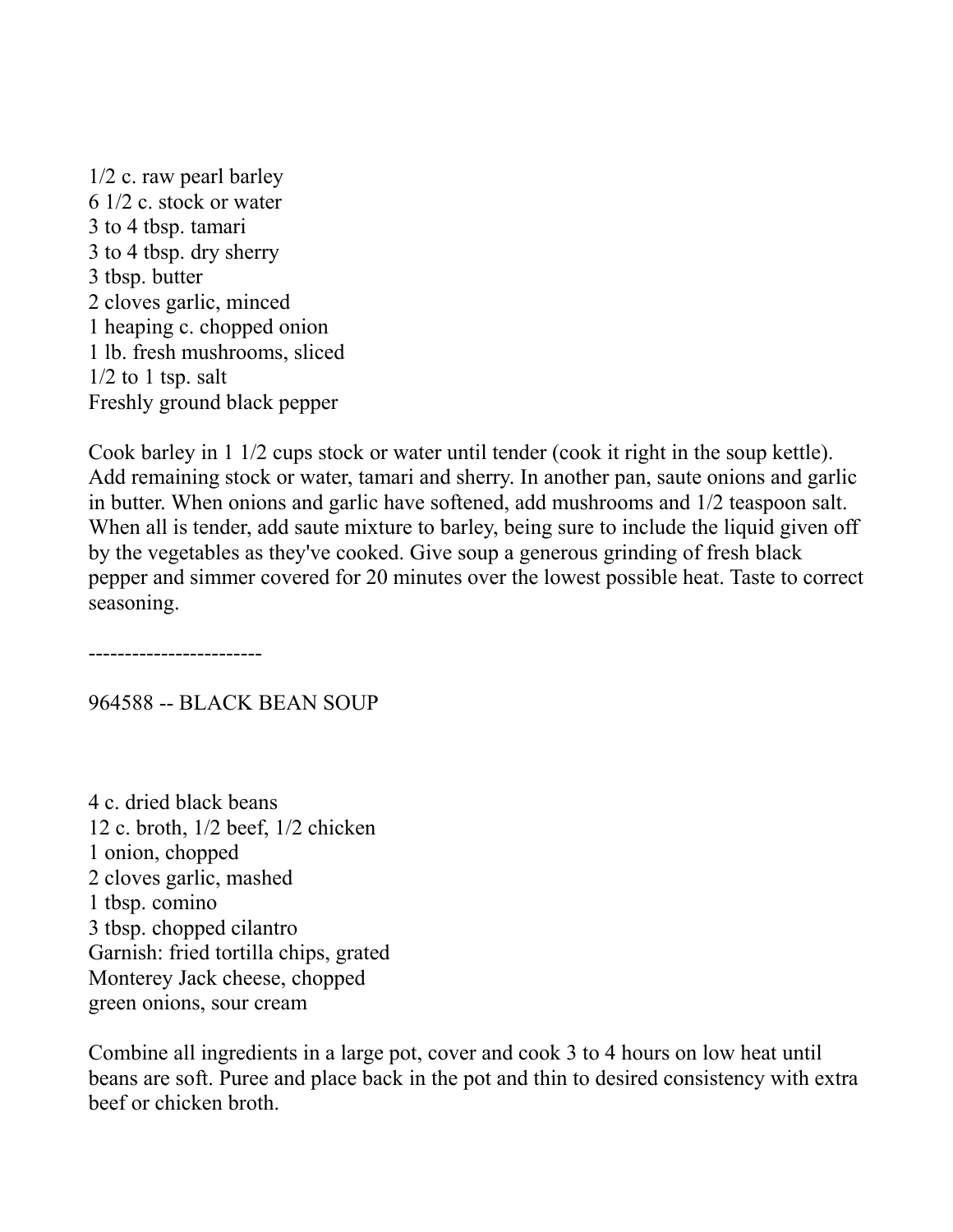------------------------

#### 964589 -- BAKED POTATO SOUP

2 tbsp. butter 2 tbsp. chopped onion 1 1/2 tsp. salt 1/4 tsp. celery 1/8 tsp. pepper 3 1/2 c. milk 1 1/3 c. instant mashed potatoes Paprika Parsley

In medium saucepan, heat butter, onion, salt, celery salt, pepper and milk just to boiling. Stir in potato puffs (dry), continue cooking until smooth. Stir constantly garnish with cheese, bacon, sour cream, chives, paprika and parsley.

------------------------

964590 -- HARVEST SOUP

9 c. water 1 lg. onion, chopped 2 lg. cloves garlic, minced 2 stalks celery, chopped 2 c. squash, cubed 1 sm. cauliflower 4 med. carrots, sliced 4 med. zucchini, sliced 3 med. white potatoes, sliced 1 sm. head cabbage, sliced thin 1/2 tsp. dried thyme 1/2 tsp. dried basil 2 tbsp. vegetable bouillon 1 tsp. sea salt Dash of nutmeg 2 tbsp. fresh lemon juice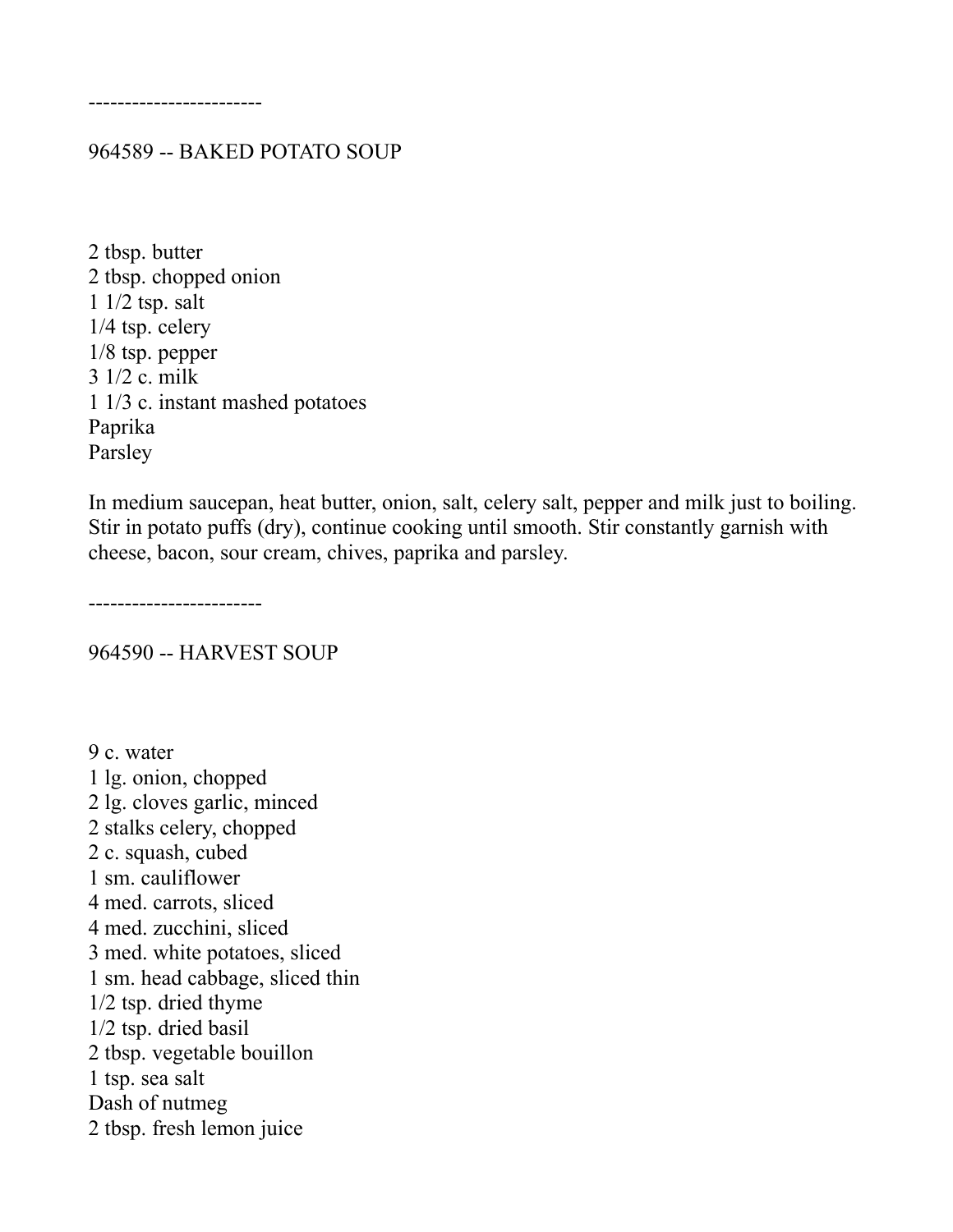In heavy soup kettle, bring water to boil. Add all ingredients except lemon juice. Simmer for 30 minutes, stirring frequently to break up squash and form thick stock. Stir in lemon juice at end of cooking. Great leftover. Serves 8.

------------------------

964591 -- CLASSIC BEEF & BARLEY SOUP

2/3 c. pearl barley 1 1/2 lbs. ground beef 1 med. onion, chopped fine 4 carrots, minced 3 ribs celery, diced 3 (10 1/2 oz.) cans beef consomme 2 c. water 1 (10 1/2 oz.) can tomato soup 1 bay leaf 1/4 c. parsley, minced

Brown ground beef and onion in Dutch oven or heavy kettle until meat is no longer pink. Add remaining ingredients, cover and cook, simmering 1 1/2 to 2 hours.

------------------------

964592 -- SAUSAGE SOUP

1 lb. smoked sausage 1 onion, chopped 1 tbsp. oil 2 chicken bouillon cubes 1 tsp. salt 1/4 tsp. pepper 1 bay leaf 1/2 tsp. thyme 3 carrots in strips 3 celery stalks, chunks 1/2 head cabbage, chunks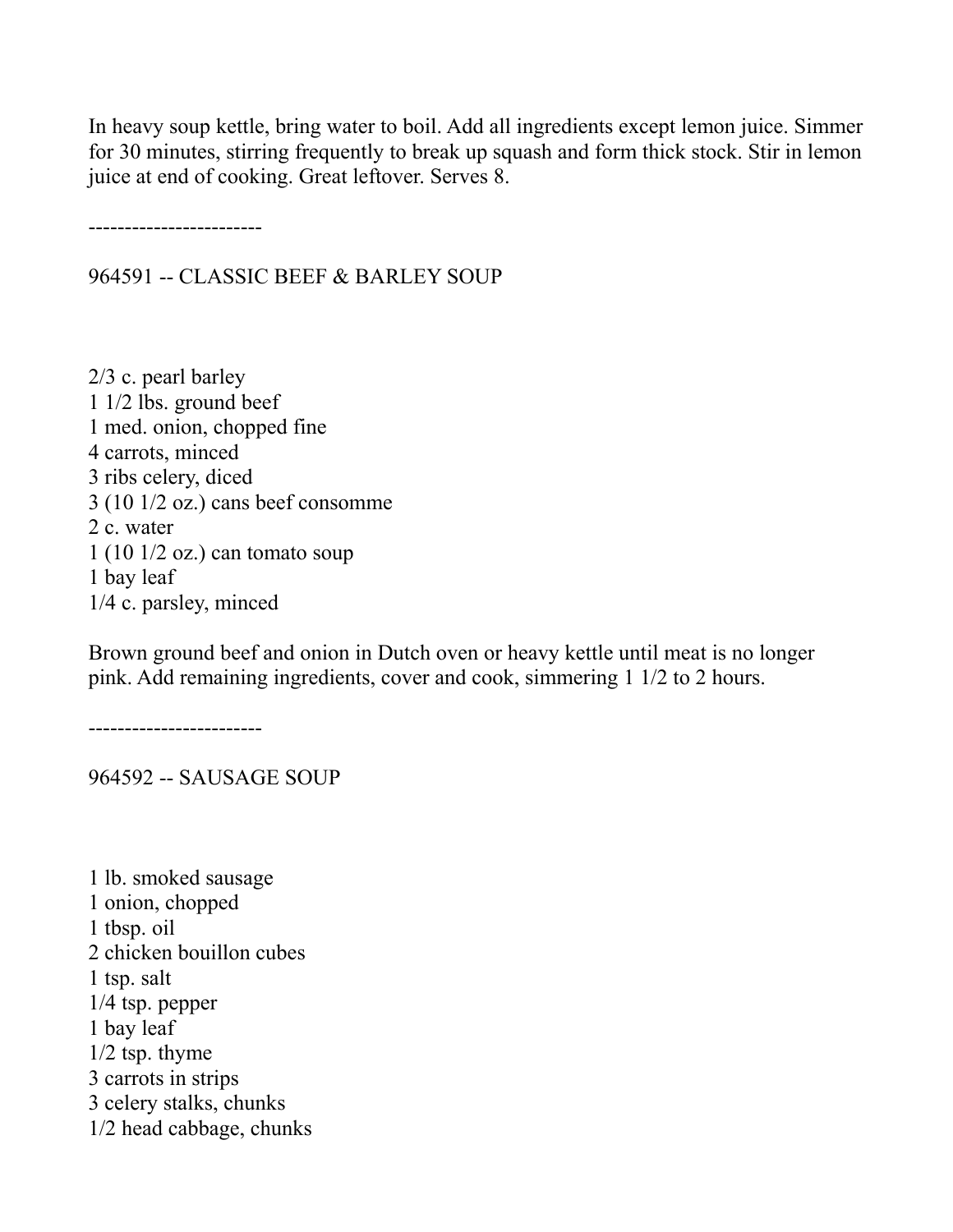2 tbsp. rice, uncooked 1 (8 oz.) can tomato sauce 1 can kidney beans 1 can whole tomatoes (28 oz.) 3 c. water

In a large saucepan, brown onion in oil until tender. Add remaining ingredients. Cover and simmer for 45 minutes.

------------------------

964593 -- VEGETABLE - BURGER SOUP

1/2 lb. ground beef 1 (1 lb.) can (2 c.) stewed tomatoes  $1 (8 oz.)$  can  $(1 c.)$  tomato sauce 2 c. water 1 (10 oz.) pkg. frozen mixed vegetables 1/2 env. dry onion soup mix 1 tsp. sugar

In Dutch oven or large heavy saucepan, lightly brown ground beef; drain off excess fat. Stir in tomatoes, tomato sauce, water, frozen vegetables, onion soup mix and sugar. Bring to boiling. Reduce heat, cover and simmer 20 minutes. Makes 6 to 8 servings.

------------------------

964594 -- OLD-FASHIONED VEGETABLE SOUP

3 lb. fresh tomatoes 2 1/2 qts. water or chicken broth 1 c. chopped onion 1 c. chopped celery 2 bay leaves 3 tsp. basil leaves, divided 2 tsp. salt 1/2 tsp. ground black pepper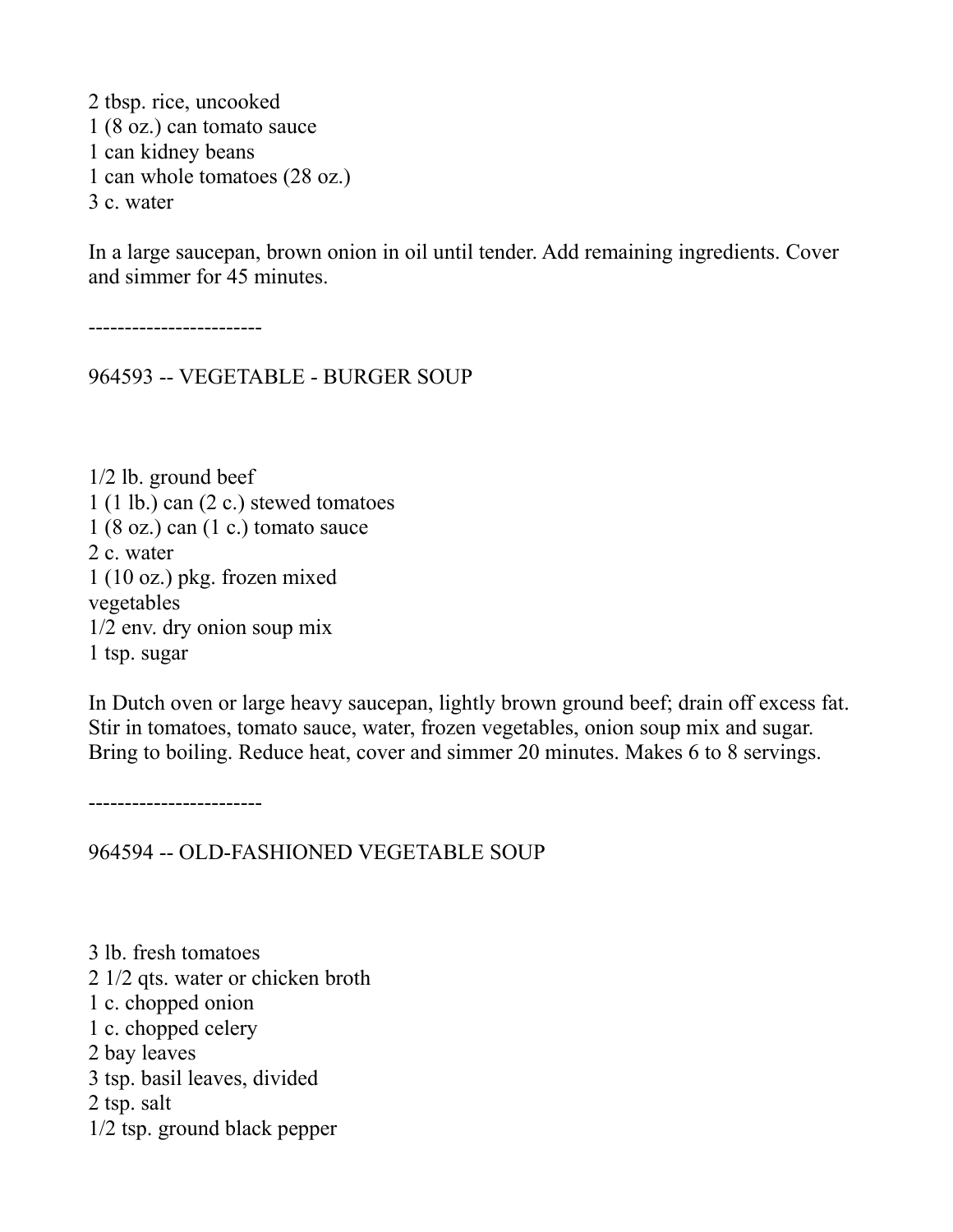- 4 c. coarsely chopped cabbage
- 2 c. cauliflower flowerettes
- Parsley flakes
- 2 c. fresh corn kernels
- 2 c. sliced carrots
- 2 c. sliced zucchini
- 2 c. peeled, diced potatoes

Use tomatoes held at room temperature. Remove cores and coarsely chop. Place in a large pot with water. Bring to a boil. Add onion and celery, bay leaves, 1 1/2 teaspoons basil, salt and black pepper. Cover and simmer for 1 hour. Add remaining vegetables. Cover and simmer until vegetables are tender, 45 to 60 minutes longer. Add remaining basil leaves, simmer 5 minutes longer.

------------------------

964595 -- BARLEY SOUP

1 lb. ground chuck (can use 1 lb. ground turkey) 3 onions, chopped 3 stalks celery, chopped 3 carrots, chopped 1 jar (2 oz.) granulated beef bouillon

Cook awhile in 1 quart water (crumbling meat). Add: 1 lg. can puree 1 pkg. Sweet & Low 1/2 box barley (approx.  $1 c.$ )

Add after other ingredients are done. Simmer until everything is done. Stir often. Add enough water to make 5 quarts.

------------------------

964596 -- NEW YORK MINESTRONE

1 lb. Italian sausage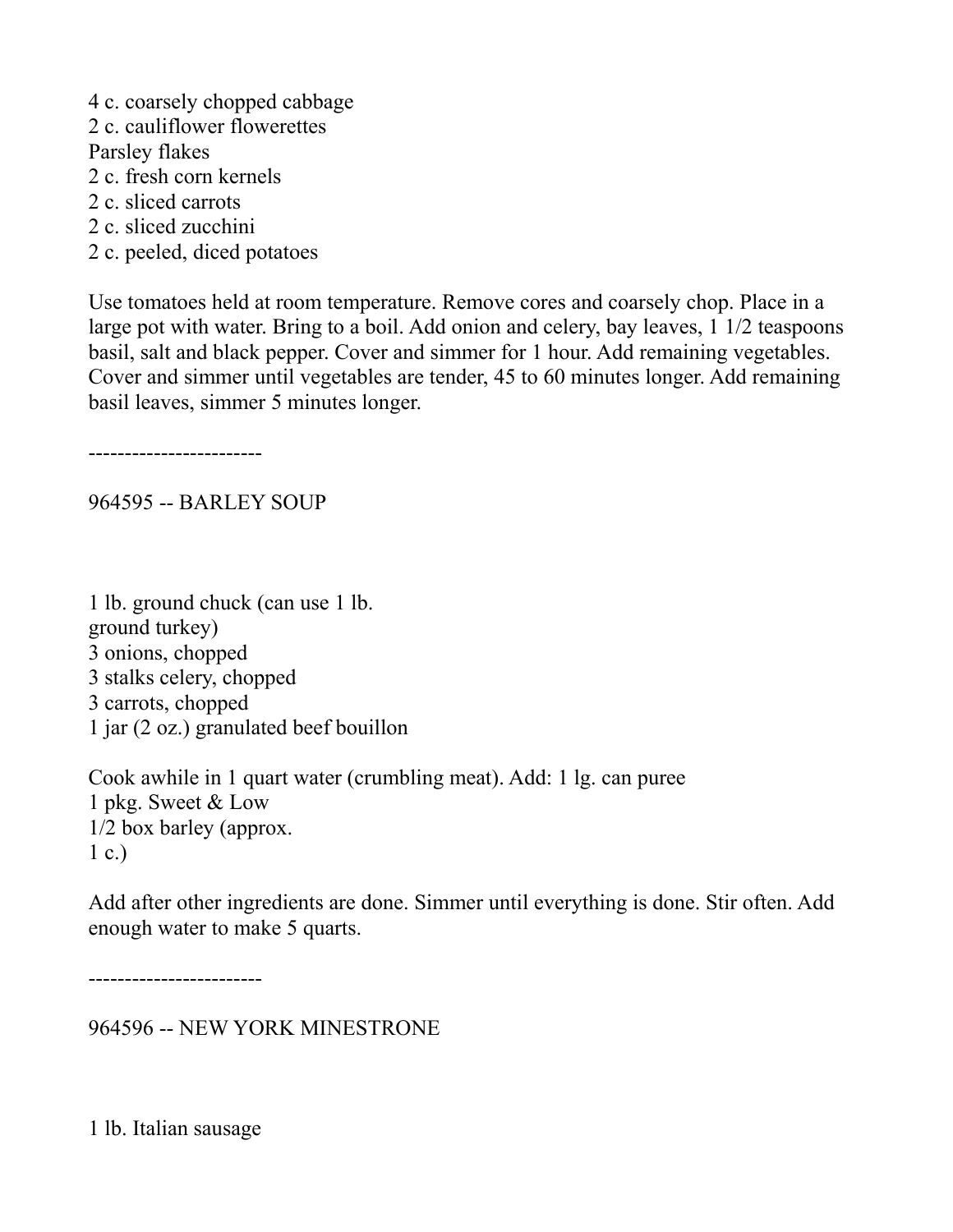1 tbsp. salad oil 1 c. diced onion 1 clove garlic, minced 1 c. sliced carrots 1 tsp. dry basil 2 sm. zucchini, sliced 1 can tomatoes, chopped 2 cans (10 3/4 oz.) beef bouillon or 3 beef bouillon cubes & 1 1/2 c. water 1 c. coarsely shredded cabbage 1 tsp. salt 1/4 tsp. pepper 1 can (1 lb.) Great Northern beans, undrained Chopped fresh parsley

Slice sausage crosswise into 1/2 inch pieces; brown in oil in Dutch oven. Add onion, garlic, carrots and basil; cook for 5 minutes. Add zucchini, tomatoes with liquid, bouillon, cabbage, salt and pepper. Bring soup to boil; reduce heat and simmer for 1 hour, covered. Add beans and liquid, cook another 20 minutes. Garnish with fresh parsley. Serves 8. Freezes well, even better the next day.

------------------------

964597 -- BLACK BEAN SOUP

1 c. black beans 4 c. cold water 2 sm. onions, chopped 2 tbsp. margarine 1 bay leaf 1 clove garlic, crushed 1 tbsp. parsley flakes Ham pieces, ground (about 1/4 lb.) 1/4 tsp. salt Pepper to taste

Place beans in soup kettle with enough water to cover entirely. Soak overnight. Drain water off beans and fill kettle with 4 cups cold water. Cook beans on low heat until soft.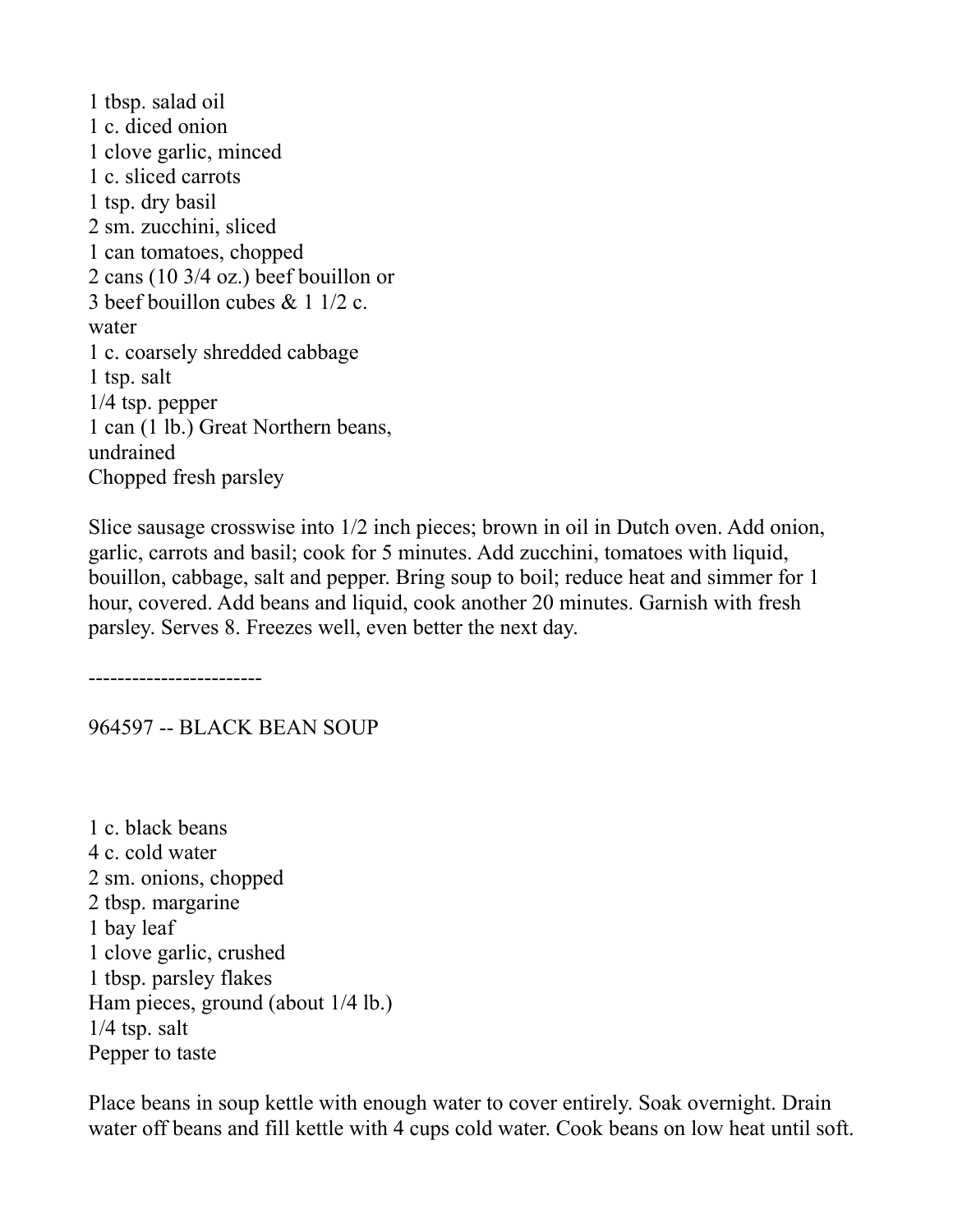Saute garlic, onions and parsley in margarine and add to soup kettle along with all other ingredients. Continue cooking over low heat until soft (about 3 hours). Add water if beans become too thick. Recipe can be doubled if desired.

------------------------

964598 -- TOMATO SOUP SALAD

2 (3 oz.) pkgs. lemon Jello 1 pt. boiling water 1 can tomato soup 1 lg. pkg. cream cheese 1 c. mayonnaise 1 1/2 tsp. onion, finely chopped 1 1/2 c. celery 1 green pepper 1 c. nuts, chopped

Dissolve gelatin in boiling water. Cool. Combine soup and cheese and heat until melted. Mix in gelatin. Pour into mold and chill.

------------------------

964599 -- BEEF & VEGETABLE SOUP

1 qt. beef stock 1/4 to 1/2 lb. boiled beef 1 to 1 1/2 c. frozen mixed vegetables 1 sm. tomato, peeled, diced Chives, finely chopped Freshly grated Parmesan cheese, if desired

Bring stock to a boil in a medium saucepan. Trim any fat from beef; slice or dice beef. Add beef and frozen vegetables to boiling stock. Cook 5 minutes. Vegetables should be slightly crisp but tender. Add tomato and chives to taste. Ladle hot soup into 4 soup bowls. Sprinkle with Parmesan cheese, if desired. Serve with fresh crusty French bread. VARIATION: For a more substantial soup, add pieces of boiled potato, leftover pasta,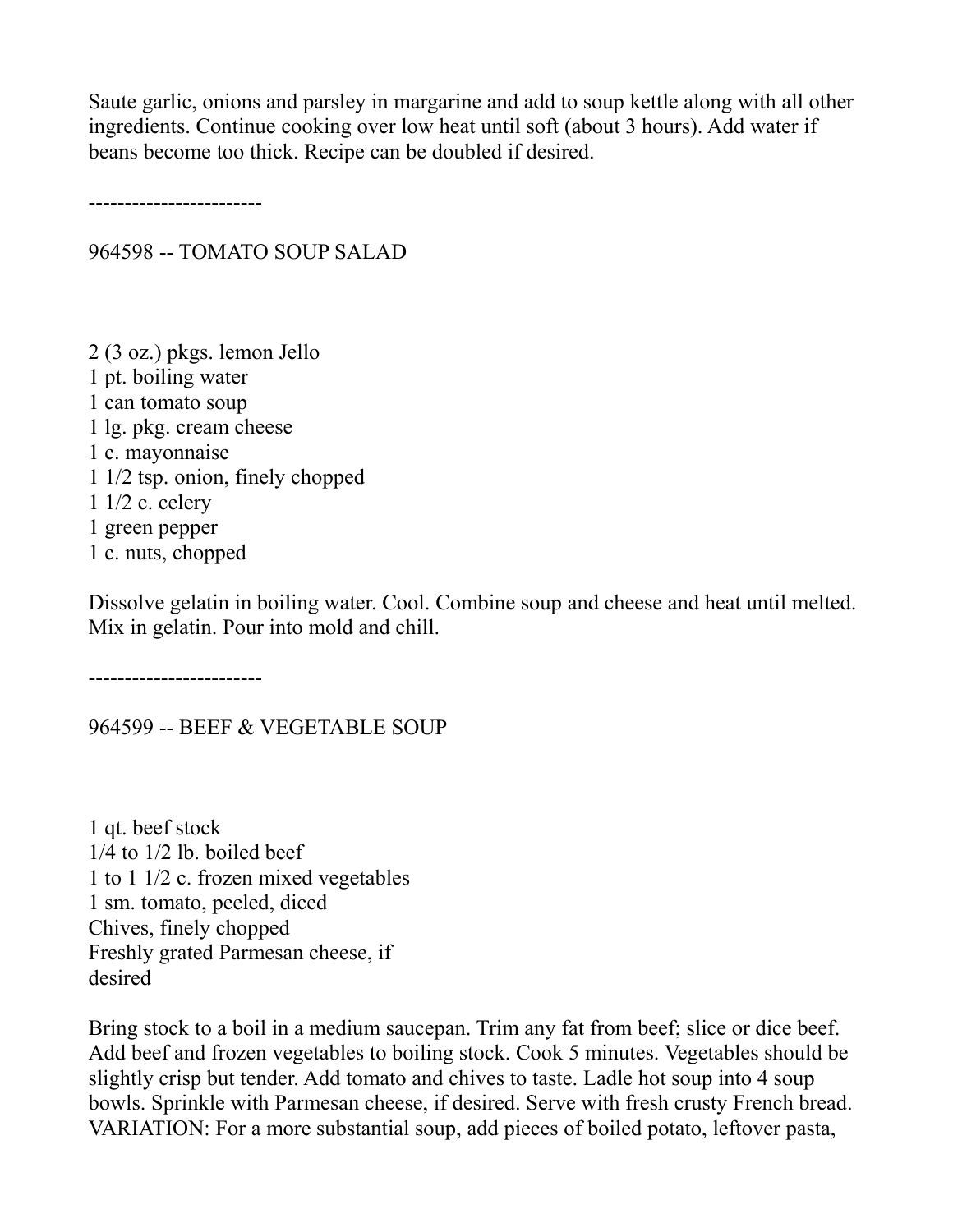rice or small flour dumpling.

------------------------

964600 -- CANADIAN CHEESE SOUP

1/4 c. onion, minced  $1/4$  c. flour 1 3/4 c. chicken broth 1/4 c. celery, minced Dash of paprika 2 tbsp. butter 2 c. milk 1/4 c. carrot, minced Dash of salt 1/2 c. cubed sharp process American cheese

Cook onion in butter until tender, but not brown. Blend in flour; add milk, chicken broth, carrot, celery, salt and paprika. Cook and stir until mixture thickens slightly. Reduce heat; add cheese, stirring until cheese melts. Simmer 15 minutes. Do not boil. Serves 4.

------------------------

964601 -- FRENCH ONION SOUP

2 lg. or 3 med. onions, sliced 1/4 c. butter or margarine 1 qt. (4 c.) water 6 cubes or 6 tsp. beef bouillon 1 tsp. Worcestershire sauce Dash of pepper 4 to 6 slices French bread, toasted Grated Parmesan cheese

In large saucepan, cook onions in butter until tender. Add water, bouillon, Worcestershire sauce and pepper. Cover and simmer for 20 to 25 minutes to blend flavors. To serve, top each serving with a slice of toasted French bread and sprinkle with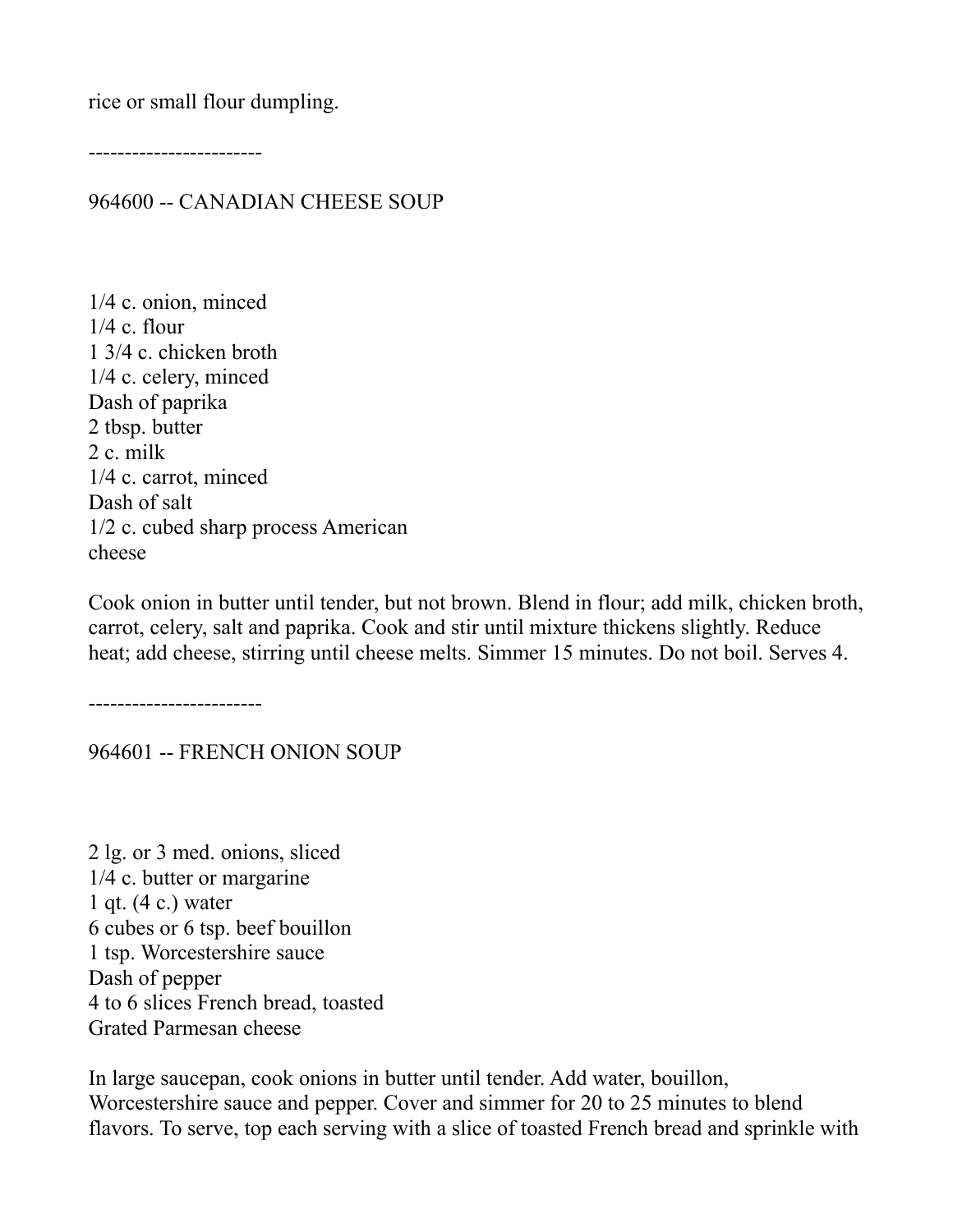Parmesan cheese. If desired, place under broiler until cheese is bubbly. Makes 4 to 6 servings.

------------------------

964602 -- VEGETABLE, HAM SOUP

1 tbsp. margarine 1 c. coarsely chopped green or red peppers 1 c. onion, chopped 1 (16 oz.) pkg. frozen, whole kernel corn (3 1/2 c.) 1 c. chicken broth 4 oz. cooked lean ham, cubed 1/2 tsp. ground cumin 1/4 tsp. ground white pepper 1/3 c. flour plus 1 tbsp. 3 c. (two 12 oz. cans) undiluted evaporated low-fat milk, divided 3 to 4 drops hot pepper sauce (optional)

In large saucepan, melt margarine; saute pepper and onion over medium heat for five minutes or until tender. Stir in corn, broth, ham, cumin and white pepper. Cook for five more minutes, stirring occasionally, until corn is cooked. Pour 1/2 cup evaporated lowfat milk into bowl; whisk in flour until well blended. Add remaining 2 1/2 cups evaporated lowfat milk; mix well. Slowly pour into saucepan. Increase heat to medium high; cook, stirring constantly for five minutes until mixture comes to a boil and thickens. Boil for one minute, add hot sauce. Makes 6 cups.

------------------------

964603 -- SOUTHWESTERN ALASKA COD CHOWDER

3 slices bacon, cut into pieces 3/4 c. onion, chopped 1 clove garlic, minced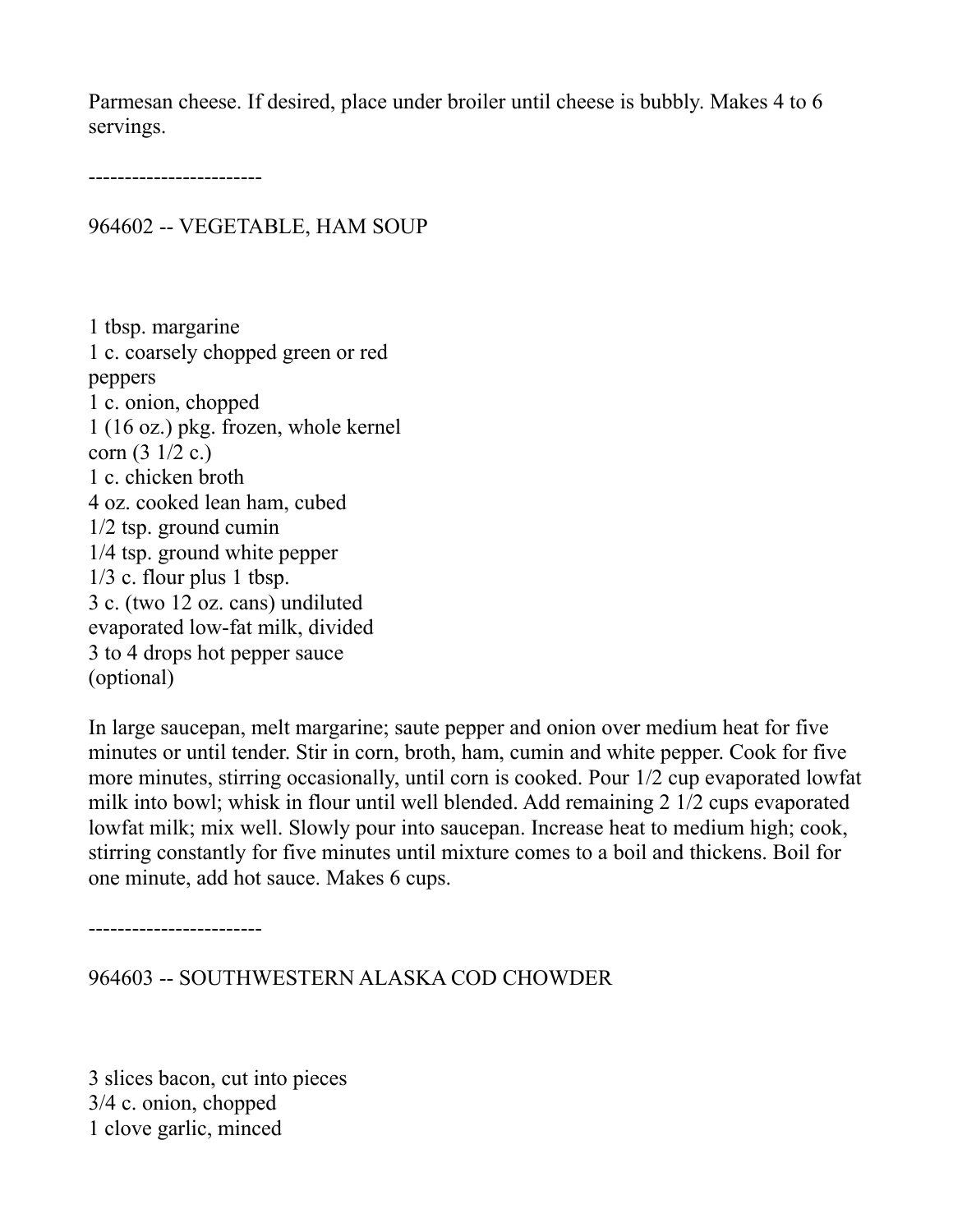3/4 tsp. ground cumin 1/4 tsp. red pepper flakes 2 tbsp. flour 2 (14 1/2 oz.) cans low salt chicken broth 1 (14 1/2 oz.) can tomatoes 1/2 c. white wine  $1/2$  green bell pepper, seeded  $\&$ chopped 1/2 sm. sweet potato, peeled & cut into 1/2 inch cubes 1/2 pound Alaska cod or pollock, cut into bite sized chunks 3/4 c. frozen corn kernels 1 1/2 tsp. lime juice Pepper to taste

Saute bacon in large saucepan over medium heat until crisp. Stir in onion, garlic, cumin and pepper flakes. Saute five minutes or until onions are soft. Remove from heat and stir in flour. Cook one minute, stirring constantly. Gradually whisk in chicken broth. Stir in tomatoes, wine, peppers and sweet potatoes. Bring to a boil and reduce heat and simmer 10 minutes or until sweet potatoes are soft. Add fish and corn. Simmer 2 to 3 minutes, or until fish flakes with a fork. Season with lime juice and pepper. Spoon into bowls, garnish with parsley or cilantro. Serves 4.

------------------------

964604 -- POTATO CHOWDER

5 med. potatoes, peeled, sliced 1/3 c. onion, chopped 2 tbsp. flour Salt & pepper to taste 2 tbsp. margarine 1 (3 oz.) jar dried beef (cut beef into sm. pieces) 3 c. milk

Cook potatoes in 2 1/2 cups boiling water until tender. Break up potatoes, slightly with a fork. Melt margarine in a saucepan. Add onion and cook until brown. Add beef. Cook